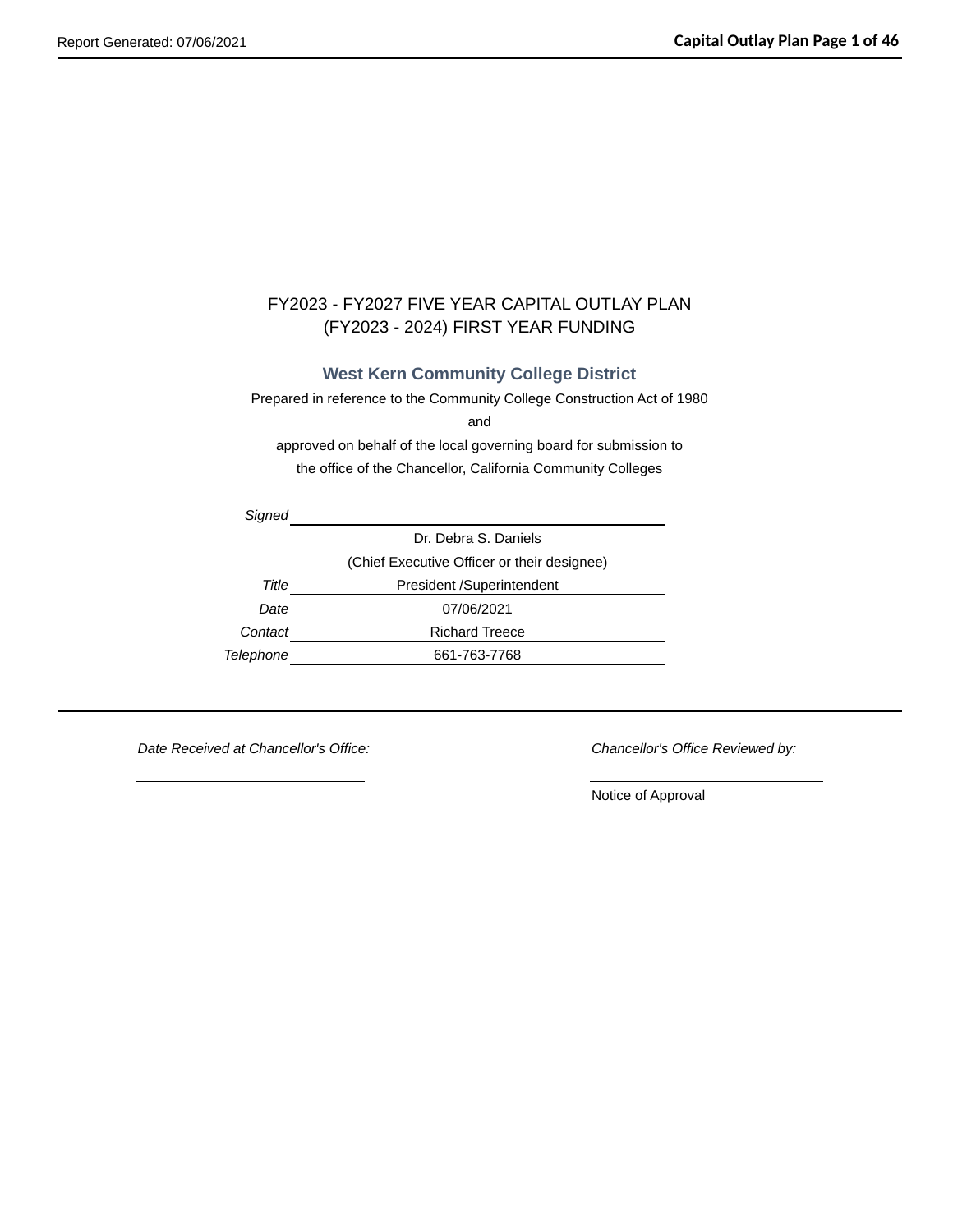District Report for West Kern Community College District (690)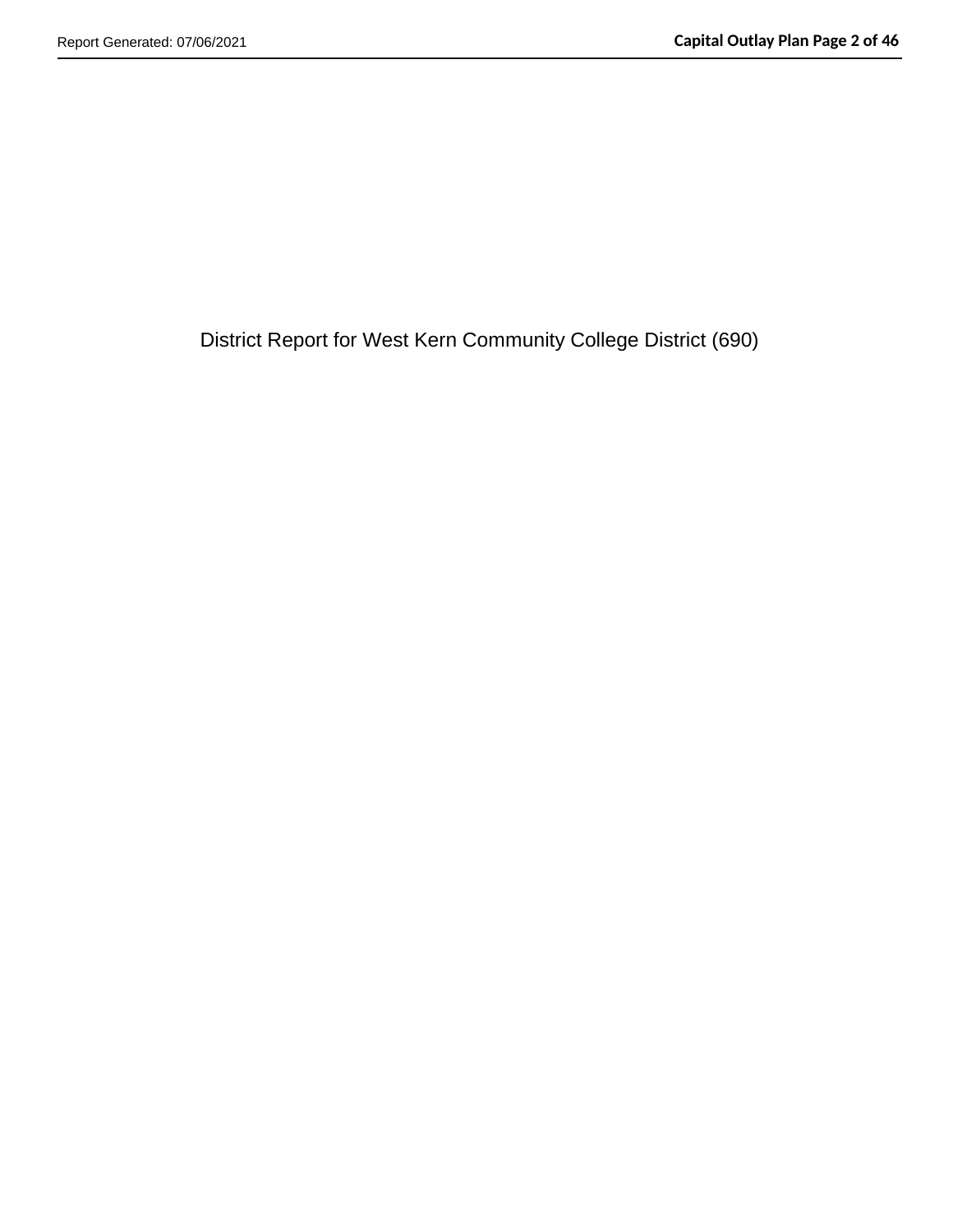# **FUSION Inventory of Land**

### Planning

## **West Kern Community College District (690)**

List the address and acreage of every land unit owned by the district (Education Code 81821(e)). Please identify all locations, both

on-campus and off-campus, grouped according to their "parent" institution. In the event the list is long or complicated, please

substitute copies of college bulletins or other notices to the public which display similar information. The list should be current as of

| October the prior year.      |              |
|------------------------------|--------------|
| <b>Address</b>               | <b>Acres</b> |
| North Kern Training Center   | 5.4          |
| Lerdo Highway                |              |
| Shafter, CA                  |              |
| <b>Taft College Campus</b>   | 37           |
| 29 Cougar Court              |              |
| Taft, CA 93218               |              |
| <b>Total Acreage:</b>        | 42.4         |
|                              |              |
| <b>Legislative Districts</b> |              |
|                              |              |

| Campus              | <b>\ssemblv</b> | ි≏nate              | lousc |
|---------------------|-----------------|---------------------|-------|
| <b>Taft College</b> | $\sim$ .        | . .<br>⊥∪<br>$\sim$ | $-+$  |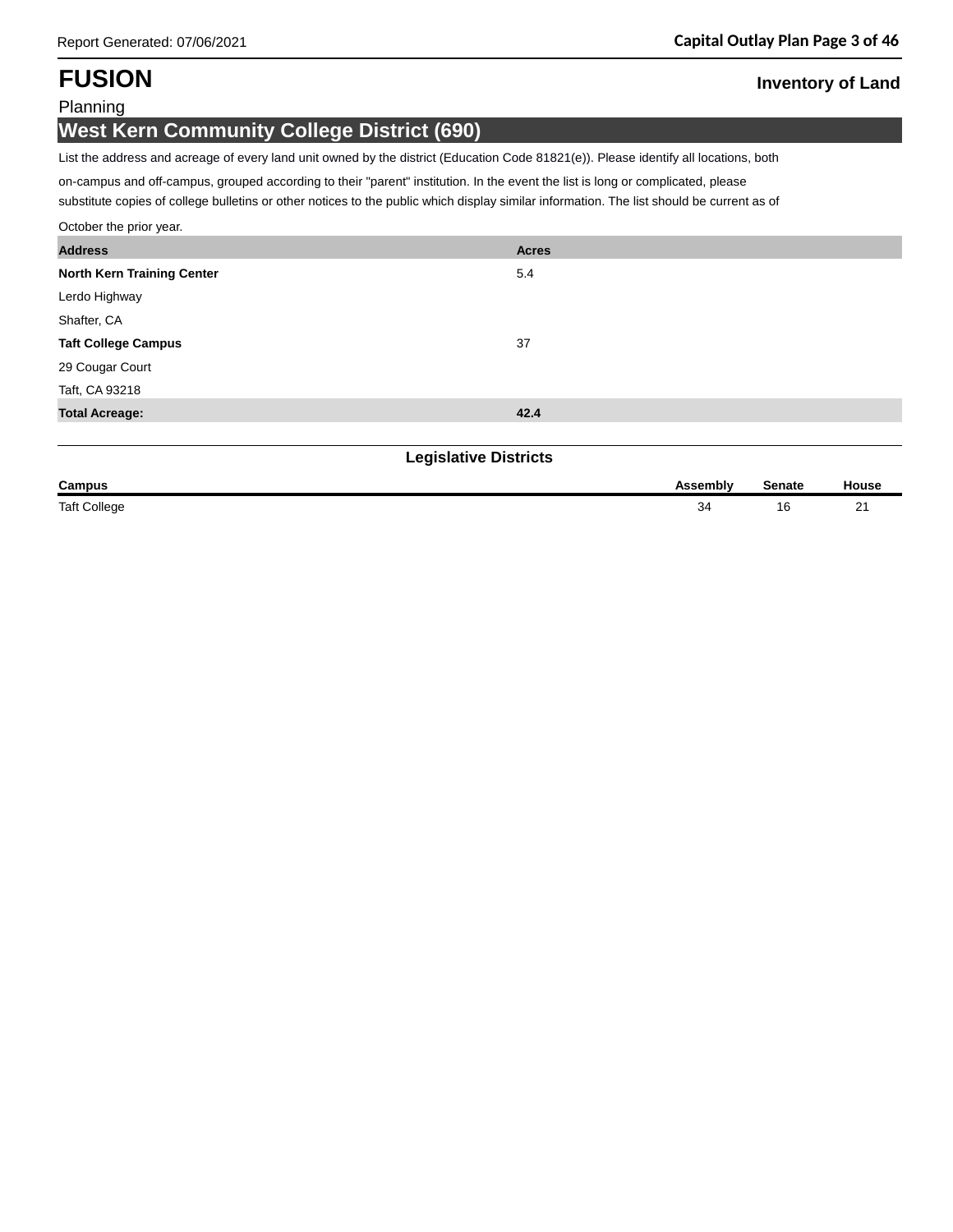# **West Kern Community College District (690)**

### **Address**

### **Taft College Campus**

29 Cougar Court

Taft, CA 93218

### **Taft Correctional Institution**

1500 Cadet Road

Taft, CA 93218

### **Welding Facility**

809 Black Gold Court

Taft, CA 93218

## **FUSION Instructional Delivery Load**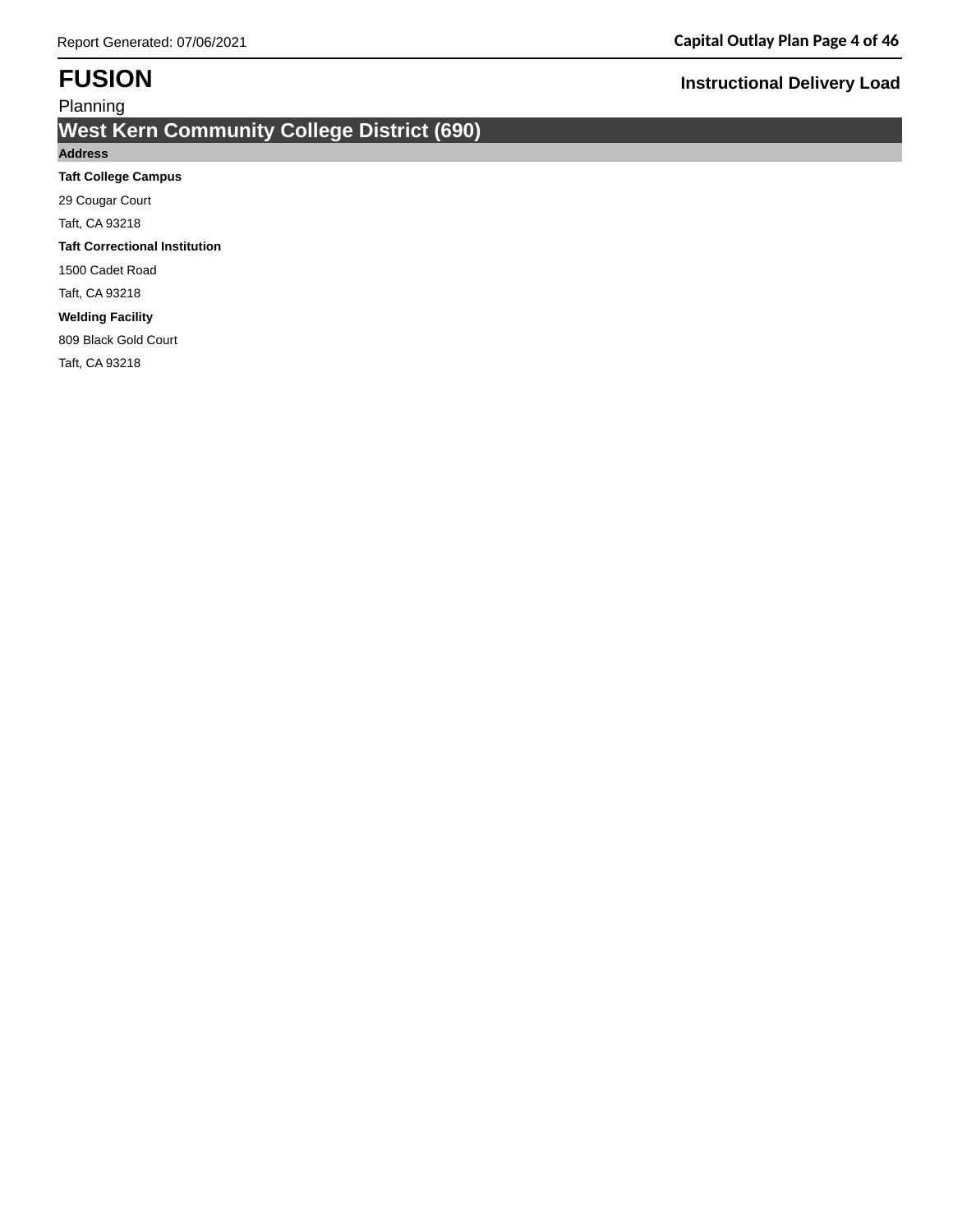**FUSION District Projects Priority Order (2021-2027)**

| Planning                                          |                  |                   |         |         |         |                          |            |                                       |                          |
|---------------------------------------------------|------------------|-------------------|---------|---------|---------|--------------------------|------------|---------------------------------------|--------------------------|
| <b>West Kern Community College District (690)</b> |                  |                   |         |         |         |                          |            |                                       |                          |
| No. Project                                       |                  |                   |         |         |         | <b>Schedule of Funds</b> |            |                                       |                          |
| <b>Campus</b>                                     | <b>Source</b>    | <b>Total Cost</b> | 2021-22 | 2022-23 | 2023-24 | 2024-25                  | 2025-26    | 2026-27                               | 2027-28                  |
| 2 Science Modernization                           |                  |                   |         |         |         |                          |            |                                       |                          |
| <b>Taft College</b>                               |                  |                   |         |         |         |                          |            |                                       |                          |
| Occupancy: 2006-07                                | <b>STATE:</b>    | \$0               |         |         |         |                          |            |                                       |                          |
| Net ASF: -1,436                                   | <b>DISTRICT:</b> | \$0               |         |         |         |                          |            |                                       |                          |
| 3 TIL Center                                      |                  |                   |         |         |         |                          |            |                                       |                          |
| <b>Taft College</b>                               |                  |                   |         |         |         |                          |            |                                       |                          |
| Occupancy: 2012-13                                | <b>STATE:</b>    | \$0               |         |         |         |                          |            |                                       |                          |
| Net ASF: 14,104                                   | <b>DISTRICT:</b> | \$0               |         |         |         |                          |            |                                       |                          |
| 4 Student Center                                  |                  |                   |         |         |         |                          |            |                                       |                          |
| <b>Taft College</b>                               |                  |                   |         |         |         |                          |            |                                       |                          |
| Occupancy: 2021-22                                | STATE:           | \$0               |         |         |         |                          |            |                                       |                          |
| Net ASF: 0                                        | <b>DISTRICT:</b> | \$17,672,260      |         |         |         |                          |            |                                       |                          |
| 5 Vocational Center                               |                  |                   |         |         |         |                          |            |                                       |                          |
| <b>Taft College</b>                               |                  |                   |         |         |         | Phases P,W Phases C,E    |            |                                       |                          |
| Occupancy: 2026-27                                | <b>STATE:</b>    | \$24,183,512      |         |         |         | \$1,823,955 \$22,359,557 |            |                                       |                          |
| Net ASF: 13,588                                   | <b>DISTRICT:</b> | \$1,698,056       |         |         | \$0     | \$1,698,056              |            |                                       |                          |
| <b>6</b> Institutional Support Spaces             |                  |                   |         |         |         |                          |            |                                       |                          |
| <b>Taft College</b>                               |                  |                   |         |         |         | Phases P,W               | Phases C,E |                                       |                          |
| Occupancy: 2027-28                                | <b>STATE:</b>    | \$0               |         |         |         | \$0                      | \$0        |                                       |                          |
| Net ASF: -11,739                                  | <b>DISTRICT:</b> | \$913,809         |         |         |         | \$46,528                 | \$867,281  |                                       |                          |
| 7 Field Sports                                    |                  |                   |         |         |         |                          |            |                                       |                          |
| <b>Taft College</b>                               |                  |                   |         |         |         |                          | Phases P.W | Phases C.E                            |                          |
| Occupancy: 2028-29                                | <b>STATE:</b>    | \$38,298,553      |         |         |         |                          |            | \$2,498,442 \$35,800,111              |                          |
| Net ASF: 7,845                                    | <b>DISTRICT:</b> | \$12,166,151      |         |         |         |                          |            | \$1,324,397 \$10,841,754              |                          |
| 8 Technology Center                               |                  |                   |         |         |         |                          |            |                                       |                          |
| <b>Taft College</b>                               |                  |                   |         |         |         |                          |            | Phases P,W                            | Phases C,E               |
| Occupancy: 2029-30                                | <b>STATE:</b>    | \$30,270,341      |         |         |         |                          |            |                                       | \$2,209,313 \$28,061,028 |
| Net ASF: 8,812                                    | <b>DISTRICT:</b> | \$537,157         |         |         |         |                          |            | \$0                                   | \$537,157                |
| <b>GRAND TOTALS</b>                               |                  |                   | 2021-22 | 2022-23 | 2023-24 | 2024-25                  | 2025-26    | 2026-27                               | 2027-28                  |
|                                                   | <b>STATE:</b>    | \$92,752,406      | \$0     | \$0     |         | \$1,823,955 \$22,359,557 |            | \$2,498,442 \$38,009,424 \$28,061,028 |                          |
|                                                   | <b>DISTRICT:</b> | \$32,987,433      | \$0     | \$0     |         | \$0 \$1,744,584          |            | \$2,191,678 \$10,841,754              | \$537,157                |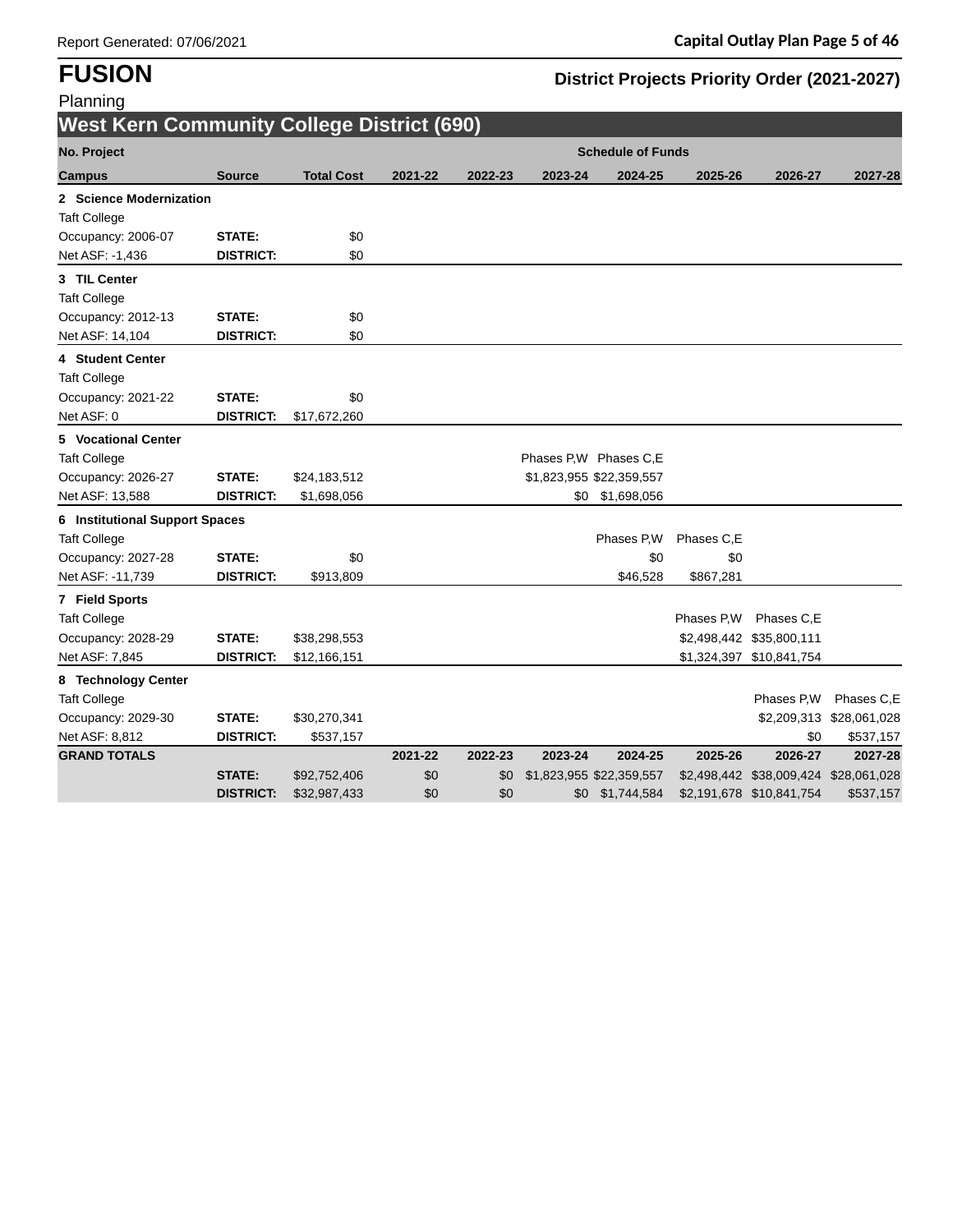# **FUSION District Capacity/Load Ratios**

| Planning                                               |                    |                            |                                                   |         |         |         |         |               |               |         |
|--------------------------------------------------------|--------------------|----------------------------|---------------------------------------------------|---------|---------|---------|---------|---------------|---------------|---------|
|                                                        |                    |                            | <b>West Kern Community College District (690)</b> |         |         |         |         |               |               |         |
|                                                        |                    |                            | <b>District Lecture Capacity/Load Ratio</b>       |         |         |         |         |               |               |         |
| No. Project                                            |                    |                            |                                                   |         |         |         |         |               |               |         |
|                                                        | <b>Lect ASF</b>    | <b>WSCH</b>                | Occupancy                                         | 2022-23 | 2023-24 | 2024-25 | 2025-26 | 2026-27       | 2027-28       | 2028-29 |
| 2 Science Modernization                                | $-101$             | $-160$                     | 2006-07                                           |         |         |         |         |               |               |         |
| <b>Taft College</b>                                    |                    |                            |                                                   |         |         |         |         |               |               |         |
| 3 TIL Center<br><b>Taft College</b>                    | 0                  | 0                          | 2012-13                                           |         |         |         |         |               |               |         |
| <b>5</b> Vocational Center                             |                    |                            |                                                   |         |         |         |         |               |               |         |
| <b>Taft College</b>                                    | $-2.553$           | $-4.046$                   | 2026-27                                           |         |         |         |         | 22,930<br>80% |               |         |
| <b>6</b> Institutional Support Spaces                  |                    |                            |                                                   |         |         |         |         |               |               |         |
| <b>Taft College</b>                                    | $-1,598$           | $-2,532$                   | 2027-28                                           |         |         |         |         |               | 20,398<br>70% |         |
| 8 Technology Center                                    | 1,494              | 2,368                      | 2029-30                                           |         |         |         |         |               |               |         |
| <b>Taft College</b><br><b>Lecture Summary / Totals</b> |                    |                            |                                                   | 2022-23 | 2023-24 | 2024-25 | 2025-26 | 2026-27       | 2027-28       | 2028-29 |
|                                                        | <b>Lecture ASF</b> |                            | Actual*/Projected WSCH                            | 26,376  | 26,914  | 27,466  | 28,027  | 28,597        | 29,057        | 29,522  |
|                                                        | 17,123             | <b>Cumulative Capacity</b> |                                                   | 26,976  | 26,976  | 26,976  | 26,976  | 26,976        | 22,930        | 20,398  |
|                                                        |                    | Capacity/Load Ratio        |                                                   | 102%    | 100%    | 98%     | 96%     | 94%           | 79%           | 69%     |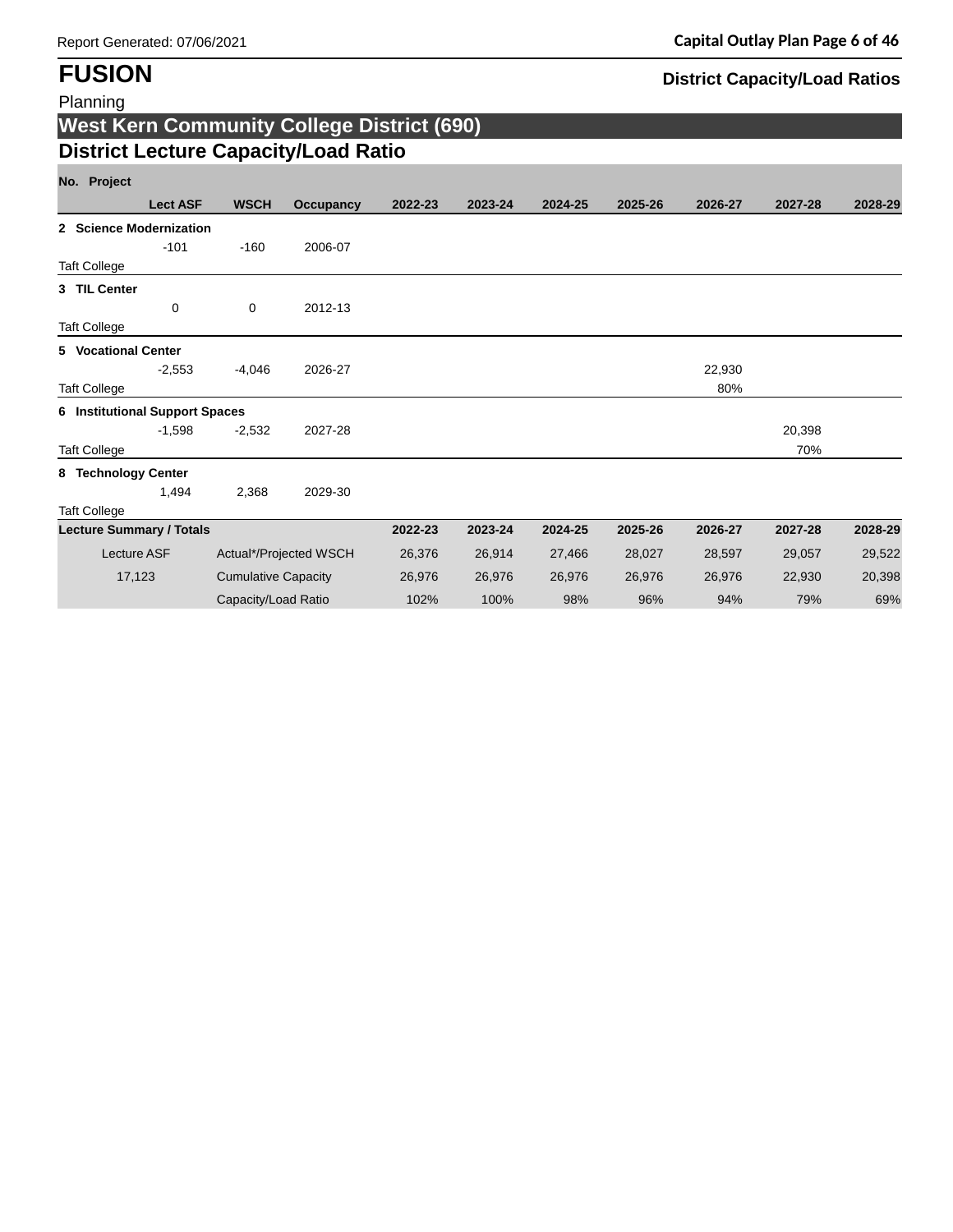# **FUSION District Capacity/Load Ratios**

| <b>West Kern Community College District (690)</b> |                |                            |                        |         |         |         |         |         |         |         |  |
|---------------------------------------------------|----------------|----------------------------|------------------------|---------|---------|---------|---------|---------|---------|---------|--|
| <b>District Lab Capacity/Load Ratio</b>           |                |                            |                        |         |         |         |         |         |         |         |  |
| No. Project                                       |                |                            |                        |         |         |         |         |         |         |         |  |
|                                                   | <b>Lab ASF</b> | <b>WSCH</b>                | <b>Occupancy</b>       | 2022-23 | 2023-24 | 2024-25 | 2025-26 | 2026-27 | 2027-28 | 2028-29 |  |
| 2 Science Modernization                           |                |                            |                        |         |         |         |         |         |         |         |  |
|                                                   | $-3,267$       | $-1,373$                   | 2006-07                |         |         |         |         |         |         |         |  |
| <b>Taft College</b>                               |                |                            |                        |         |         |         |         |         |         |         |  |
| 3 TIL Center                                      |                |                            |                        |         |         |         |         |         |         |         |  |
|                                                   | 0              | 0                          | 2012-13                |         |         |         |         |         |         |         |  |
| <b>Taft College</b>                               |                |                            |                        |         |         |         |         |         |         |         |  |
| <b>5</b> Vocational Center                        |                |                            |                        |         |         |         |         |         |         |         |  |
|                                                   | 17,387         | 6,618                      | 2026-27                |         |         |         |         | 10,310  |         |         |  |
| <b>Taft College</b>                               |                |                            |                        |         |         |         |         | 80%     |         |         |  |
| <b>6</b> Institutional Support Spaces             |                |                            |                        |         |         |         |         |         |         |         |  |
|                                                   | $-1,131$       | $-315$                     | 2027-28                |         |         |         |         |         | 9,995   |         |  |
| <b>Taft College</b>                               |                |                            |                        |         |         |         |         |         | 77%     |         |  |
| 8 Technology Center                               |                |                            |                        |         |         |         |         |         |         |         |  |
|                                                   | 10.850         | 4.634                      | 2029-30                |         |         |         |         |         |         |         |  |
| <b>Taft College</b>                               |                |                            |                        |         |         |         |         |         |         |         |  |
| <b>Lab Summary / Totals</b>                       |                |                            |                        | 2022-23 | 2023-24 | 2024-25 | 2025-26 | 2026-27 | 2027-28 | 2028-29 |  |
| Lab ASF                                           |                |                            | Actual*/Projected WSCH | 11,830  | 12,072  | 12,319  | 12,571  | 12,827  | 13,033  | 13,241  |  |
| 13,218                                            |                | <b>Cumulative Capacity</b> |                        | 3,692   | 3,692   | 3,692   | 3,692   | 3,692   | 10,310  | 9,995   |  |
|                                                   |                | Capacity/Load Ratio        |                        | 31%     | 31%     | 30%     | 29%     | 29%     | 79%     | 75%     |  |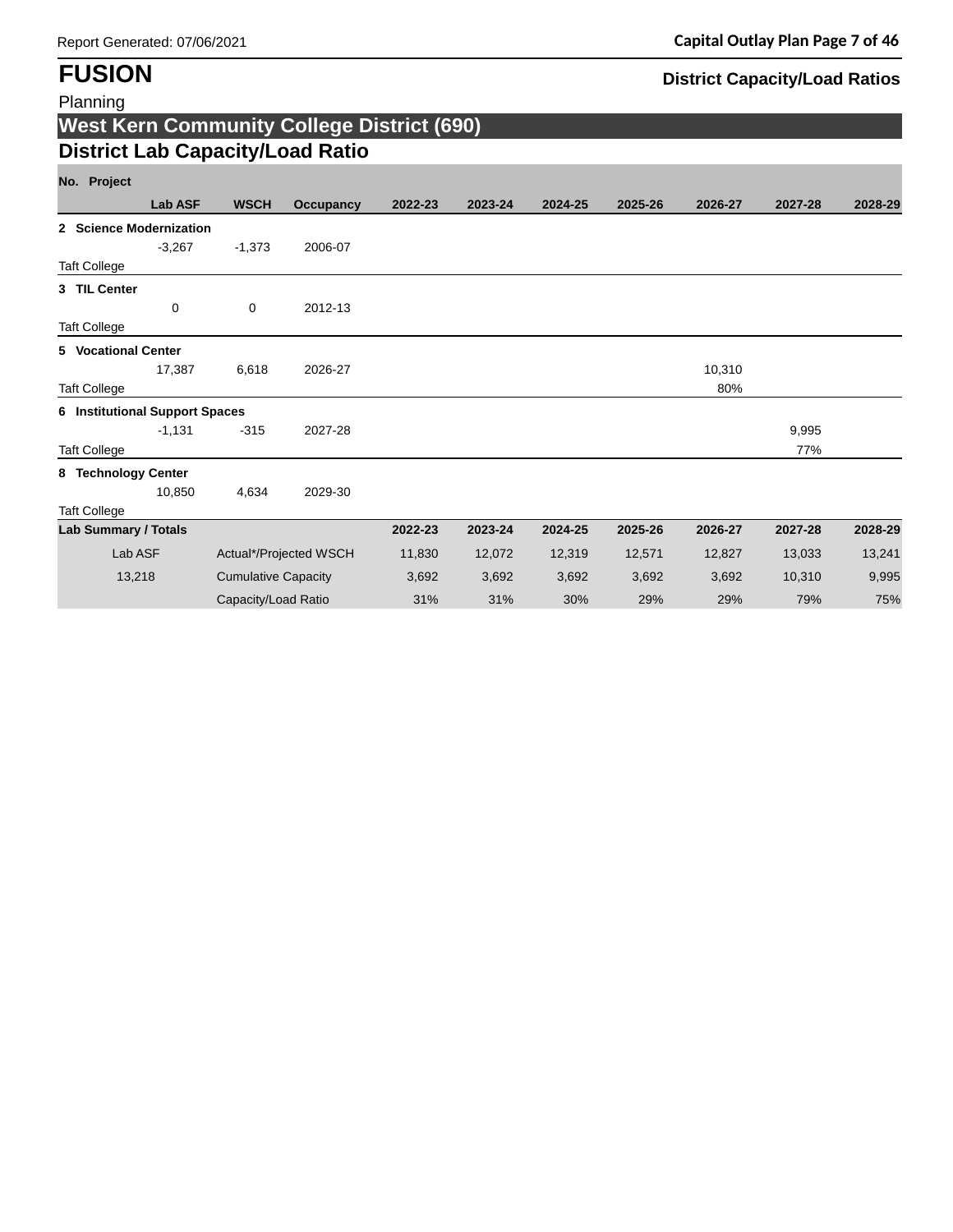# **FUSION District Capacity/Load Ratios**

| Planning                              |                |                            |                                                   |         |         |         |         |         |         |         |
|---------------------------------------|----------------|----------------------------|---------------------------------------------------|---------|---------|---------|---------|---------|---------|---------|
|                                       |                |                            | <b>West Kern Community College District (690)</b> |         |         |         |         |         |         |         |
|                                       |                |                            | <b>District Office Capacity/Load Ratio</b>        |         |         |         |         |         |         |         |
| No. Project                           |                |                            |                                                   |         |         |         |         |         |         |         |
|                                       | <b>Off ASF</b> | <b>FTE</b>                 | <b>Occupancy</b>                                  | 2022-23 | 2023-24 | 2024-25 | 2025-26 | 2026-27 | 2027-28 | 2028-29 |
| 2 Science Modernization               |                |                            |                                                   |         |         |         |         |         |         |         |
|                                       | 159            | $\mathbf{1}$               | 2006-07                                           |         |         |         |         |         |         |         |
| <b>Taft College</b>                   |                |                            |                                                   |         |         |         |         |         |         |         |
| 3 TIL Center                          |                |                            |                                                   |         |         |         |         |         |         |         |
|                                       | 3,090          | 15                         | 2012-13                                           |         |         |         |         |         |         |         |
| <b>Taft College</b>                   |                |                            |                                                   |         |         |         |         |         |         |         |
| 5 Vocational Center                   |                |                            |                                                   |         |         |         |         |         |         |         |
|                                       | 1,180          | $\overline{7}$             | 2026-27                                           |         |         |         |         | 149     |         |         |
| <b>Taft College</b>                   |                |                            |                                                   |         |         |         |         | 72%     |         |         |
| <b>6 Institutional Support Spaces</b> |                |                            |                                                   |         |         |         |         |         |         |         |
|                                       | $-3,169$       | $-16$                      | 2027-28                                           |         |         |         |         |         | 133     |         |
| <b>Taft College</b>                   |                |                            |                                                   |         |         |         |         |         | 63%     |         |
| 7 Field Sports                        |                |                            |                                                   |         |         |         |         |         |         |         |
|                                       | 675            | 4                          | 2028-29                                           |         |         |         |         |         |         | 137     |
| <b>Taft College</b>                   |                |                            |                                                   |         |         |         |         |         |         | 65%     |
| 8 Technology Center                   |                |                            |                                                   |         |         |         |         |         |         |         |
|                                       | $-2,921$       | $-17$                      | 2029-30                                           |         |         |         |         |         |         |         |
| <b>Taft College</b>                   |                |                            |                                                   |         |         |         |         |         |         |         |
| <b>Office Summary / Totals</b>        |                |                            |                                                   | 2022-23 | 2023-24 | 2024-25 | 2025-26 | 2026-27 | 2027-28 | 2028-29 |
| Office ASF                            |                |                            | Actual*/Projected FTE                             | 199     | 201     | 203     | 206     | 208     | 210     | 210     |
| 25,233                                |                | <b>Cumulative Capacity</b> |                                                   | 142     | 142     | 142     | 142     | 142     | 149     | 133     |
|                                       |                | Capacity/Load Ratio        |                                                   | 71%     | 71%     | 70%     | 69%     | 68%     | 71%     | 63%     |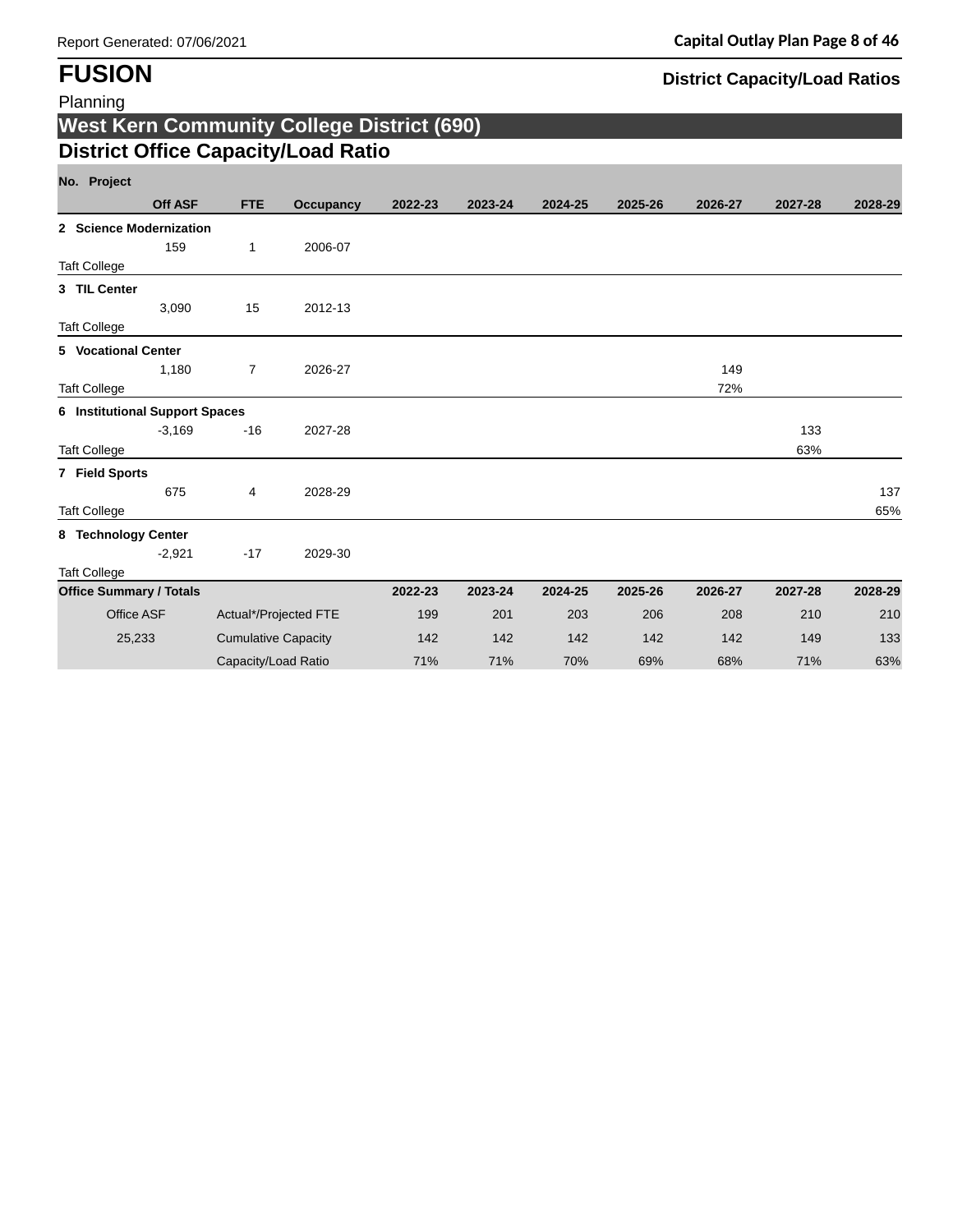# **FUSION District Capacity/Load Ratios**

## Planning **West Kern Community College District (690) District Library Capacity/Load Ratio**

## **No. Project**

| 1101 11000                      |                            |           |         |         |         |         |         |         |         |
|---------------------------------|----------------------------|-----------|---------|---------|---------|---------|---------|---------|---------|
|                                 | <b>Lib ASF</b>             | Occupancy | 2022-23 | 2023-24 | 2024-25 | 2025-26 | 2026-27 | 2027-28 | 2028-29 |
| 5 Vocational Center             |                            |           |         |         |         |         |         |         |         |
|                                 | $-286$                     | 2026-27   |         |         |         |         | 12,049  |         |         |
| <b>Taft College</b>             |                            |           |         |         |         |         | 71%     |         |         |
| 6 Institutional Support Spaces  |                            |           |         |         |         |         |         |         |         |
|                                 | $-286$                     | 2027-28   |         |         |         |         |         | 11,763  |         |
| <b>Taft College</b>             |                            |           |         |         |         |         |         | 68%     |         |
| <b>Library Summary / Totals</b> |                            |           | 2022-23 | 2023-24 | 2024-25 | 2025-26 | 2026-27 | 2027-28 | 2028-29 |
| <b>Library ASF</b>              | Actual*/Projected ASF      |           | 16,431  | 16,610  | 16,705  | 16,892  | 17,082  | 17,272  | 17,468  |
| 12,335                          | <b>Cumulative Capacity</b> |           | 12,335  | 12,335  | 12,335  | 12,335  | 12,335  | 12.049  | 11,763  |
|                                 | Capacity/Load Ratio        |           | 75%     | 74%     | 74%     | 73%     | 72%     | 70%     | 67%     |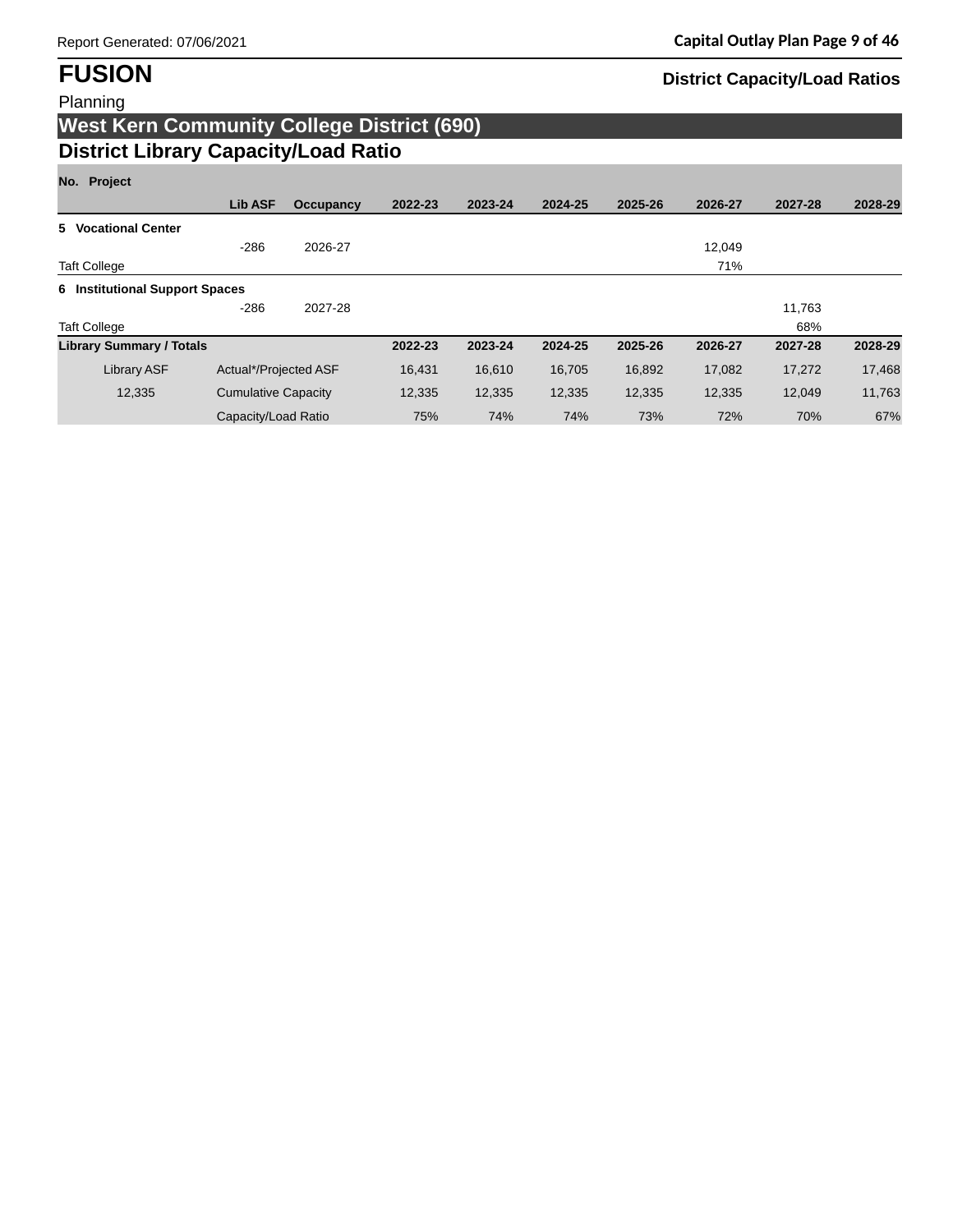**FUSION District Capacity/Load Ratios** 

# **West Kern Community College District (690) District AV/TV Capacity/Load Ratio**

## **No. Project**

|                               |                            | <b>AV/TV ASF Occupancy</b> | 2022-23 | 2023-24 | 2024-25 | 2025-26 | 2026-27 | 2027-28 | 2028-29 |
|-------------------------------|----------------------------|----------------------------|---------|---------|---------|---------|---------|---------|---------|
| 2 Science Modernization       |                            |                            |         |         |         |         |         |         |         |
|                               | 73                         | 2006-07                    |         |         |         |         |         |         |         |
| <b>Taft College</b>           |                            |                            |         |         |         |         |         |         |         |
| <b>AV/TV Summary / Totals</b> |                            |                            | 2022-23 | 2023-24 | 2024-25 | 2025-26 | 2026-27 | 2027-28 | 2028-29 |
| <b>AV/TV ASF</b>              | Actual*/Projected ASF      |                            | 8.254   | 8,293   | 8.314   | 8.356   | 8,398   | 8.440   | 8,483   |
| 96                            | <b>Cumulative Capacity</b> |                            | 169     | 169     | 169     | 169     | 169     | 169     | 169     |
|                               | Capacity/Load Ratio        |                            | 2%      | 2%      | 2%      | 2%      | 2%      | 2%      | 2%      |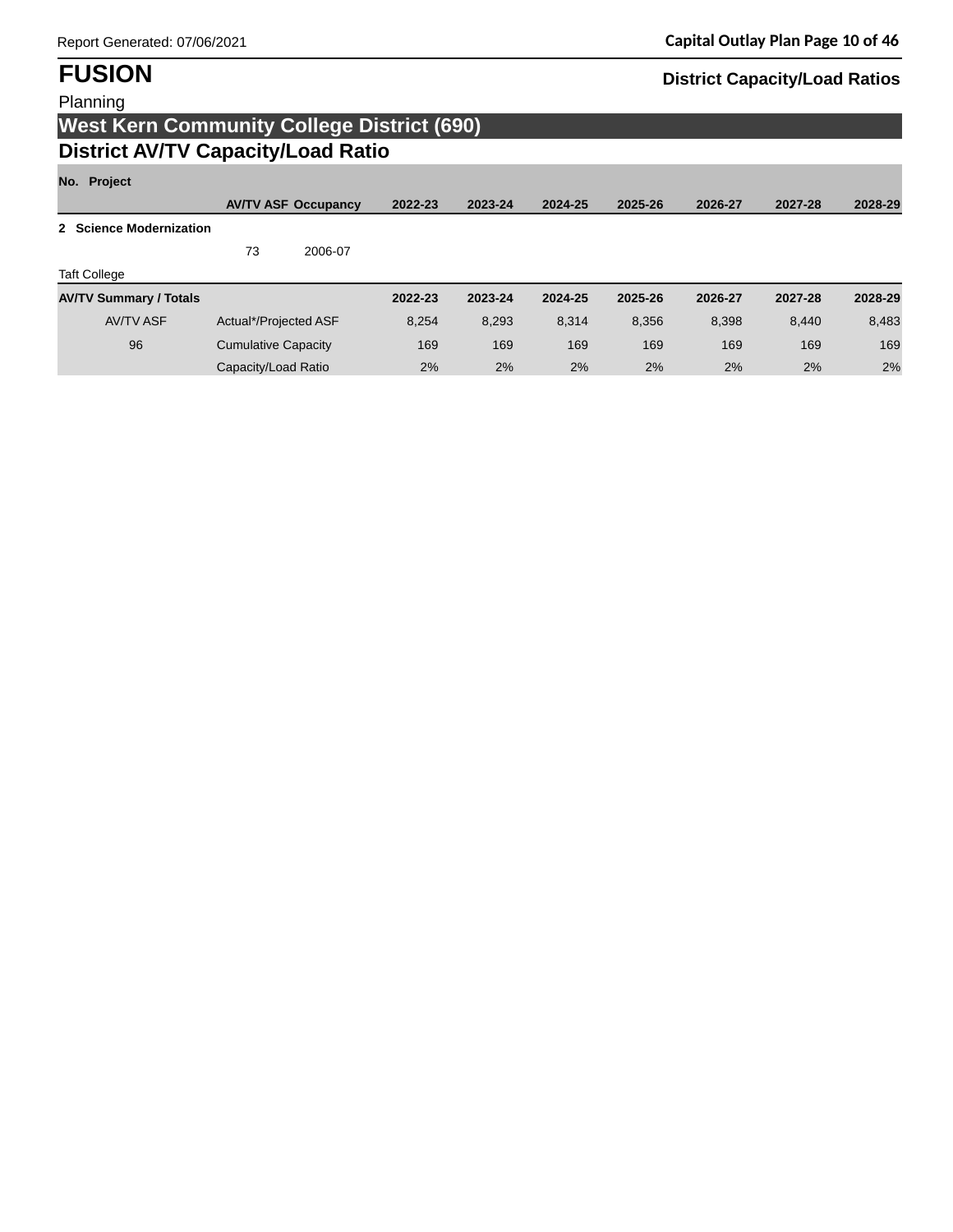## Planning

# **West Kern Community College District (690)**

# **District Load Distribution**

|           |                            | <b>Total</b>  |                                        |             | P.E.        | <b>On-Campus</b> |                  |
|-----------|----------------------------|---------------|----------------------------------------|-------------|-------------|------------------|------------------|
|           | <b>Instructional Staff</b> | <b>Campus</b> | <b>Off-Campus On-Campus Laboratory</b> |             |             | Lecture          | <b>On-Campus</b> |
|           | <b>FTE</b>                 | <b>WSCH</b>   | <b>WSCH</b>                            | <b>WSCH</b> | <b>WSCH</b> | <b>WSCH</b>      | Laboratory       |
| Actual    |                            |               |                                        |             |             |                  |                  |
| 2019      | 192                        | 38,385        | 383                                    | 38,002      | 575         | 26,869           | 10,939           |
| 2020      | 194                        | 37,622        | 376                                    | 37,246      | 564         | 26,147           | 10,910           |
| Projected |                            |               |                                        |             |             |                  |                  |
| 2021      | 196                        | 38,394        | 384                                    | 38,010      | 576         | 26,492           | 11,326           |
| 2022      | 199                        | 39,180        | 392                                    | 38,788      | 588         | 26,642           | 11,950           |
| 2023      | 201                        | 39,979        | 400                                    | 39,579      | 600         | 27,186           | 12,194           |
| 2024      | 203                        | 40,799        | 408                                    | 40,391      | 612         | 27,743           | 12,444           |
| 2025      | 206                        | 41,632        | 416                                    | 41,216      | 624         | 28,310           | 12,698           |
| 2026      | 208                        | 42,479        | 425                                    | 42,054      | 637         | 28,886           | 12,956           |
| 2027      | 210                        | 43,162        | 432                                    | 42,730      | 647         | 29,350           | 13,164           |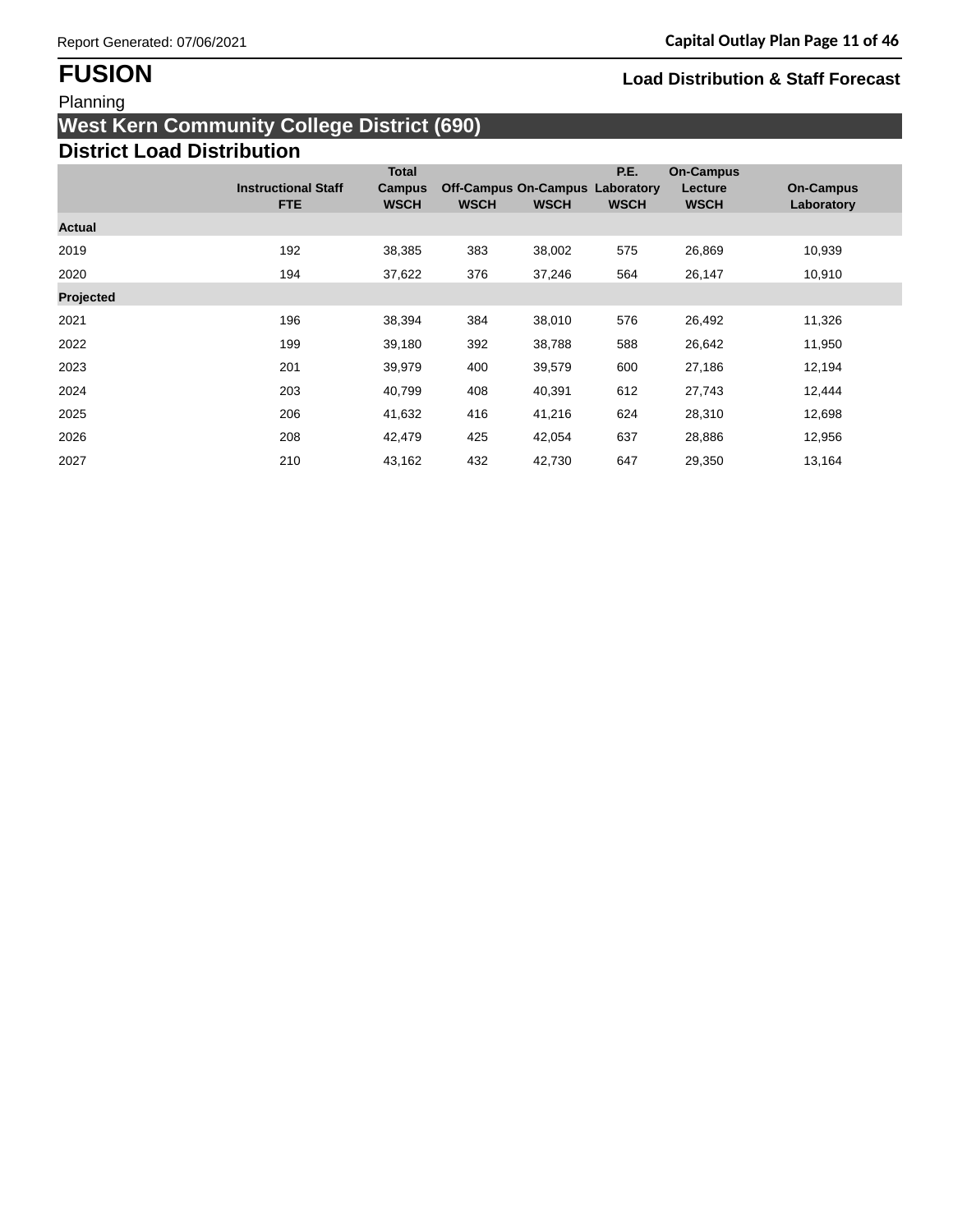## Planning

## **West Kern Community College District (690)**

## **Instructional Load by Campus**

WSCH Distributed to Campuses or Other Locations

|                     |        | <b>Actual</b> |        | Projected |        |        |        |        |        |        |
|---------------------|--------|---------------|--------|-----------|--------|--------|--------|--------|--------|--------|
|                     | 2018   | 2019          | 2020   | 2021      | 2022   | 2023   | 2024   | 2025   | 2026   | 2027   |
| <b>Taft College</b> |        |               |        |           |        |        |        |        |        |        |
|                     | 37,541 | 38,385        | 37,622 | 38,394    | 39,180 | 39,979 | 40,799 | 41,632 | 42,479 | 43,162 |
| <b>Total</b>        | 37,541 | 38,385        | 37,622 | 38,394    | 39,180 | 39,979 | 40,799 | 41,632 | 42,479 | 43,162 |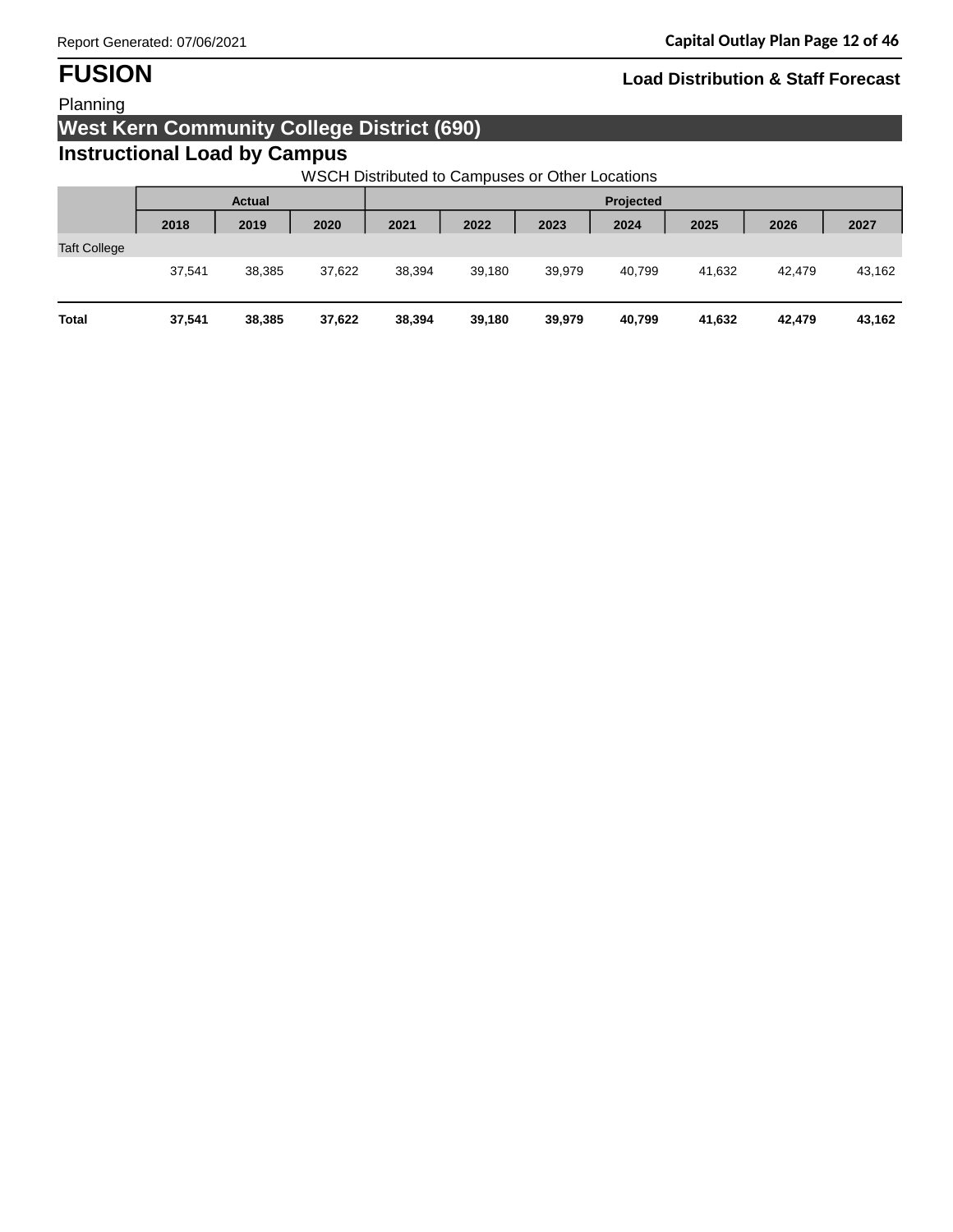## Planning

## **West Kern Community College District (690) Total District Library Load**

| (a)<br><b>Projected</b> | <b>Total Day-Graded</b><br>(b) | <b>Number of Campuses</b><br>(c) | <b>Initial ASF</b><br>(3,795/Cam)<br>p)<br>(d) | <b>First 3,000</b><br>Day Graded<br>(3.83/DG)<br>(e) | <b>Between 3k</b><br>- 9k<br>(3.39/DG)<br>(f) | <b>Above 9,000</b><br>(2.94/DG)<br>(g) | <b>Total ASF</b><br>$(d+e+f+g)$ |
|-------------------------|--------------------------------|----------------------------------|------------------------------------------------|------------------------------------------------------|-----------------------------------------------|----------------------------------------|---------------------------------|
| 2021                    | 3,285                          | $\overline{ }$                   | 3,795                                          | 11,490                                               | 966                                           | 0                                      | 16,251                          |
| 2022                    | 3,338                          | $\overline{ }$                   | 3,795                                          | 11,490                                               | 1,146                                         | 0                                      | 16,431                          |
|                         |                                |                                  |                                                |                                                      |                                               |                                        |                                 |
| 2023                    | 3,391                          |                                  | 3,795                                          | 11,490                                               | 1,325                                         | 0                                      | 16,610                          |
| 2024                    | 3,419                          | $\mathbf{I}$                     | 3,795                                          | 11,490                                               | 1,420                                         | 0                                      | 16,705                          |
| 2025                    | 3,474                          | $\mathbf{I}$                     | 3,795                                          | 11,490                                               | 1,607                                         | 0                                      | 16,892                          |
| 2026                    | 3,530                          |                                  | 3,795                                          | 11,490                                               | 1,797                                         | 0                                      | 17,082                          |
| 2027                    | 3,586                          |                                  | 3.795                                          | 11,490                                               | 1,987                                         | 0                                      | 17,272                          |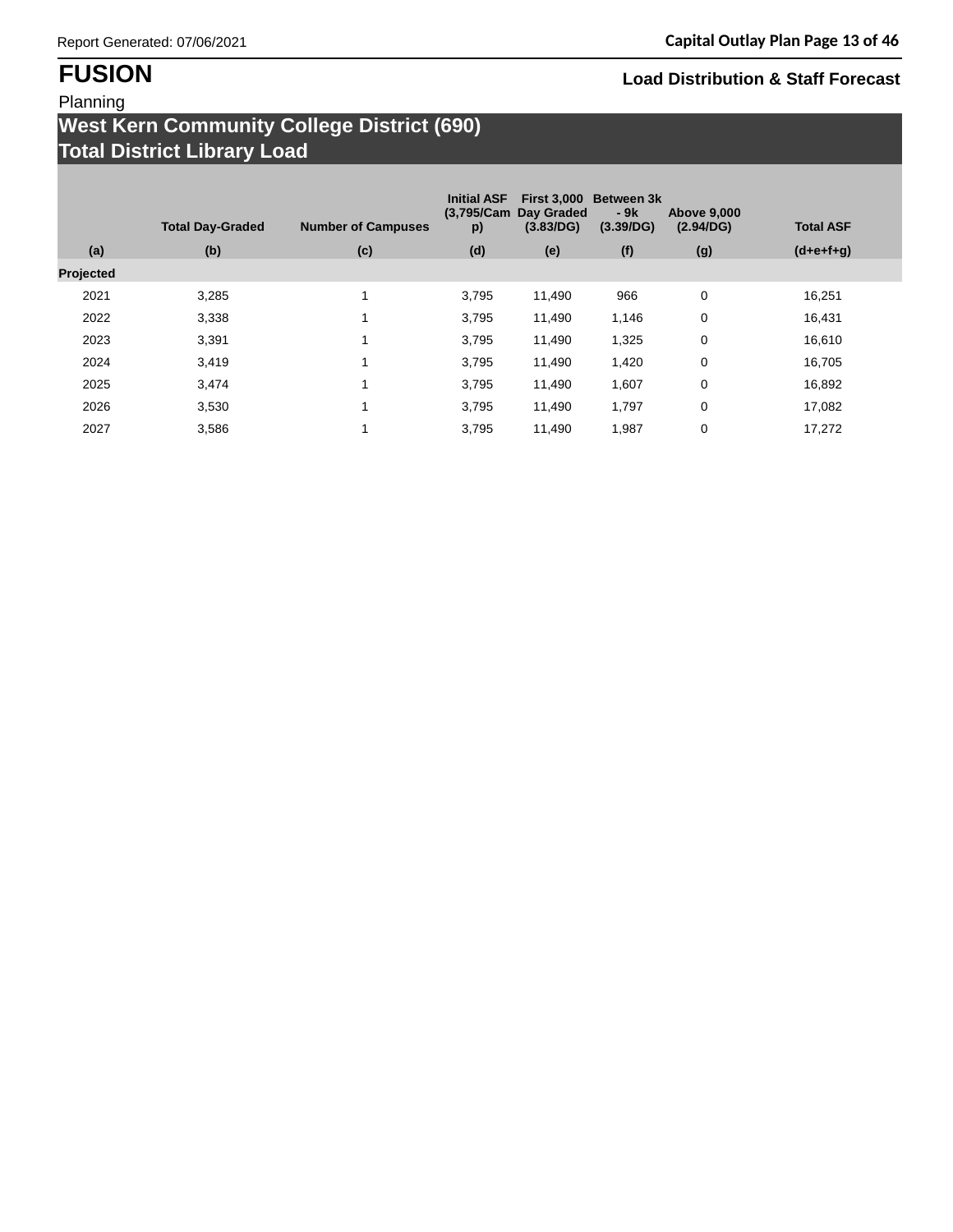# **Library Load by Campus or Location**

| ---- - -- -<br>-----<br><u>то у с</u> |        |           |        |        |        |        |        |  |  |  |
|---------------------------------------|--------|-----------|--------|--------|--------|--------|--------|--|--|--|
|                                       |        | Projected |        |        |        |        |        |  |  |  |
|                                       | 2021   | 2022      | 2023   | 2024   | 2025   | 2026   | 2027   |  |  |  |
| <b>Taft College</b>                   |        |           |        |        |        |        |        |  |  |  |
|                                       | 16,251 | 16,431    | 16,610 | 16,705 | 16,892 | 17,082 | 17,272 |  |  |  |
|                                       | 100%   | 100%      | 100%   | 100%   | 100%   | 100%   | 100%   |  |  |  |
| Total                                 | 16,251 | 16,431    | 16,610 | 16,705 | 16,892 | 17,082 | 17,272 |  |  |  |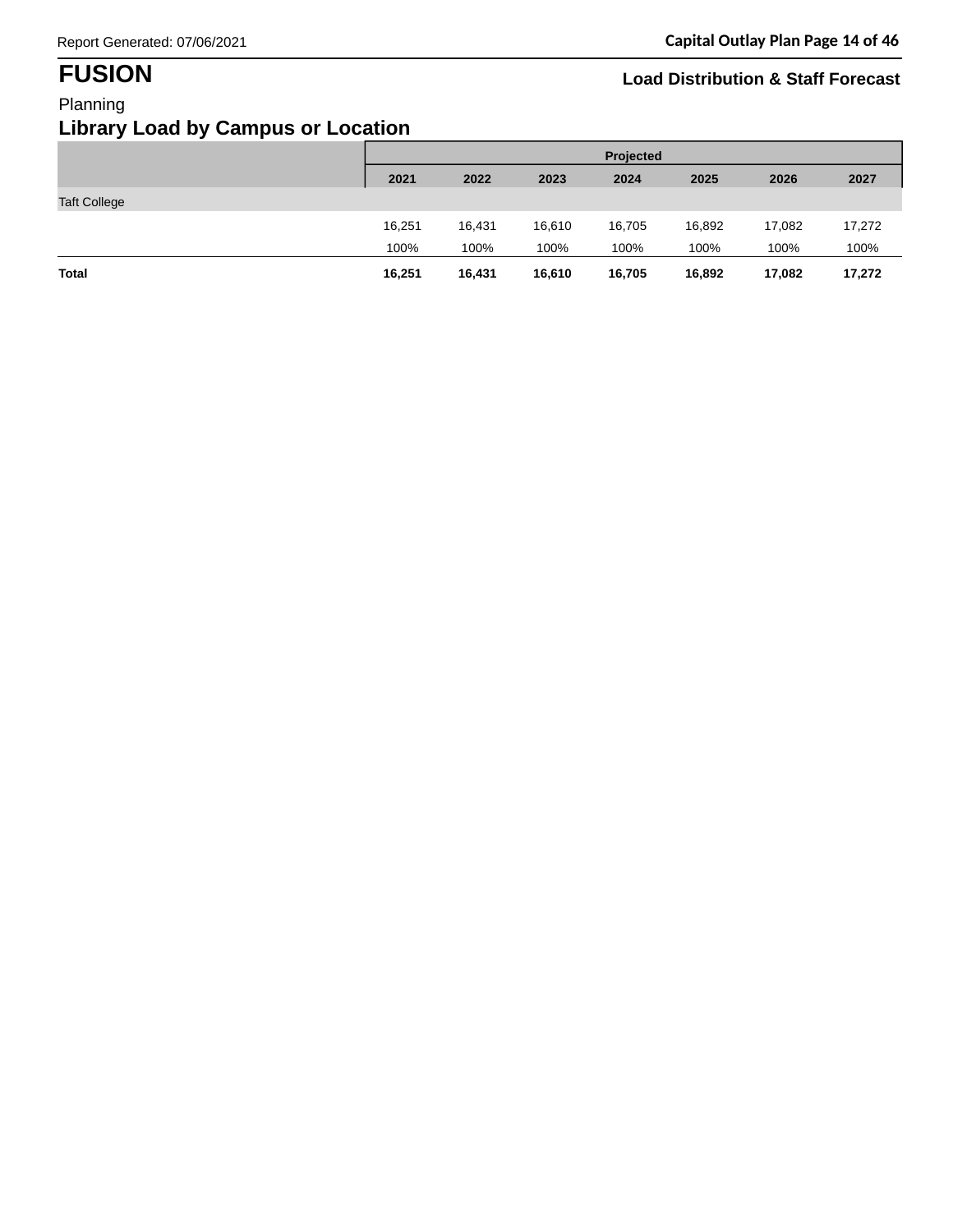## Planning

## **West Kern Community College District (690) Total District AV, Radio, TV Load**

| (a)<br>Projected | <b>Total Day-Graded</b><br>(b) | <b>Number of Campuses</b><br>(c) | <b>Initial ASF</b><br>p)<br>(d) | (3,500/Cam Day Graded<br>(1.50/DG)<br>(e) | First 3,000 Between 3k<br>$-9k$<br>(0.75/DG)<br>(f) | <b>Above 9,000</b><br>(0.25/DG)<br>(g) | <b>Total ASF</b><br>$(d+e+f+g)$ |
|------------------|--------------------------------|----------------------------------|---------------------------------|-------------------------------------------|-----------------------------------------------------|----------------------------------------|---------------------------------|
|                  |                                |                                  |                                 |                                           |                                                     |                                        |                                 |
| 2021             | 3,285                          | $\mathbf{1}$                     | 3,500                           | 4,500                                     | 214                                                 | 0                                      | 8,214                           |
| 2022             | 3,338                          | 1                                | 3,500                           | 4,500                                     | 254                                                 | 0                                      | 8,254                           |
| 2023             | 3,391                          | $\mathbf{1}$                     | 3,500                           | 4,500                                     | 293                                                 | 0                                      | 8,293                           |
| 2024             | 3,419                          | 1                                | 3,500                           | 4,500                                     | 314                                                 | 0                                      | 8,314                           |
| 2025             | 3,474                          | $\mathbf{1}$                     | 3,500                           | 4,500                                     | 356                                                 | 0                                      | 8,356                           |
| 2026             | 3,530                          | 1                                | 3,500                           | 4,500                                     | 398                                                 | 0                                      | 8,398                           |
| 2027             | 3,586                          | $\mathbf{1}$                     | 3,500                           | 4,500                                     | 440                                                 | 0                                      | 8,440                           |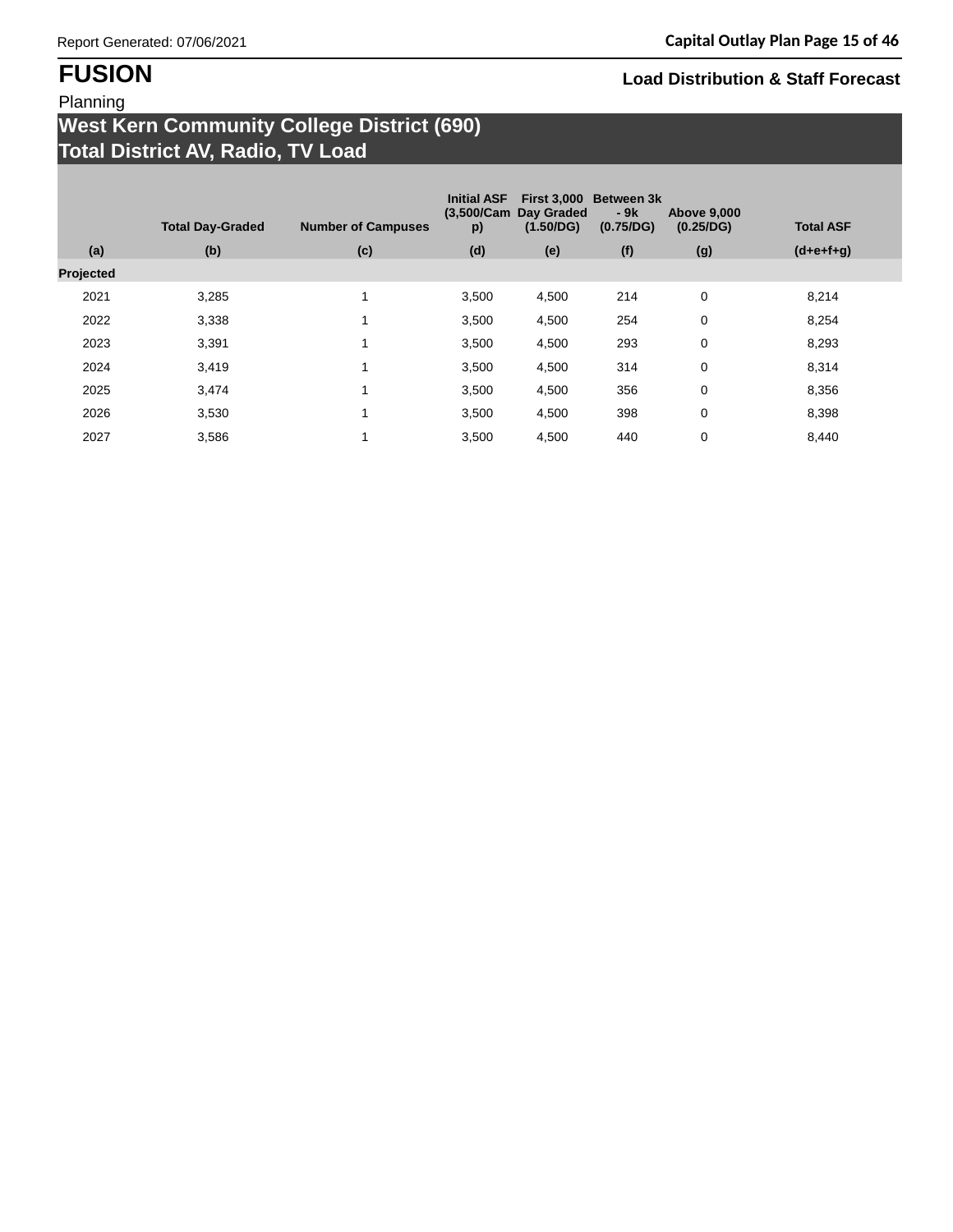## **AV, Radio, TV Load by Campus or Location**

|                     |       | <b>Projected</b> |       |       |       |       |       |  |  |
|---------------------|-------|------------------|-------|-------|-------|-------|-------|--|--|
|                     | 2021  | 2022             | 2023  | 2024  | 2025  | 2026  | 2027  |  |  |
| <b>Taft College</b> |       |                  |       |       |       |       |       |  |  |
|                     | 8,214 | 8,254            | 8,293 | 8,314 | 8,356 | 8,398 | 8,440 |  |  |
|                     | 100%  | 100%             | 100%  | 100%  | 100%  | 100%  | 100%  |  |  |
| <b>Total</b>        | 8,214 | 8,254            | 8,293 | 8,314 | 8,356 | 8,398 | 8,440 |  |  |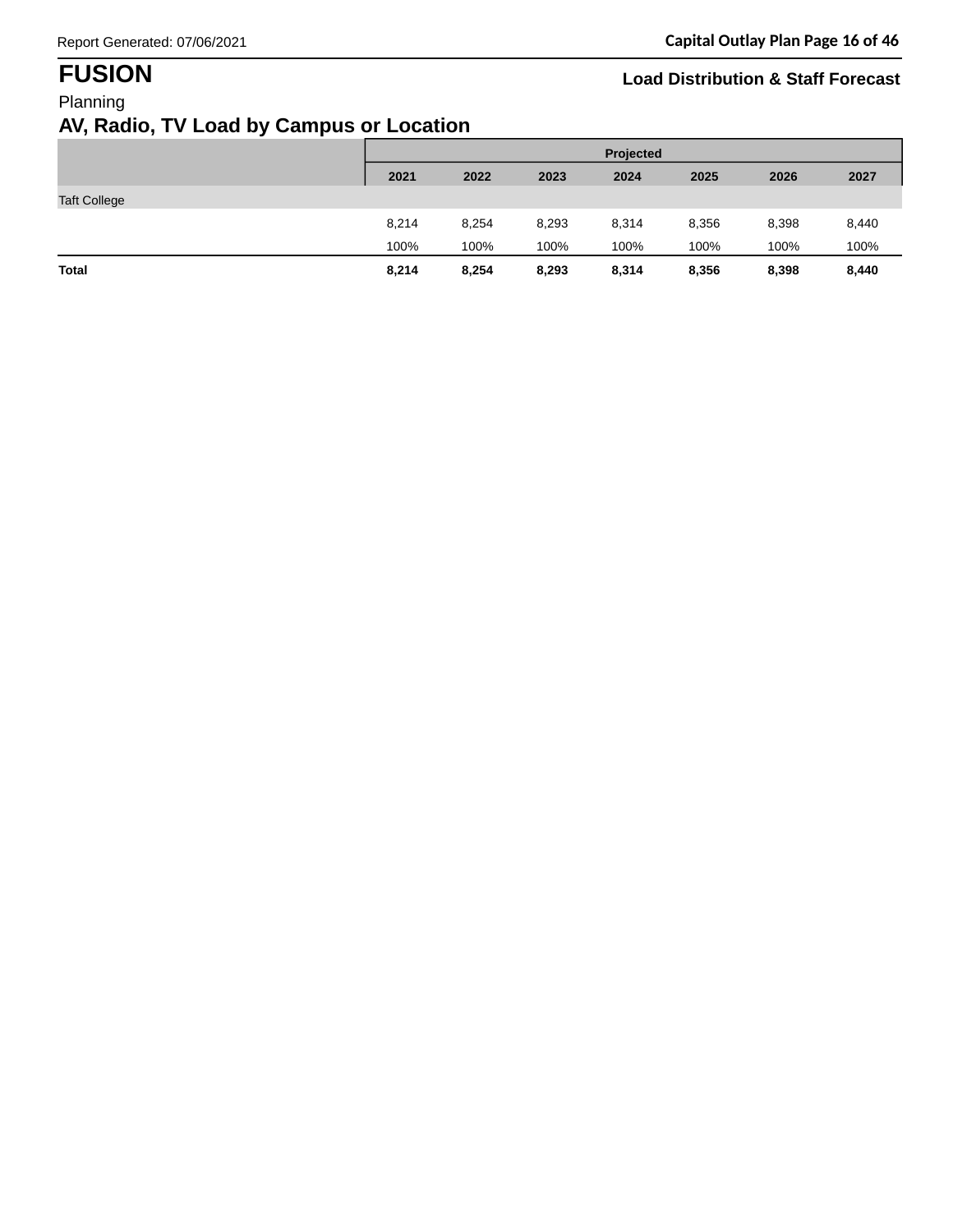Campus Reports for Taft College (691)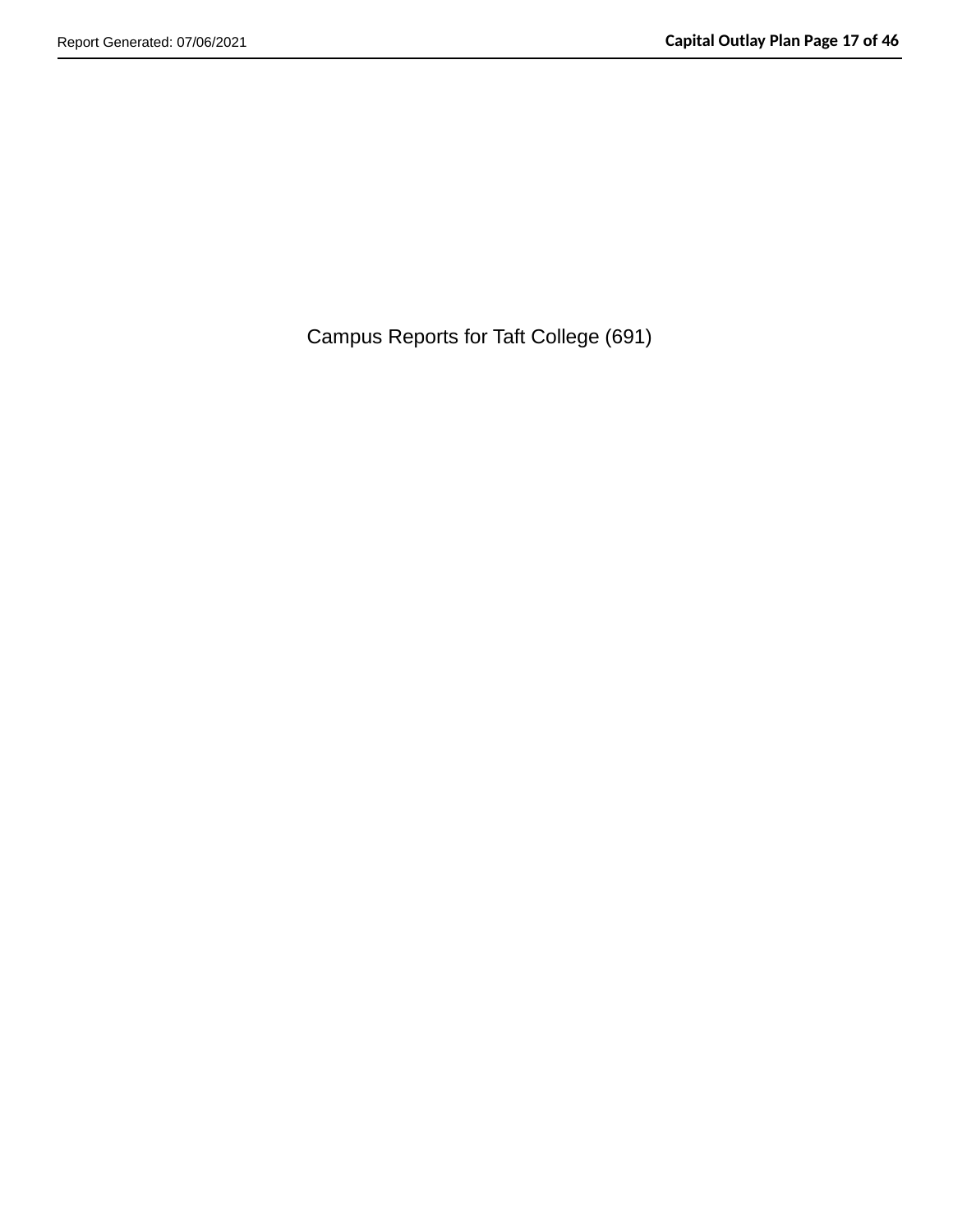| Planning                              |                    |                            |                                                   |         |         |         |         |         |         |         |
|---------------------------------------|--------------------|----------------------------|---------------------------------------------------|---------|---------|---------|---------|---------|---------|---------|
| <b>Taft College (691)</b>             |                    |                            | <b>West Kern Community College District (690)</b> |         |         |         |         |         |         |         |
|                                       |                    |                            | <b>Campus Lecture Capacity/Load Ratio</b>         |         |         |         |         |         |         |         |
| No. Project                           |                    |                            |                                                   |         |         |         |         |         |         |         |
|                                       | <b>Lect ASF</b>    | <b>WSCH</b>                | <b>Occupancy</b>                                  | 2022-23 | 2023-24 | 2024-25 | 2025-26 | 2026-27 | 2027-28 | 2028-29 |
| 2 Science Modernization               |                    |                            |                                                   |         |         |         |         |         |         |         |
|                                       | $-101$             | $-160$                     | 2006-07                                           |         |         |         |         |         |         |         |
| <b>Taft College</b>                   |                    |                            |                                                   |         |         |         |         |         |         |         |
| 3 TIL Center                          |                    |                            |                                                   |         |         |         |         |         |         |         |
|                                       | 0                  | 0                          | 2012-13                                           |         |         |         |         |         |         |         |
| <b>Taft College</b>                   |                    |                            |                                                   |         |         |         |         |         |         |         |
| 5 Vocational Center                   |                    |                            |                                                   |         |         |         |         |         |         |         |
|                                       | $-2,553$           | $-4,046$                   | 2026-27                                           |         |         |         |         | 22,930  |         |         |
| <b>Taft College</b>                   |                    |                            |                                                   |         |         |         |         | 80%     |         |         |
| <b>6</b> Institutional Support Spaces |                    |                            |                                                   |         |         |         |         |         |         |         |
|                                       | $-1,598$           | $-2,532$                   | 2027-28                                           |         |         |         |         |         | 20,398  |         |
| <b>Taft College</b>                   |                    |                            |                                                   |         |         |         |         |         | 70%     |         |
| 8 Technology Center                   |                    |                            |                                                   |         |         |         |         |         |         |         |
|                                       | 1,494              | 2,368                      | 2029-30                                           |         |         |         |         |         |         |         |
| <b>Taft College</b>                   |                    |                            |                                                   |         |         |         |         |         |         |         |
| <b>Lecture Summary / Totals</b>       |                    |                            |                                                   | 2022-23 | 2023-24 | 2024-25 | 2025-26 | 2026-27 | 2027-28 | 2028-29 |
|                                       | <b>Lecture ASF</b> |                            | Actual*/Projected WSCH                            | 26,376  | 26,914  | 27,466  | 28,027  | 28,597  | 29,057  | 29,522  |
|                                       | 17,123             | <b>Cumulative Capacity</b> |                                                   | 26,976  | 26,976  | 26,976  | 26,976  | 26,976  | 22,930  | 20,398  |
|                                       |                    | Capacity/Load Ratio        |                                                   | 102%    | 100%    | 98%     | 96%     | 94%     | 79%     | 69%     |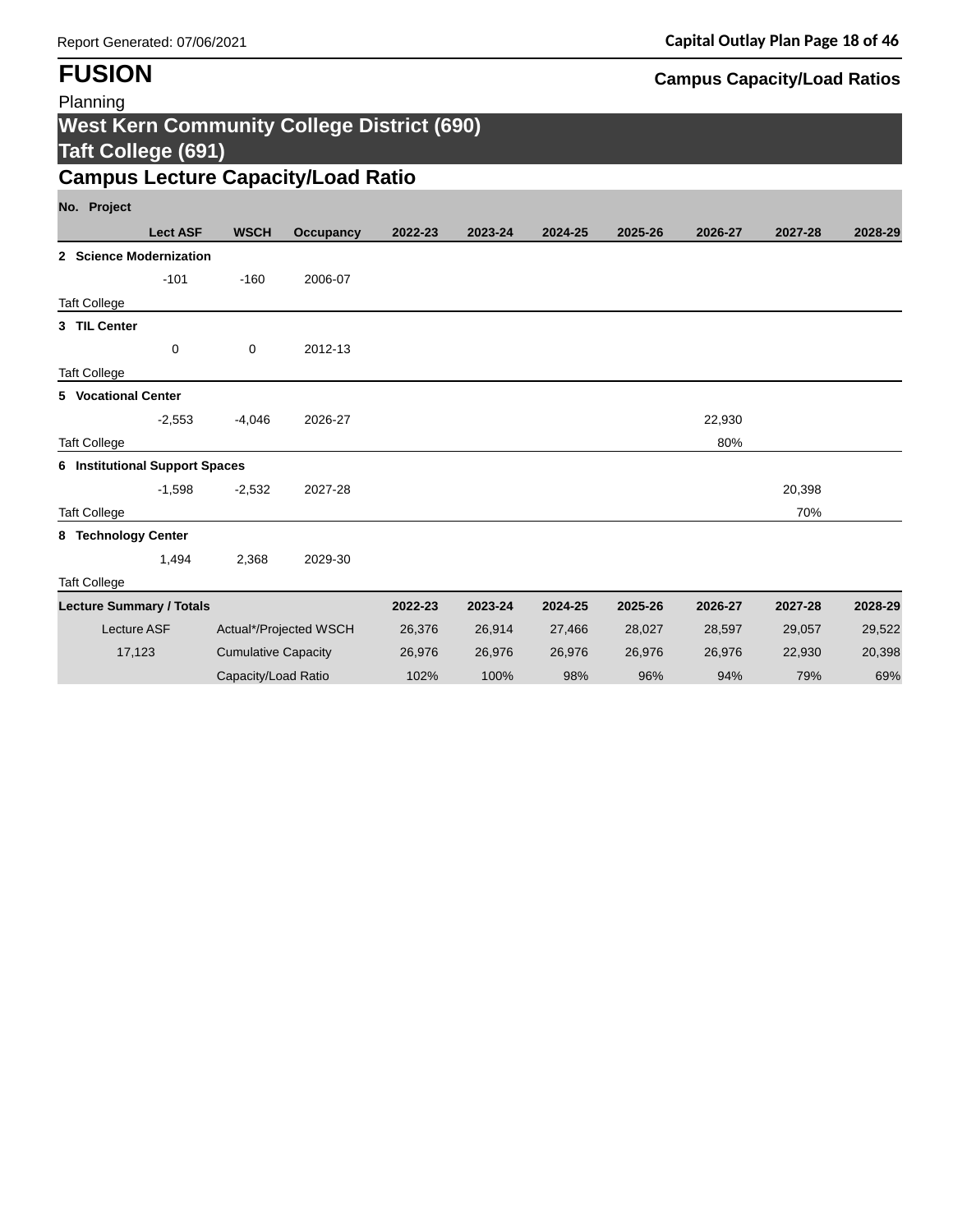| Planning                              |                |                            |                                                   |         |         |         |         |         |         |         |
|---------------------------------------|----------------|----------------------------|---------------------------------------------------|---------|---------|---------|---------|---------|---------|---------|
|                                       |                |                            | <b>West Kern Community College District (690)</b> |         |         |         |         |         |         |         |
| <b>Taft College (691)</b>             |                |                            |                                                   |         |         |         |         |         |         |         |
|                                       |                |                            | <b>Campus Lab Capacity/Load Ratio</b>             |         |         |         |         |         |         |         |
| No. Project                           |                |                            |                                                   |         |         |         |         |         |         |         |
|                                       | <b>Lab ASF</b> | <b>WSCH</b>                | <b>Occupancy</b>                                  | 2022-23 | 2023-24 | 2024-25 | 2025-26 | 2026-27 | 2027-28 | 2028-29 |
| 2 Science Modernization               |                |                            |                                                   |         |         |         |         |         |         |         |
|                                       | $-3,267$       | $-1,373$                   | 2006-07                                           |         |         |         |         |         |         |         |
| <b>Taft College</b>                   |                |                            |                                                   |         |         |         |         |         |         |         |
| 3 TIL Center                          |                |                            |                                                   |         |         |         |         |         |         |         |
|                                       | 0              | 0                          | 2012-13                                           |         |         |         |         |         |         |         |
| <b>Taft College</b>                   |                |                            |                                                   |         |         |         |         |         |         |         |
| 5 Vocational Center                   |                |                            |                                                   |         |         |         |         |         |         |         |
|                                       | 17,387         | 6,618                      | 2026-27                                           |         |         |         |         | 10,310  |         |         |
| <b>Taft College</b>                   |                |                            |                                                   |         |         |         |         | 80%     |         |         |
| <b>6</b> Institutional Support Spaces |                |                            |                                                   |         |         |         |         |         |         |         |
|                                       | $-1,131$       | $-315$                     | 2027-28                                           |         |         |         |         |         | 9,995   |         |
| <b>Taft College</b>                   |                |                            |                                                   |         |         |         |         |         | 77%     |         |
| 8 Technology Center                   |                |                            |                                                   |         |         |         |         |         |         |         |
|                                       | 10,850         | 4,634                      | 2029-30                                           |         |         |         |         |         |         |         |
| <b>Taft College</b>                   |                |                            |                                                   |         |         |         |         |         |         |         |
| <b>Lab Summary / Totals</b>           |                |                            |                                                   | 2022-23 | 2023-24 | 2024-25 | 2025-26 | 2026-27 | 2027-28 | 2028-29 |
| Lab ASF                               |                |                            | Actual*/Projected WSCH                            | 11,830  | 12,072  | 12,319  | 12,571  | 12,827  | 13,033  | 13,241  |
| 13,218                                |                | <b>Cumulative Capacity</b> |                                                   | 3,692   | 3,692   | 3,692   | 3,692   | 3,692   | 10,310  | 9,995   |
|                                       |                | Capacity/Load Ratio        |                                                   | 31%     | 31%     | 30%     | 29%     | 29%     | 79%     | 75%     |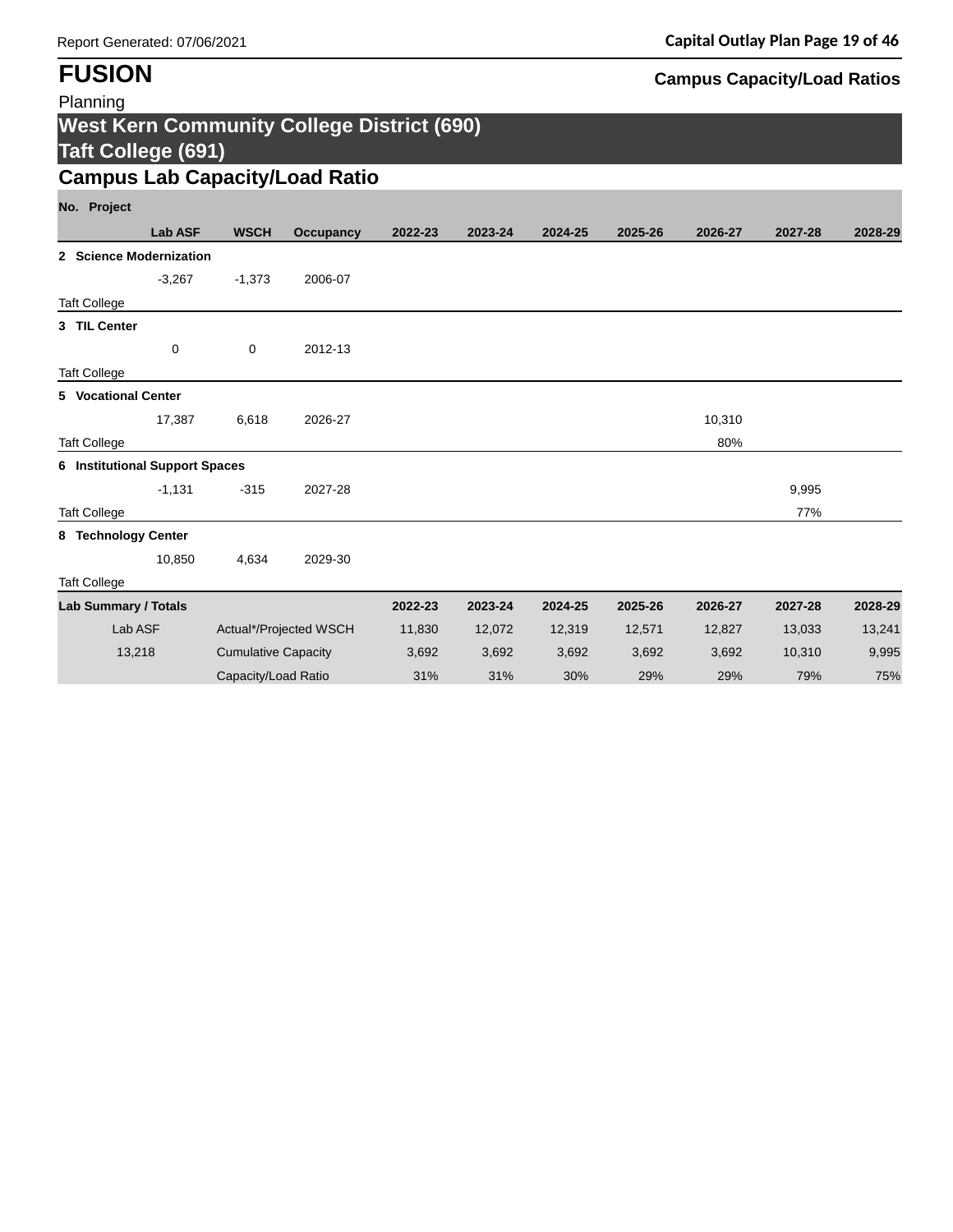| Planning                                   |                |                            |                                                   |         |         |         |         |         |         |         |
|--------------------------------------------|----------------|----------------------------|---------------------------------------------------|---------|---------|---------|---------|---------|---------|---------|
|                                            |                |                            | <b>West Kern Community College District (690)</b> |         |         |         |         |         |         |         |
| <b>Taft College (691)</b>                  |                |                            |                                                   |         |         |         |         |         |         |         |
|                                            |                |                            | <b>Campus Office Capacity/Load Ratio</b>          |         |         |         |         |         |         |         |
| No. Project                                |                |                            |                                                   |         |         |         |         |         |         |         |
|                                            | <b>Off ASF</b> | <b>FTE</b>                 | <b>Occupancy</b>                                  | 2022-23 | 2023-24 | 2024-25 | 2025-26 | 2026-27 | 2027-28 | 2028-29 |
| 2 Science Modernization                    |                |                            |                                                   |         |         |         |         |         |         |         |
|                                            | 159            | $\mathbf{1}$               | 2006-07                                           |         |         |         |         |         |         |         |
| <b>Taft College</b>                        |                |                            |                                                   |         |         |         |         |         |         |         |
| 3 TIL Center                               |                |                            |                                                   |         |         |         |         |         |         |         |
|                                            | 3,090          | 15                         | 2012-13                                           |         |         |         |         |         |         |         |
| <b>Taft College</b>                        |                |                            |                                                   |         |         |         |         |         |         |         |
| 5 Vocational Center                        |                |                            |                                                   |         |         |         |         |         |         |         |
|                                            | 1,180          | $\overline{7}$             | 2026-27                                           |         |         |         |         | 149     |         |         |
| <b>Taft College</b>                        |                |                            |                                                   |         |         |         |         | 72%     |         |         |
| <b>6</b> Institutional Support Spaces      |                |                            |                                                   |         |         |         |         |         |         |         |
|                                            | $-3,169$       | $-16$                      | 2027-28                                           |         |         |         |         |         | 133     |         |
| <b>Taft College</b>                        |                |                            |                                                   |         |         |         |         |         | 63%     |         |
| 7 Field Sports                             | 675            |                            |                                                   |         |         |         |         |         |         | 137     |
|                                            |                | 4                          | 2028-29                                           |         |         |         |         |         |         | 65%     |
| <b>Taft College</b><br>8 Technology Center |                |                            |                                                   |         |         |         |         |         |         |         |
|                                            | $-2,921$       | $-17$                      | 2029-30                                           |         |         |         |         |         |         |         |
| <b>Taft College</b>                        |                |                            |                                                   |         |         |         |         |         |         |         |
| <b>Office Summary / Totals</b>             |                |                            |                                                   | 2022-23 | 2023-24 | 2024-25 | 2025-26 | 2026-27 | 2027-28 | 2028-29 |
| Office ASF                                 |                | Actual*/Projected FTE      |                                                   | 199     | 201     | 203     | 206     | 208     | 210     | 210     |
| 25,233                                     |                | <b>Cumulative Capacity</b> |                                                   | 142     | 142     | 142     | 142     | 142     | 149     | 133     |
|                                            |                | Capacity/Load Ratio        |                                                   | 71%     | 71%     | 70%     | 69%     | 68%     | 71%     | 63%     |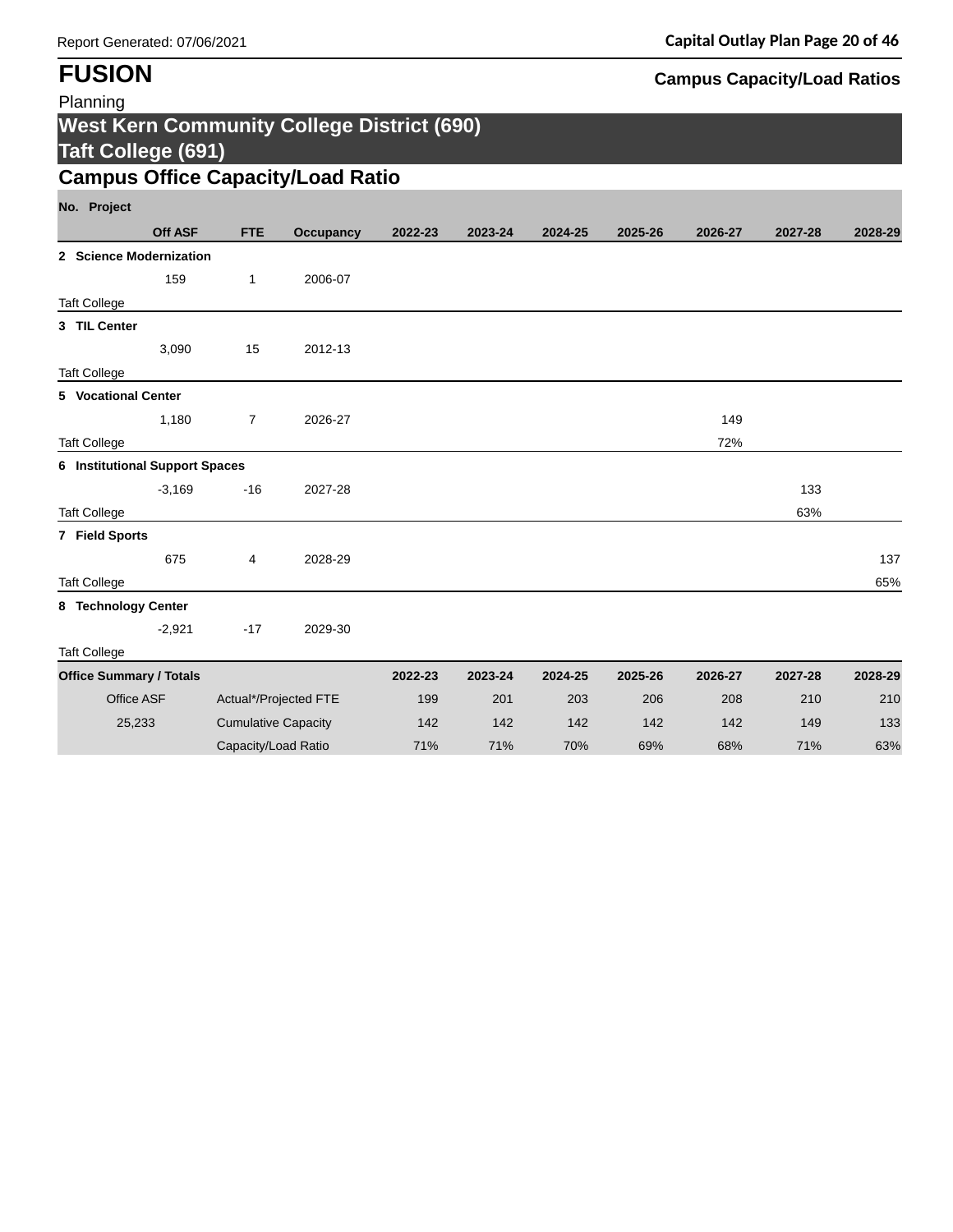## Report Generated: 07/06/2021 **Capital Outlay Plan Page 21 of 46**

# **FUSION Campus Capacity/Load Ratios**

## Planning **West Kern Community College District (690) Taft College (691) Campus Library Capacity/Load Ratio**

## **No. Project**

|                                       | Lib ASF                    | Occupancy | 2022-23 | 2023-24 | 2024-25 | 2025-26 | 2026-27 | 2027-28 | 2028-29 |
|---------------------------------------|----------------------------|-----------|---------|---------|---------|---------|---------|---------|---------|
| 5 Vocational Center                   |                            |           |         |         |         |         |         |         |         |
|                                       | $-286$                     | 2026-27   |         |         |         |         | 12,049  |         |         |
| <b>Taft College</b>                   |                            |           |         |         |         |         | 71%     |         |         |
| <b>6</b> Institutional Support Spaces |                            |           |         |         |         |         |         |         |         |
|                                       | $-286$                     | 2027-28   |         |         |         |         |         | 11,763  |         |
| <b>Taft College</b>                   |                            |           |         |         |         |         |         | 68%     |         |
| <b>Library Summary / Totals</b>       |                            |           | 2022-23 | 2023-24 | 2024-25 | 2025-26 | 2026-27 | 2027-28 | 2028-29 |
| <b>Library ASF</b>                    | Actual*/Projected ASF      |           | 16,431  | 16,610  | 16,705  | 16,892  | 17,082  | 17,272  | 17,468  |
| 12,335                                | <b>Cumulative Capacity</b> |           | 12,335  | 12,335  | 12,335  | 12,335  | 12,335  | 12,049  | 11,763  |
|                                       | Capacity/Load Ratio        |           | 75%     | 74%     | 74%     | 73%     | 72%     | 70%     | 67%     |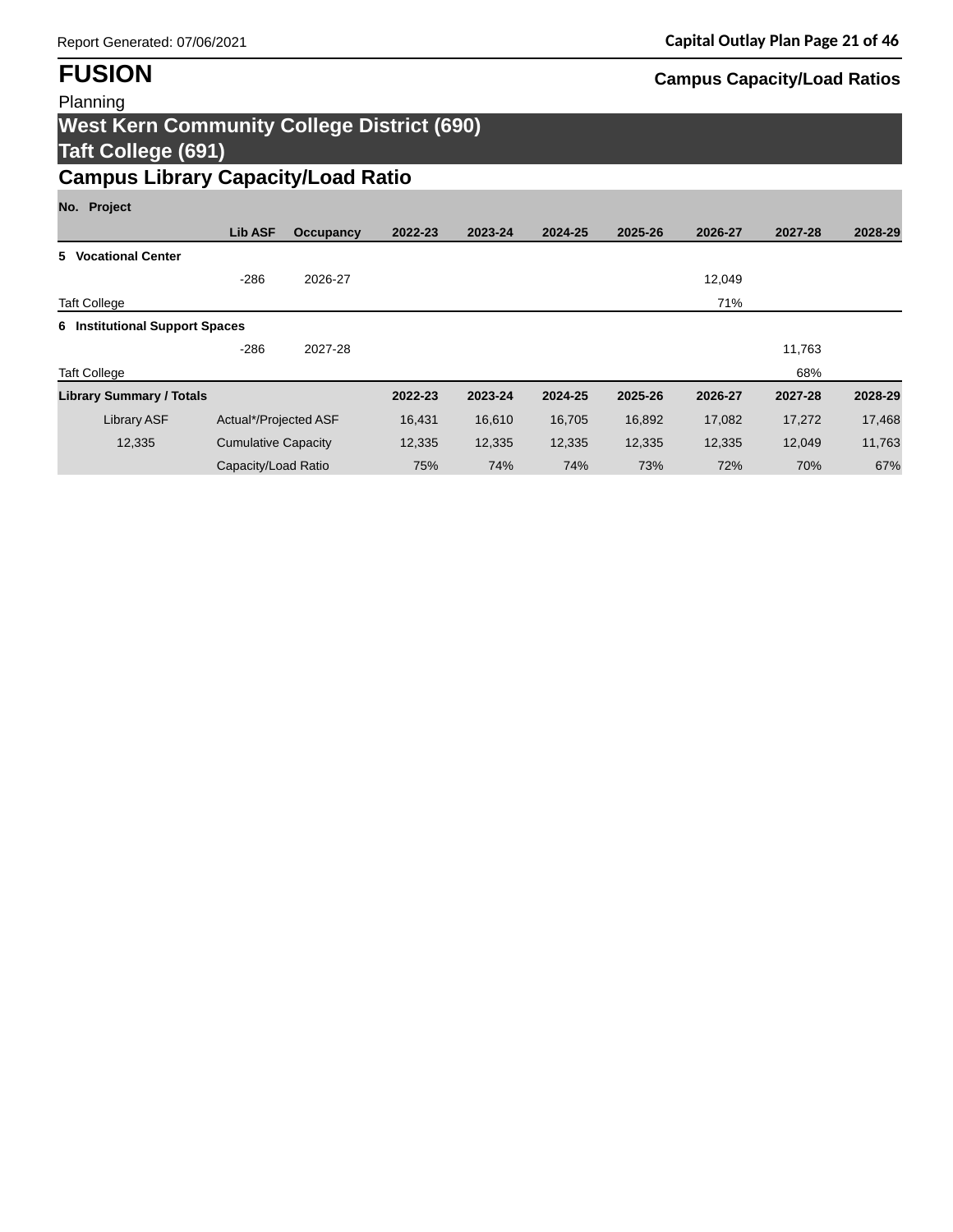## Planning

# **West Kern Community College District (690) Taft College (691)**

# **Campus AV/TV Capacity/Load Ratio**

## **No. Project**

| 1101 110100                   |                            |                            |         |         |         |         |         |         |         |
|-------------------------------|----------------------------|----------------------------|---------|---------|---------|---------|---------|---------|---------|
|                               |                            | <b>AVITV ASF Occupancy</b> | 2022-23 | 2023-24 | 2024-25 | 2025-26 | 2026-27 | 2027-28 | 2028-29 |
| 2 Science Modernization       |                            |                            |         |         |         |         |         |         |         |
|                               | 73                         | 2006-07                    |         |         |         |         |         |         |         |
| <b>Taft College</b>           |                            |                            |         |         |         |         |         |         |         |
| <b>AV/TV Summary / Totals</b> |                            |                            | 2022-23 | 2023-24 | 2024-25 | 2025-26 | 2026-27 | 2027-28 | 2028-29 |
| <b>AV/TV ASF</b>              | Actual*/Projected ASF      |                            | 8.254   | 8.293   | 8.314   | 8.356   | 8,398   | 8.440   | 8,483   |
| 96                            | <b>Cumulative Capacity</b> |                            | 169     | 169     | 169     | 169     | 169     | 169     | 169     |
|                               | Capacity/Load Ratio        |                            | 2%      | 2%      | 2%      | 2%      | 2%      | 2%      | 2%      |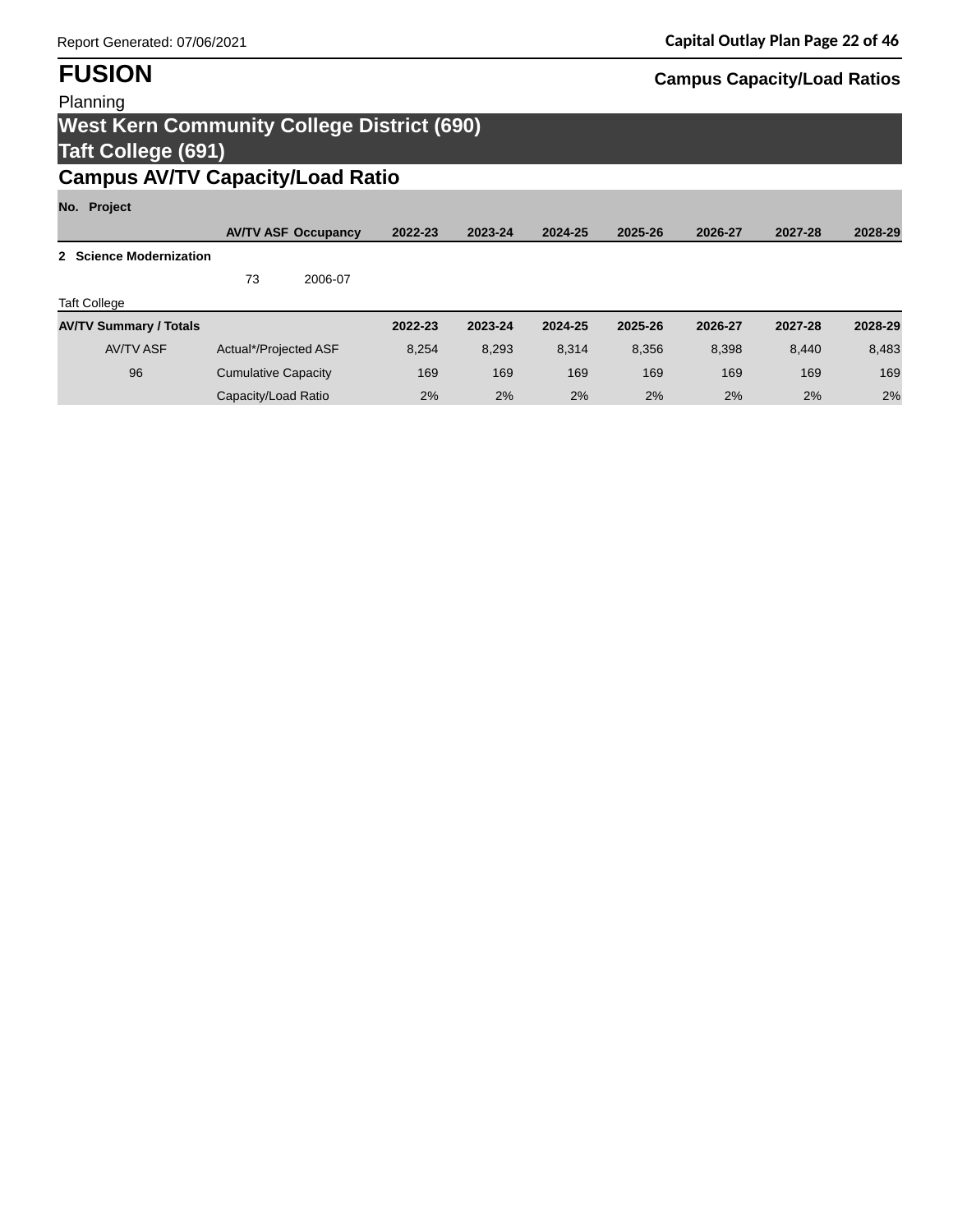## Planning

## **West Kern Community College District (690) Taft College (691) Campus Load Distribution**

|               |                            | <b>Total</b>  |                                        |             | P.E.        | <b>On-Campus</b> |                  |
|---------------|----------------------------|---------------|----------------------------------------|-------------|-------------|------------------|------------------|
|               | <b>Instructional Staff</b> | <b>Campus</b> | <b>Off-Campus On-Campus Laboratory</b> |             |             | Lecture          | <b>On-Campus</b> |
|               | <b>FTE</b>                 | <b>WSCH</b>   | <b>WSCH</b>                            | <b>WSCH</b> | <b>WSCH</b> | <b>WSCH</b>      | Laboratory       |
| <b>Actual</b> |                            |               |                                        |             |             |                  |                  |
| 2019          | 192                        | 38,385        | 383                                    | 38,002      | 575         | 26,869           | 10,939           |
| 2020          | 194                        | 37,622        | 376                                    | 37,246      | 564         | 26,147           | 10,910           |
| Projected     |                            |               |                                        |             |             |                  |                  |
| 2021          | 196                        | 38,394        | 384                                    | 38,010      | 576         | 26,492           | 11,326           |
| 2022          | 199                        | 39,180        | 392                                    | 38,788      | 588         | 26,642           | 11,950           |
| 2023          | 201                        | 39,979        | 400                                    | 39,579      | 600         | 27,186           | 12,194           |
| 2024          | 203                        | 40,799        | 408                                    | 40,391      | 612         | 27,743           | 12,444           |
| 2025          | 206                        | 41,632        | 416                                    | 41,216      | 624         | 28,310           | 12,698           |
| 2026          | 208                        | 42,479        | 425                                    | 42,054      | 637         | 28,886           | 12,956           |
| 2027          | 210                        | 43,162        | 432                                    | 42,730      | 647         | 29,350           | 13,164           |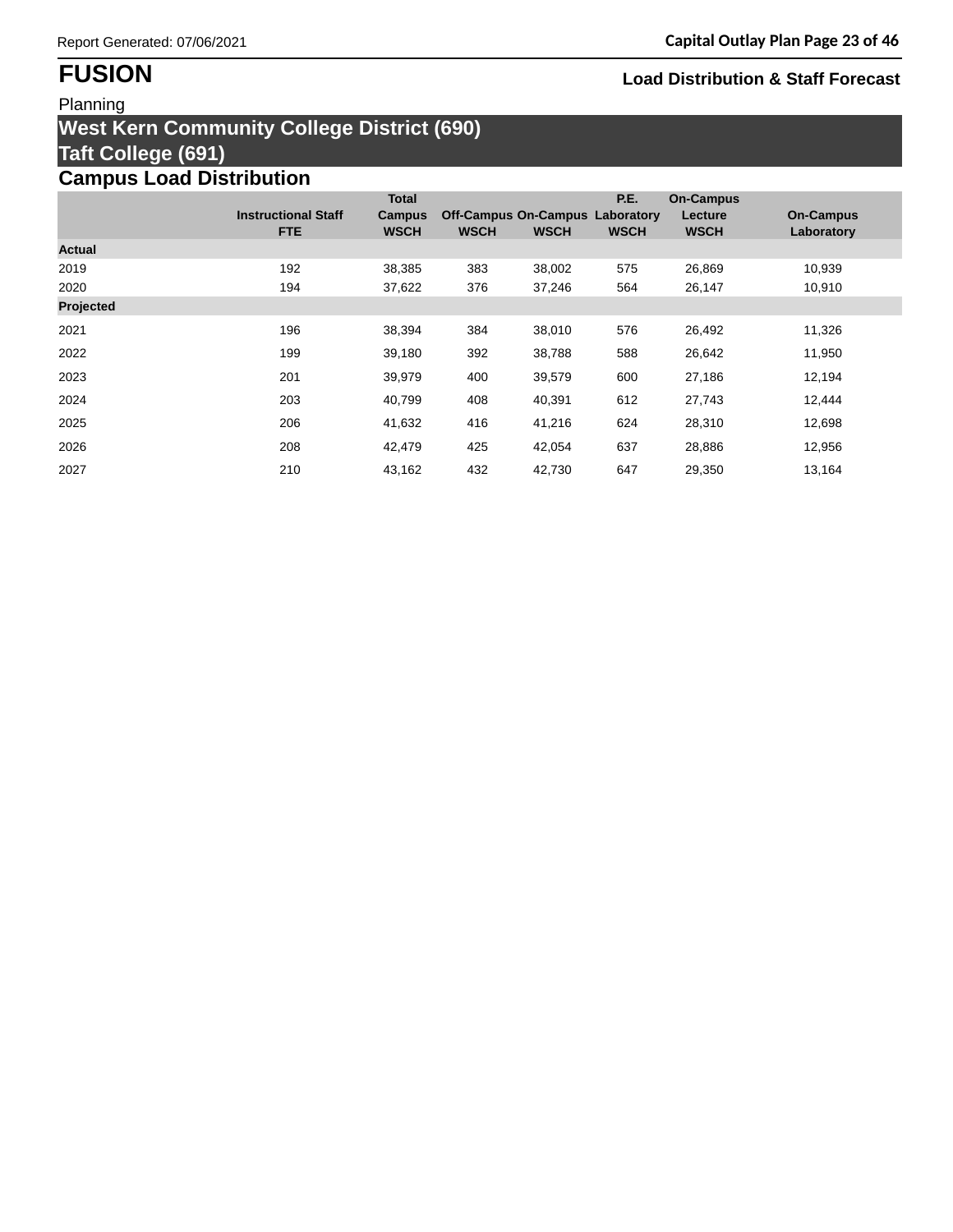# **West Kern Community College District (690) Taft College (691)**

## **FTE Instruction Staff Worksheet - Fall 2021**

College Instructional Staff, Fall Term. Included are all certificated staff for day,

extended day, and adult education except those whose office is located off-campus.

|                                                                                               | <b>Total Certificated</b>  |                          | <b>Net Total</b>           |
|-----------------------------------------------------------------------------------------------|----------------------------|--------------------------|----------------------------|
|                                                                                               | <b>Instructional and</b>   | <b>Non-Instructional</b> | <b>Instructional and</b>   |
| <b>Staff Type</b>                                                                             | <b>Statutory Staff FTE</b> | <b>Portion of FTE</b>    | <b>Statutory Staff FTE</b> |
| (a)                                                                                           | (b)                        | (c)                      | $(b-c)$                    |
| <b>Instructor</b>                                                                             | 183                        | $\mathbf 1$              | 182                        |
|                                                                                               |                            |                          |                            |
| Counselor                                                                                     | 6                          | 0                        | 6                          |
| Include certified special program coordinators,                                               |                            |                          |                            |
| economic opportunity program, coordinators,                                                   |                            |                          |                            |
| statutory and Title 5 required staff, et. al.                                                 |                            |                          |                            |
|                                                                                               |                            |                          |                            |
| <b>Department Administrator</b>                                                               | 0                          | 0                        | 0                          |
| Librarian                                                                                     | 1                          | 0                        | 1                          |
|                                                                                               |                            |                          |                            |
| Include certificated director of audio/visual, et. al.                                        |                            |                          |                            |
| <b>Institutional Administrator</b>                                                            | 7                          | 0                        | $\overline{7}$             |
| Include certificated persons with responsibilities                                            |                            |                          |                            |
| covering the entire institution, such as                                                      |                            |                          |                            |
| Superintendent, Assistant Superintendent,<br>President, Dean of Instruction, Director of Data |                            |                          |                            |
| Processing, et. al.                                                                           |                            |                          |                            |
| <b>Projected 2021 Totals</b>                                                                  | 197                        | $\mathbf{1}$             | 196                        |

Column (b) is the total number of Column (a) distributed to categories

Column (c) is the fraction of time express as Full-Time Equivalents devoted to noninstructional work.

Counselors, department administrators, and statutorily required staff are counted as if they had no noninstructional duties.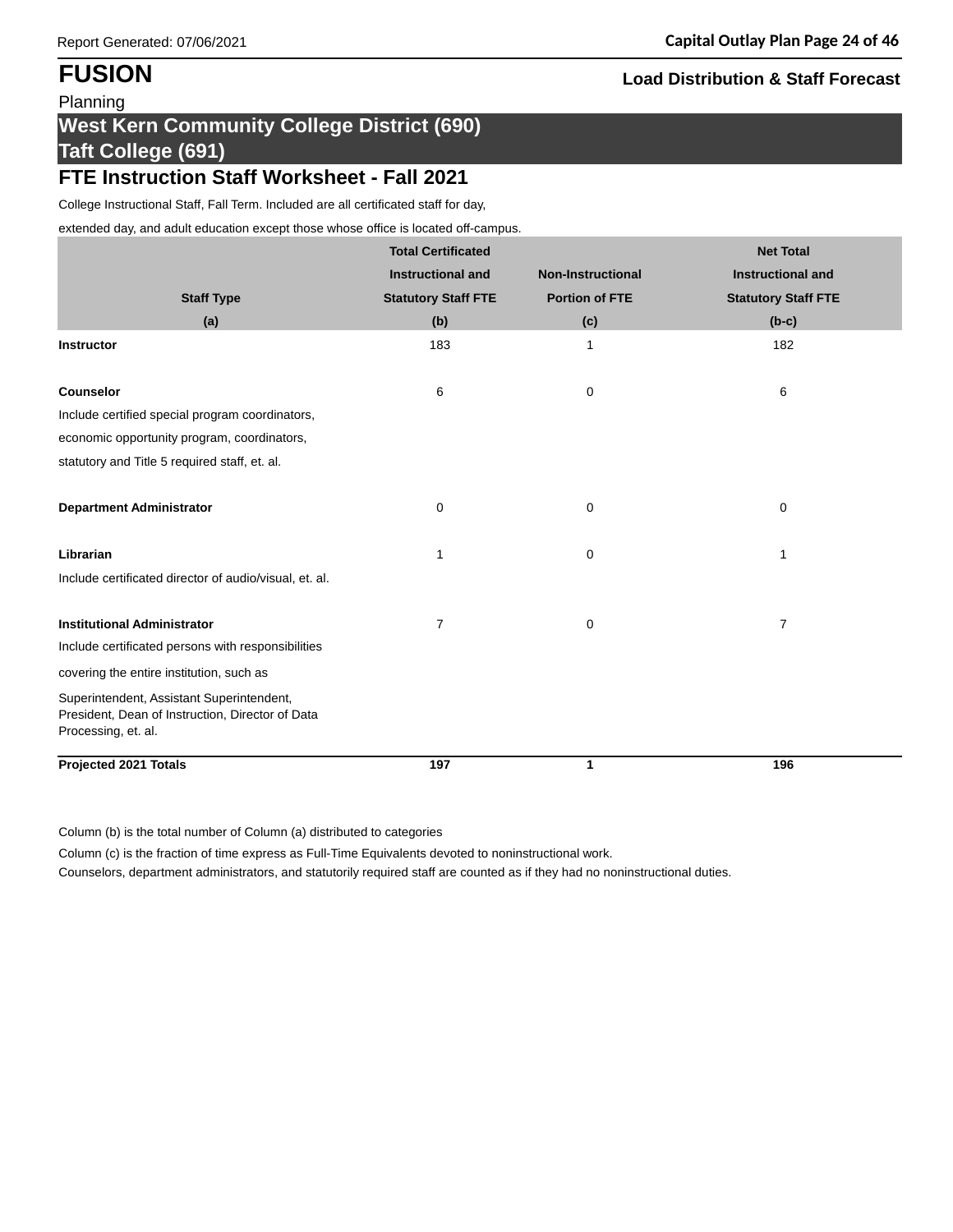## **West Kern Community College District (690) Taft College (691)**

## **FTE Instruction Staff Worksheet - Fall 2022**

College Instructional Staff, Fall Term. Included are all certificated staff for day,

extended day, and adult education except those whose office is located off-campus.

|                                                                                                                      | <b>Total Certificated</b>  |                          | <b>Net Total</b>           |
|----------------------------------------------------------------------------------------------------------------------|----------------------------|--------------------------|----------------------------|
|                                                                                                                      | <b>Instructional and</b>   | <b>Non-Instructional</b> | <b>Instructional and</b>   |
| <b>Staff Type</b>                                                                                                    | <b>Statutory Staff FTE</b> | <b>Portion of FTE</b>    | <b>Statutory Staff FTE</b> |
| (a)                                                                                                                  | (b)                        | (c)                      | $(b-c)$                    |
| <b>Instructor</b>                                                                                                    | 185                        | $\mathbf{1}$             | 184                        |
| <b>Counselor</b>                                                                                                     | 7                          | 0                        | 7                          |
| Include certified special program coordinators,                                                                      |                            |                          |                            |
| economic opportunity program, coordinators,                                                                          |                            |                          |                            |
| statutory and Title 5 required staff, et. al.                                                                        |                            |                          |                            |
| <b>Department Administrator</b>                                                                                      | 0                          | 0                        | 0                          |
| Librarian                                                                                                            | 1                          | 0                        | 1                          |
| Include certificated director of audio/visual, et. al.                                                               |                            |                          |                            |
| <b>Institutional Administrator</b>                                                                                   | 7                          | 0                        | $\overline{7}$             |
| Include certificated persons with responsibilities                                                                   |                            |                          |                            |
| covering the entire institution, such as                                                                             |                            |                          |                            |
| Superintendent, Assistant Superintendent,<br>President, Dean of Instruction, Director of Data<br>Processing, et. al. |                            |                          |                            |
| <b>Projected 2022 Totals</b>                                                                                         | 200                        | $\mathbf{1}$             | 199                        |

Column (b) is the total number of Column (a) distributed to categories

Column (c) is the fraction of time express as Full-Time Equivalents devoted to noninstructional work.

Counselors, department administrators, and statutorily required staff are counted as if they had no noninstructional duties.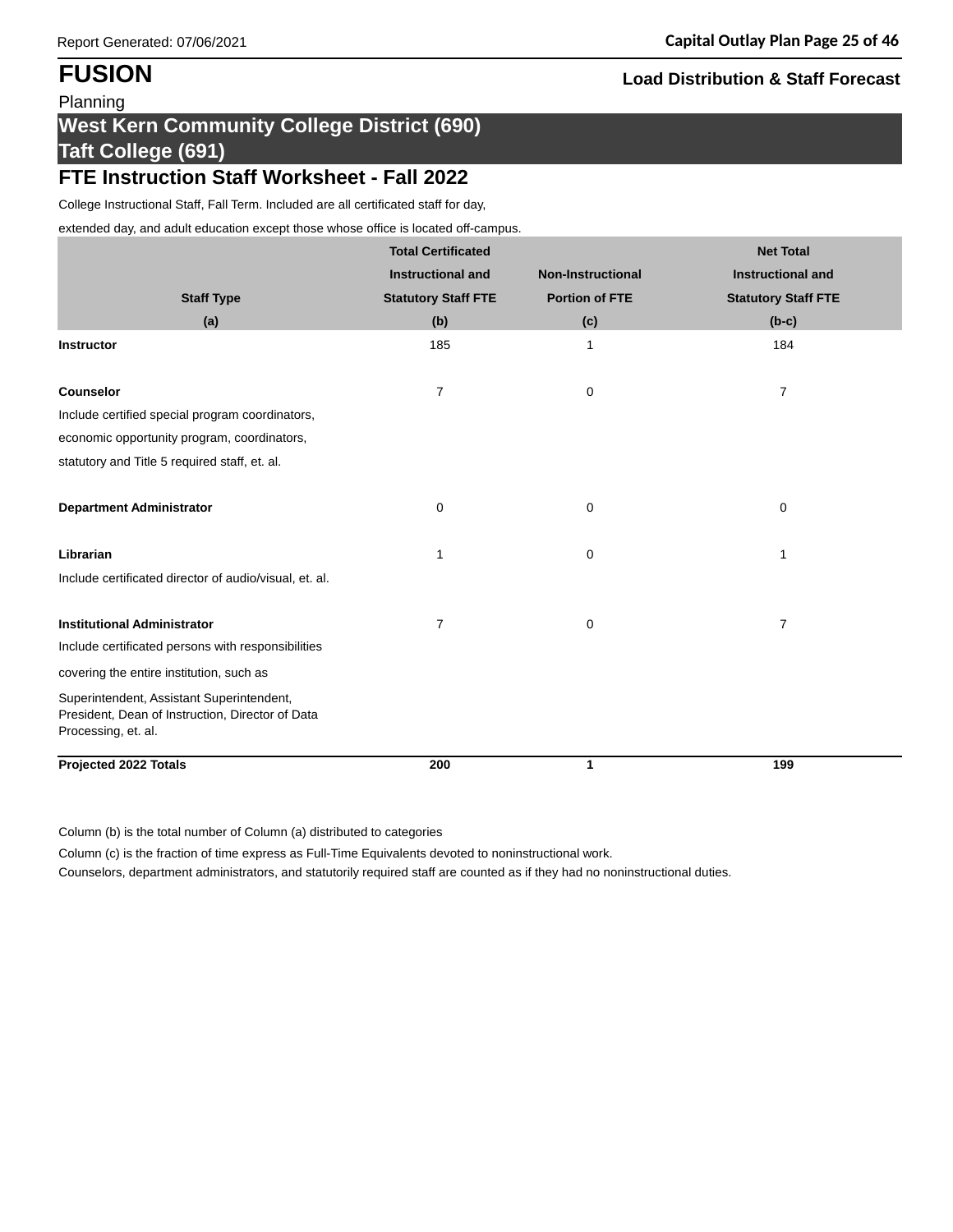# **West Kern Community College District (690) Taft College (691)**

## **FTE Instruction Staff Worksheet - Fall 2023**

College Instructional Staff, Fall Term. Included are all certificated staff for day,

extended day, and adult education except those whose office is located off-campus.

|                                                                         | <b>Total Certificated</b>  |                          | <b>Net Total</b>           |
|-------------------------------------------------------------------------|----------------------------|--------------------------|----------------------------|
|                                                                         | <b>Instructional and</b>   | <b>Non-Instructional</b> | <b>Instructional and</b>   |
| <b>Staff Type</b>                                                       | <b>Statutory Staff FTE</b> | <b>Portion of FTE</b>    | <b>Statutory Staff FTE</b> |
| (a)                                                                     | (b)                        | (c)                      | $(b-c)$                    |
| <b>Instructor</b>                                                       | 187                        | $\mathbf{1}$             | 186                        |
|                                                                         |                            |                          |                            |
| <b>Counselor</b>                                                        | 7                          | 0                        | 7                          |
| Include certified special program coordinators,                         |                            |                          |                            |
| economic opportunity program, coordinators,                             |                            |                          |                            |
| statutory and Title 5 required staff, et. al.                           |                            |                          |                            |
|                                                                         |                            |                          |                            |
| <b>Department Administrator</b>                                         | 0                          | 0                        | 0                          |
| Librarian                                                               | 1                          | 0                        | 1                          |
| Include certificated director of audio/visual, et. al.                  |                            |                          |                            |
|                                                                         |                            |                          |                            |
| <b>Institutional Administrator</b>                                      | 7                          | 0                        | $\overline{7}$             |
| Include certificated persons with responsibilities                      |                            |                          |                            |
| covering the entire institution, such as                                |                            |                          |                            |
| Superintendent, Assistant Superintendent,                               |                            |                          |                            |
| President, Dean of Instruction, Director of Data<br>Processing, et. al. |                            |                          |                            |
|                                                                         |                            |                          |                            |
| <b>Projected 2023 Totals</b>                                            | 202                        | $\mathbf{1}$             | 201                        |

Column (b) is the total number of Column (a) distributed to categories

Column (c) is the fraction of time express as Full-Time Equivalents devoted to noninstructional work.

Counselors, department administrators, and statutorily required staff are counted as if they had no noninstructional duties.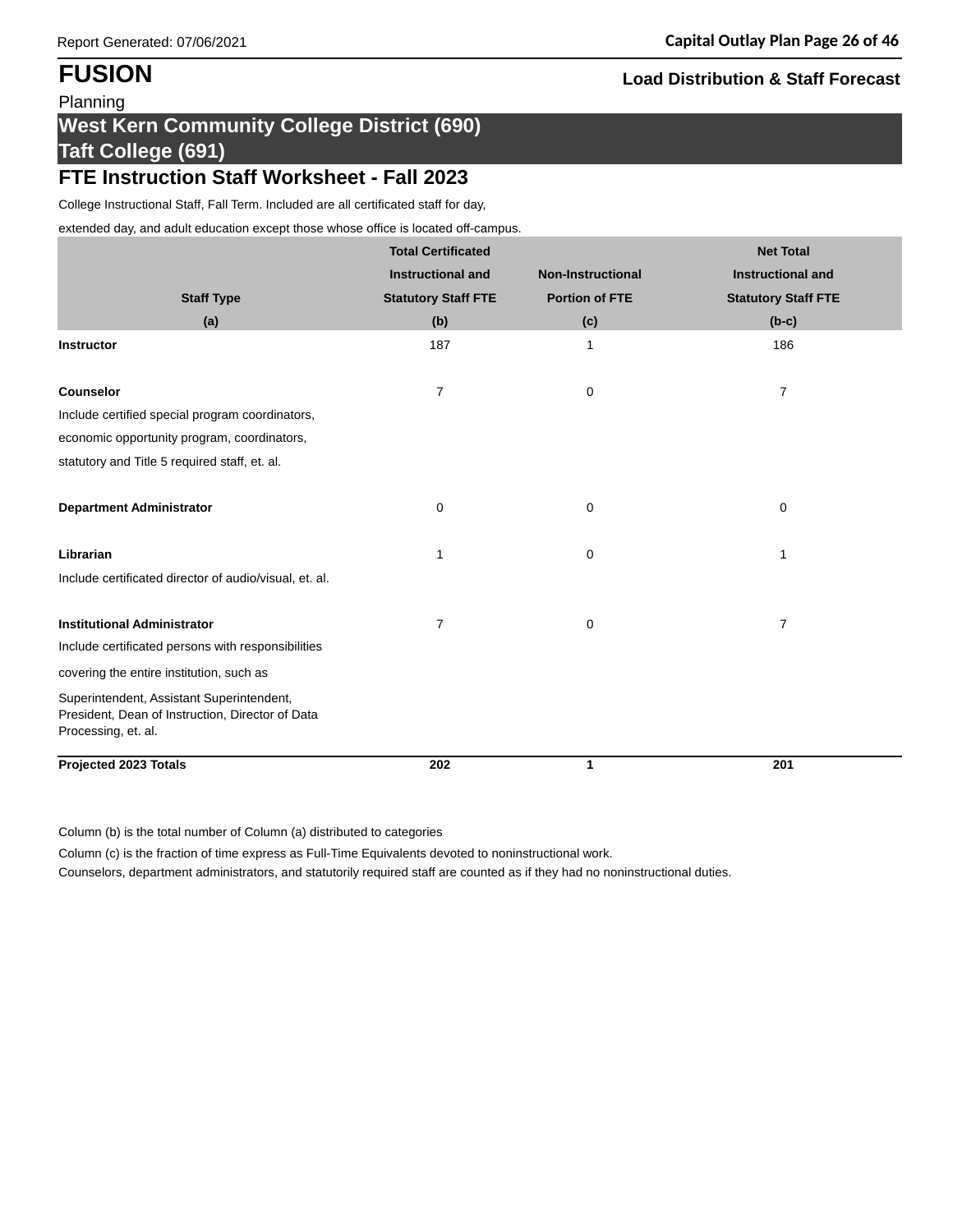# **West Kern Community College District (690) Taft College (691)**

## **FTE Instruction Staff Worksheet - Fall 2024**

College Instructional Staff, Fall Term. Included are all certificated staff for day,

extended day, and adult education except those whose office is located off-campus.

|                                                                         | <b>Total Certificated</b>  |                          | <b>Net Total</b>           |
|-------------------------------------------------------------------------|----------------------------|--------------------------|----------------------------|
|                                                                         | <b>Instructional and</b>   | <b>Non-Instructional</b> | <b>Instructional and</b>   |
| <b>Staff Type</b>                                                       | <b>Statutory Staff FTE</b> | <b>Portion of FTE</b>    | <b>Statutory Staff FTE</b> |
| (a)                                                                     | (b)                        | (c)                      | $(b-c)$                    |
| Instructor                                                              | 189                        | 1                        | 188                        |
|                                                                         |                            |                          |                            |
| <b>Counselor</b>                                                        | 7                          | 0                        | 7                          |
| Include certified special program coordinators,                         |                            |                          |                            |
| economic opportunity program, coordinators,                             |                            |                          |                            |
| statutory and Title 5 required staff, et. al.                           |                            |                          |                            |
|                                                                         |                            |                          |                            |
| <b>Department Administrator</b>                                         | 0                          | 0                        | $\pmb{0}$                  |
| Librarian                                                               |                            |                          |                            |
|                                                                         | 1                          | 0                        | 1                          |
| Include certificated director of audio/visual, et. al.                  |                            |                          |                            |
| <b>Institutional Administrator</b>                                      | 7                          | 0                        | $\overline{7}$             |
| Include certificated persons with responsibilities                      |                            |                          |                            |
| covering the entire institution, such as                                |                            |                          |                            |
| Superintendent, Assistant Superintendent,                               |                            |                          |                            |
| President, Dean of Instruction, Director of Data<br>Processing, et. al. |                            |                          |                            |
|                                                                         |                            |                          |                            |
| <b>Projected 2024 Totals</b>                                            | 204                        | $\mathbf{1}$             | 203                        |

Column (b) is the total number of Column (a) distributed to categories

Column (c) is the fraction of time express as Full-Time Equivalents devoted to noninstructional work.

Counselors, department administrators, and statutorily required staff are counted as if they had no noninstructional duties.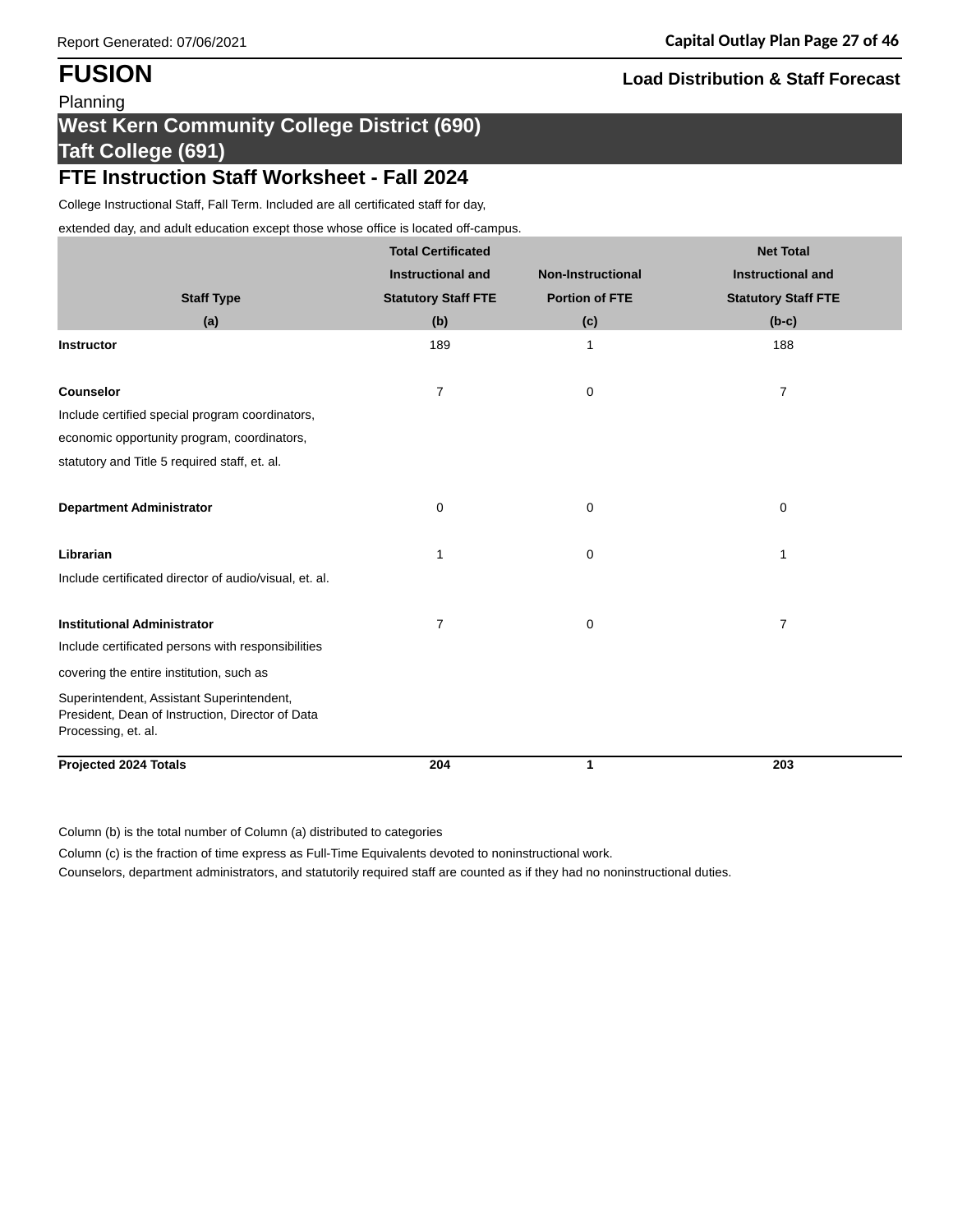# **West Kern Community College District (690) Taft College (691)**

## **FTE Instruction Staff Worksheet - Fall 2025**

College Instructional Staff, Fall Term. Included are all certificated staff for day,

extended day, and adult education except those whose office is located off-campus.

|                                                                         | <b>Total Certificated</b>  |                          | <b>Net Total</b>           |
|-------------------------------------------------------------------------|----------------------------|--------------------------|----------------------------|
|                                                                         | <b>Instructional and</b>   | <b>Non-Instructional</b> | <b>Instructional and</b>   |
| <b>Staff Type</b>                                                       | <b>Statutory Staff FTE</b> | <b>Portion of FTE</b>    | <b>Statutory Staff FTE</b> |
| (a)                                                                     | (b)                        | (c)                      | $(b-c)$                    |
| Instructor                                                              | 191                        | $\mathbf{1}$             | 190                        |
|                                                                         |                            |                          |                            |
| <b>Counselor</b>                                                        | 8                          | 0                        | 8                          |
| Include certified special program coordinators,                         |                            |                          |                            |
| economic opportunity program, coordinators,                             |                            |                          |                            |
| statutory and Title 5 required staff, et. al.                           |                            |                          |                            |
|                                                                         |                            |                          |                            |
| <b>Department Administrator</b>                                         | 0                          | 0                        | 0                          |
| Librarian                                                               | 1                          | 0                        | $\mathbf{1}$               |
| Include certificated director of audio/visual, et. al.                  |                            |                          |                            |
|                                                                         |                            |                          |                            |
| <b>Institutional Administrator</b>                                      | 7                          | 0                        | $\overline{7}$             |
| Include certificated persons with responsibilities                      |                            |                          |                            |
| covering the entire institution, such as                                |                            |                          |                            |
| Superintendent, Assistant Superintendent,                               |                            |                          |                            |
| President, Dean of Instruction, Director of Data<br>Processing, et. al. |                            |                          |                            |
|                                                                         |                            |                          |                            |
| <b>Projected 2025 Totals</b>                                            | 207                        | $\mathbf{1}$             | 206                        |

Column (b) is the total number of Column (a) distributed to categories

Column (c) is the fraction of time express as Full-Time Equivalents devoted to noninstructional work.

Counselors, department administrators, and statutorily required staff are counted as if they had no noninstructional duties.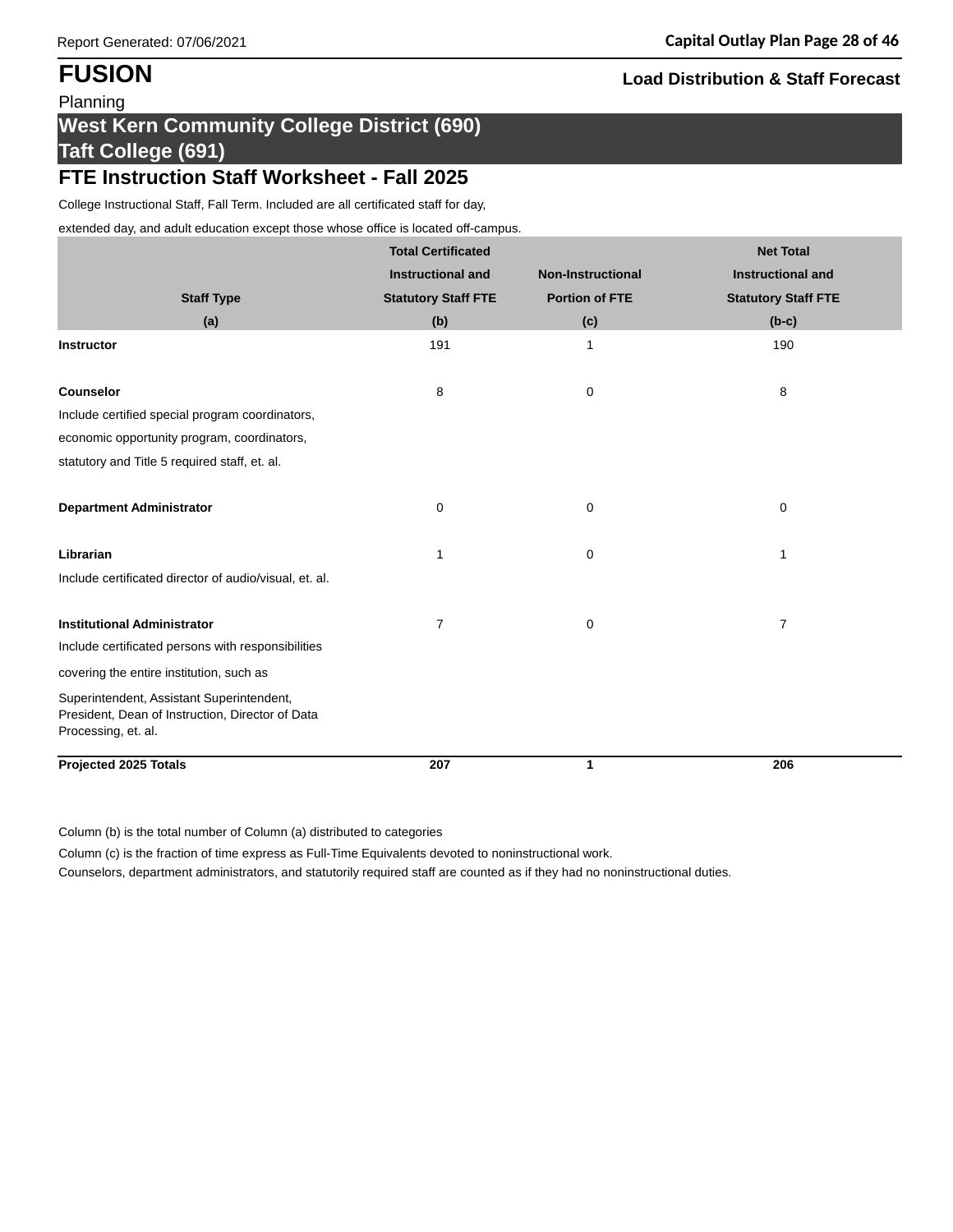# **West Kern Community College District (690) Taft College (691)**

## **FTE Instruction Staff Worksheet - Fall 2026**

College Instructional Staff, Fall Term. Included are all certificated staff for day,

extended day, and adult education except those whose office is located off-campus.

|                                                                         | <b>Total Certificated</b>  |                          | <b>Net Total</b>           |
|-------------------------------------------------------------------------|----------------------------|--------------------------|----------------------------|
|                                                                         | <b>Instructional and</b>   | <b>Non-Instructional</b> | <b>Instructional and</b>   |
| <b>Staff Type</b>                                                       | <b>Statutory Staff FTE</b> | <b>Portion of FTE</b>    | <b>Statutory Staff FTE</b> |
| (a)                                                                     | (b)                        | (c)                      | $(b-c)$                    |
| Instructor                                                              | 193                        | 1                        | 192                        |
|                                                                         |                            |                          |                            |
| <b>Counselor</b>                                                        | 8                          | 0                        | 8                          |
| Include certified special program coordinators,                         |                            |                          |                            |
| economic opportunity program, coordinators,                             |                            |                          |                            |
| statutory and Title 5 required staff, et. al.                           |                            |                          |                            |
|                                                                         |                            |                          |                            |
| <b>Department Administrator</b>                                         | 0                          | 0                        | $\pmb{0}$                  |
| Librarian                                                               |                            |                          |                            |
|                                                                         | 1                          | 0                        | $\mathbf 1$                |
| Include certificated director of audio/visual, et. al.                  |                            |                          |                            |
| <b>Institutional Administrator</b>                                      | 7                          | 0                        | $\overline{7}$             |
| Include certificated persons with responsibilities                      |                            |                          |                            |
| covering the entire institution, such as                                |                            |                          |                            |
| Superintendent, Assistant Superintendent,                               |                            |                          |                            |
| President, Dean of Instruction, Director of Data<br>Processing, et. al. |                            |                          |                            |
|                                                                         |                            |                          |                            |
| <b>Projected 2026 Totals</b>                                            | 209                        | $\mathbf{1}$             | 208                        |

Column (b) is the total number of Column (a) distributed to categories

Column (c) is the fraction of time express as Full-Time Equivalents devoted to noninstructional work.

Counselors, department administrators, and statutorily required staff are counted as if they had no noninstructional duties.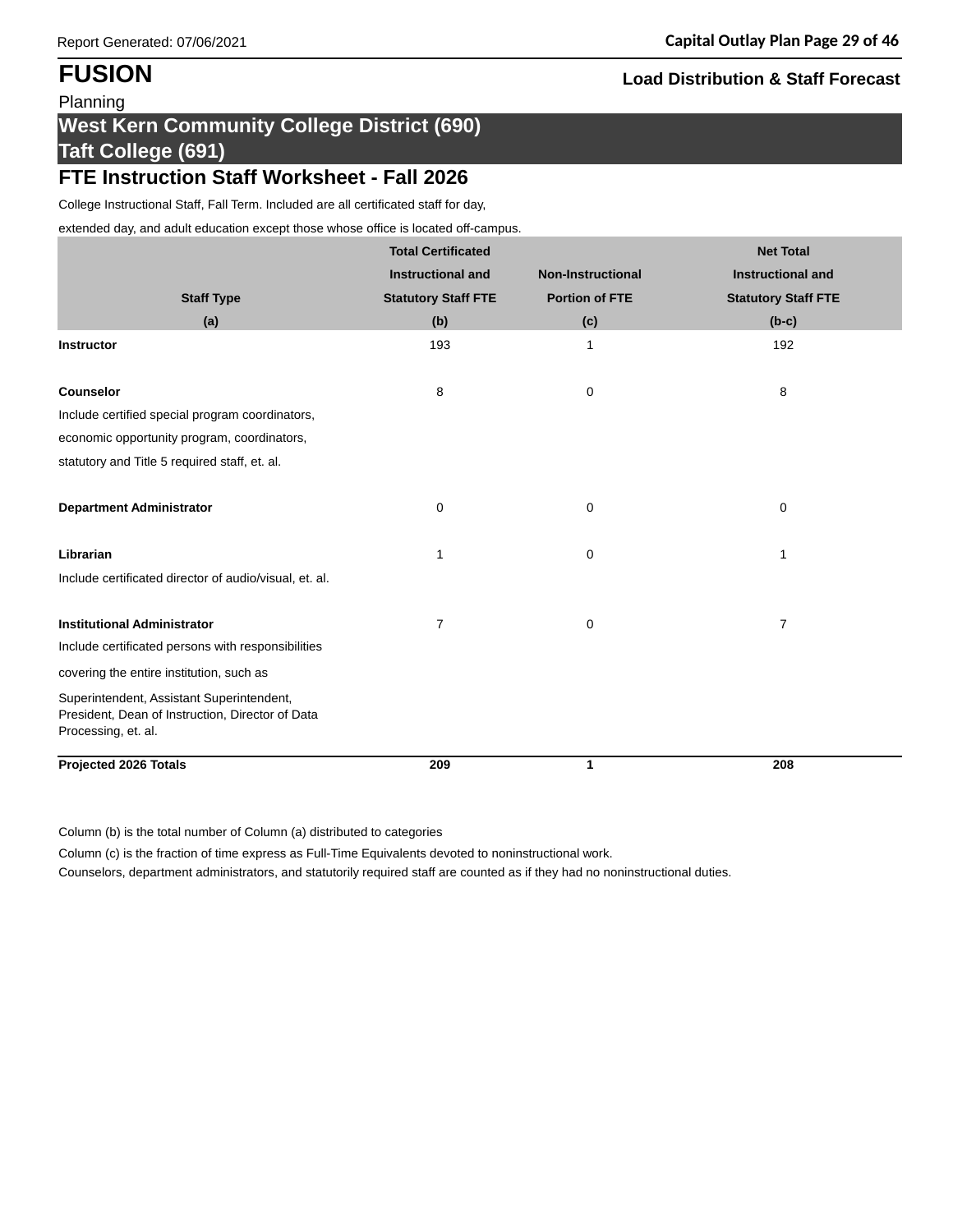# **West Kern Community College District (690) Taft College (691)**

## **FTE Instruction Staff Worksheet - Fall 2027**

College Instructional Staff, Fall Term. Included are all certificated staff for day,

extended day, and adult education except those whose office is located off-campus.

|                                                                                                                      | <b>Total Certificated</b>  |                          | <b>Net Total</b>           |
|----------------------------------------------------------------------------------------------------------------------|----------------------------|--------------------------|----------------------------|
|                                                                                                                      | <b>Instructional and</b>   | <b>Non-Instructional</b> | <b>Instructional and</b>   |
| <b>Staff Type</b>                                                                                                    | <b>Statutory Staff FTE</b> | <b>Portion of FTE</b>    | <b>Statutory Staff FTE</b> |
| (a)                                                                                                                  | (b)                        | (c)                      | $(b-c)$                    |
| <b>Instructor</b>                                                                                                    | 195                        | $\mathbf{1}$             | 194                        |
| Counselor                                                                                                            | 8                          | 0                        | 8                          |
| Include certified special program coordinators,                                                                      |                            |                          |                            |
| economic opportunity program, coordinators,                                                                          |                            |                          |                            |
| statutory and Title 5 required staff, et. al.                                                                        |                            |                          |                            |
|                                                                                                                      |                            |                          |                            |
| <b>Department Administrator</b>                                                                                      | 0                          | 0                        | 0                          |
| Librarian                                                                                                            | 1                          | 0                        | 1                          |
| Include certificated director of audio/visual, et. al.                                                               |                            |                          |                            |
| <b>Institutional Administrator</b>                                                                                   | $\overline{7}$             | 0                        | $\overline{7}$             |
| Include certificated persons with responsibilities                                                                   |                            |                          |                            |
| covering the entire institution, such as                                                                             |                            |                          |                            |
| Superintendent, Assistant Superintendent,<br>President, Dean of Instruction, Director of Data<br>Processing, et. al. |                            |                          |                            |
| <b>Projected 2027 Totals</b>                                                                                         | 211                        | 1                        | 210                        |

Column (b) is the total number of Column (a) distributed to categories

Column (c) is the fraction of time express as Full-Time Equivalents devoted to noninstructional work.

Counselors, department administrators, and statutorily required staff are counted as if they had no noninstructional duties.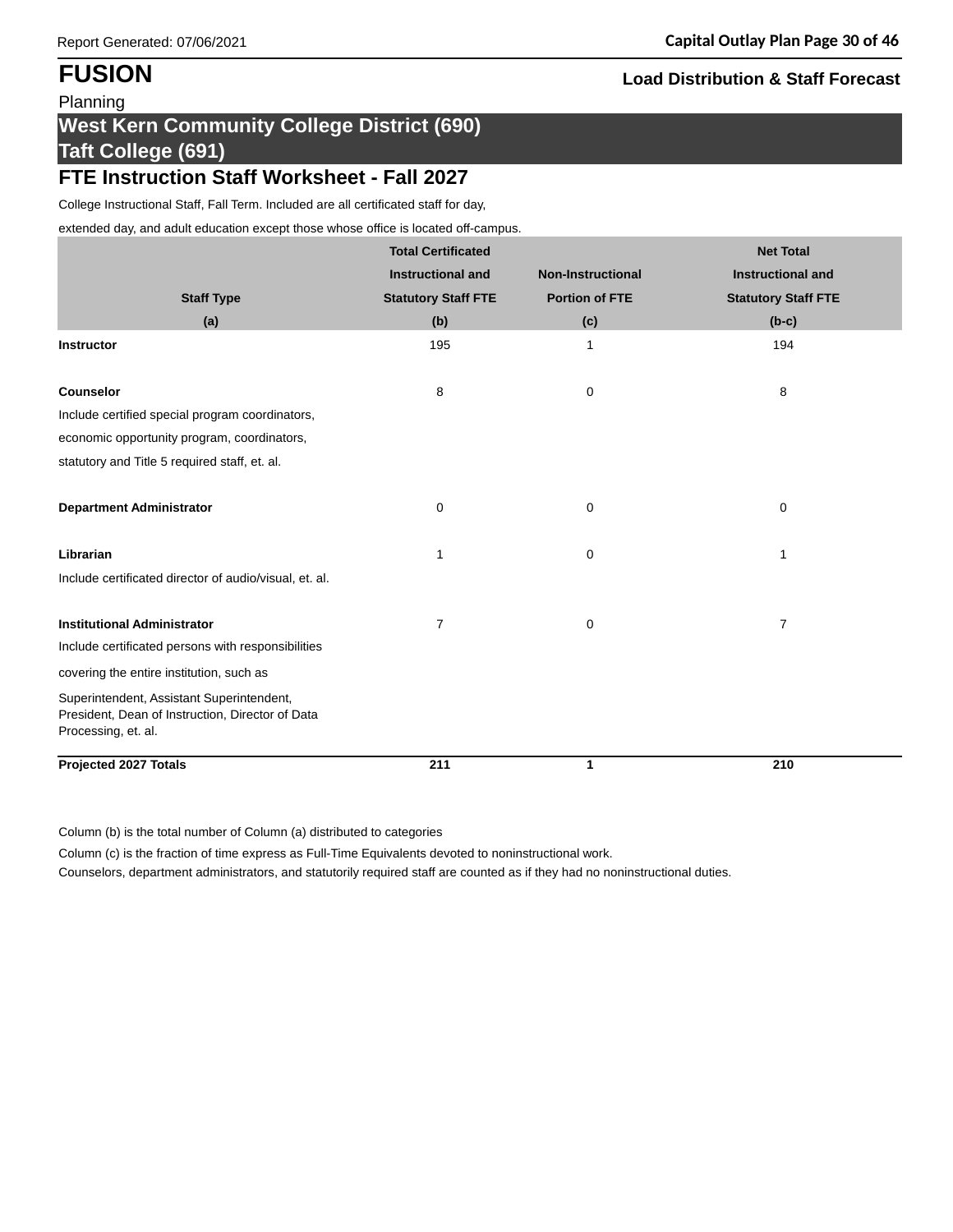# **FUSION Cumulative Sum of Existing & Proposed Space (2022-2028)**

| Planning                                          |                                          |                          |                              |         |           |         |           |          |           |            |
|---------------------------------------------------|------------------------------------------|--------------------------|------------------------------|---------|-----------|---------|-----------|----------|-----------|------------|
| <b>West Kern Community College District (690)</b> |                                          |                          |                              |         |           |         |           |          |           |            |
| <b>Taft College (691)</b>                         |                                          |                          |                              |         |           |         |           |          |           |            |
| Priority &                                        |                                          |                          |                              |         | AV Radio  |         |           |          |           |            |
| Year of                                           | Classroom                                | Laboratory               | Office                       | Library | <b>TV</b> | P.E.    | Assembly  | Inactive | All Other | Total      |
| Occupancy                                         | 100's                                    | 200's                    | 300's                        | 400's   | 530-535   | 520-525 | 610 & 615 | 050-070  | Areas     | <b>ASF</b> |
| (a)                                               | (b)                                      | (c)                      | (d)                          | (e)     | (f)       | (g)     | (h)       | (i)      | (j)       | (k)        |
| <b>Total ASF</b>                                  | 17,123                                   | 13,218                   | 25,233                       | 12,335  | 96        | 16,730  | 3,042     | 14,888   | 80,886    | 183,551    |
| 5                                                 | 2026                                     | <b>Vocational Center</b> |                              |         |           |         |           |          |           |            |
|                                                   | $-2,553$                                 | 17,387                   | 1,180                        | $-286$  | 0         | 0       | 0         | $-1,739$ | $-401$    | 13,588     |
|                                                   | 14,570                                   | 30,605                   | 26,413                       | 12,049  | 96        | 16,730  | 3,042     | 13,149   | 80,485    | 197,139    |
| 6                                                 | 2027                                     |                          | Institutional Support Spaces |         |           |         |           |          |           |            |
|                                                   | $-1,598$                                 | $-1,131$                 | $-3,169$                     | $-286$  | 0         | 0       | 0         | $-1,739$ | $-3,816$  | $-11,739$  |
|                                                   | 12,972                                   | 29,474                   | 23,244                       | 11,763  | 96        | 16,730  | 3,042     | 11,410   | 76,669    | 185,400    |
| $\overline{7}$                                    | 2028                                     | <b>Field Sports</b>      |                              |         |           |         |           |          |           |            |
|                                                   | 0                                        | 0                        | 675                          | 0       | 0         | 4,281   | 0         | 0        | 2,889     | 7,845      |
|                                                   | 12,972                                   | 29,474                   | 23,919                       | 11,763  | 96        | 21,011  | 3,042     | 11,410   | 79,558    | 193,245    |
|                                                   | <b>Total Existing and Proposed Space</b> |                          |                              |         |           |         |           |          |           |            |
|                                                   | 12,972                                   | 29,474                   | 23,919                       | 11,763  | 96        | 21,011  | 3,042     | 11,410   | 79,558    | 193,245    |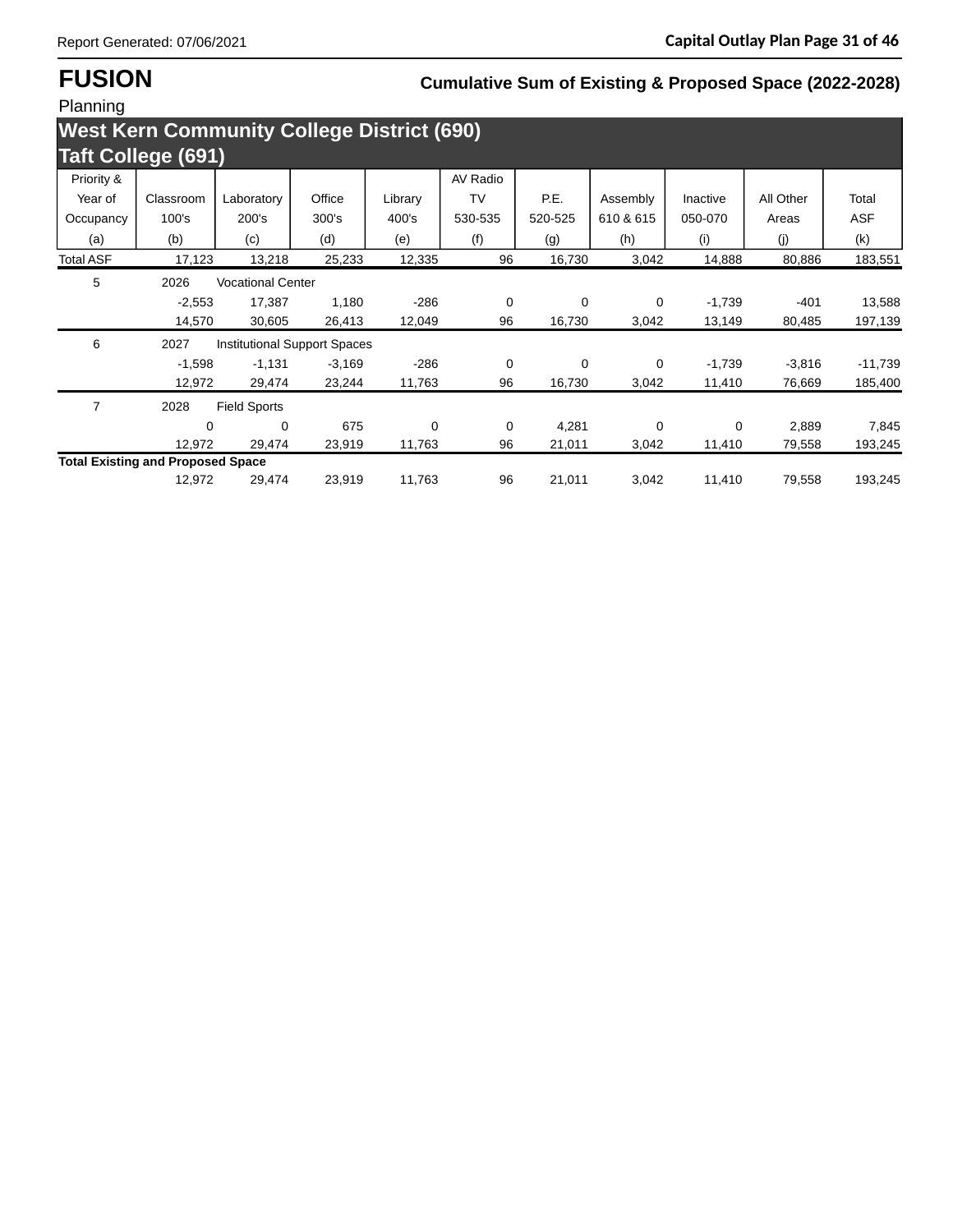# **FUSION Capacity of Net Existing On-Campus ASF**

## Planning **West Kern Community College District (690) Taft College (691)**

## **Classrooms, Classroom Service (Room Use Code 100s)**

| <b>Summary</b>  | <b>Total Net ASF</b> | ASF per 100 WSCH | <b>Total Capacity WSCH</b> |
|-----------------|----------------------|------------------|----------------------------|
| Classroom Space | 17.123               | 63.1             | 27,136                     |

| Laboratories & Laboratory Service Area (Room Use Codes 210, 215, 220, 225, 230, 235, 255) |                      |                    |                            |
|-------------------------------------------------------------------------------------------|----------------------|--------------------|----------------------------|
| <b>TOP Code</b>                                                                           | <b>Net ASF</b>       | ASF per 100 WSCH   | <b>Capacity WSCH</b>       |
| 0109 - Horticulture                                                                       | 1,259                | 492.0              | 256                        |
| 0201 - Architecture and Architectural Technology                                          | 863                  | 257.0              | 336                        |
| 0401 - Biology, General                                                                   | 1,703                | 235.0              | 725                        |
| 0701 - Information Technology, General                                                    | 850                  | 171.0              | 497                        |
| 0860 - Educational Technology                                                             | 1,373                | 321.0              | 428                        |
| 0900 - Engineering & Industrial Technologies                                              | 850                  | 321.0              | 265                        |
| 1001 - Fine Arts, General                                                                 | 2,288                | 257.0              | 890                        |
| 1240 - Dental Occupations                                                                 | 1,277                | 214.0              | 597                        |
| 1900 - Physical Sciences                                                                  | 2,755                | 257.0              | 1,072                      |
| Summary                                                                                   | <b>Total Net ASF</b> | ASF per 100 WSCH   | <b>Total Capacity WSCH</b> |
| Lab Space                                                                                 | 13,218               | 261.0              | 5,065                      |
| Office & Office Service Areas (Room Use Code 300s)                                        |                      |                    |                            |
| Summary                                                                                   | <b>Total Net ASF</b> | <b>ASF per FTE</b> | <b>Total Capacity FTE</b>  |

| Summary      | Total Net ASF | ASF per FIE | <b>Total Capacity FIL</b> |
|--------------|---------------|-------------|---------------------------|
| Office Space | 25.233        | 200.0       | 126                       |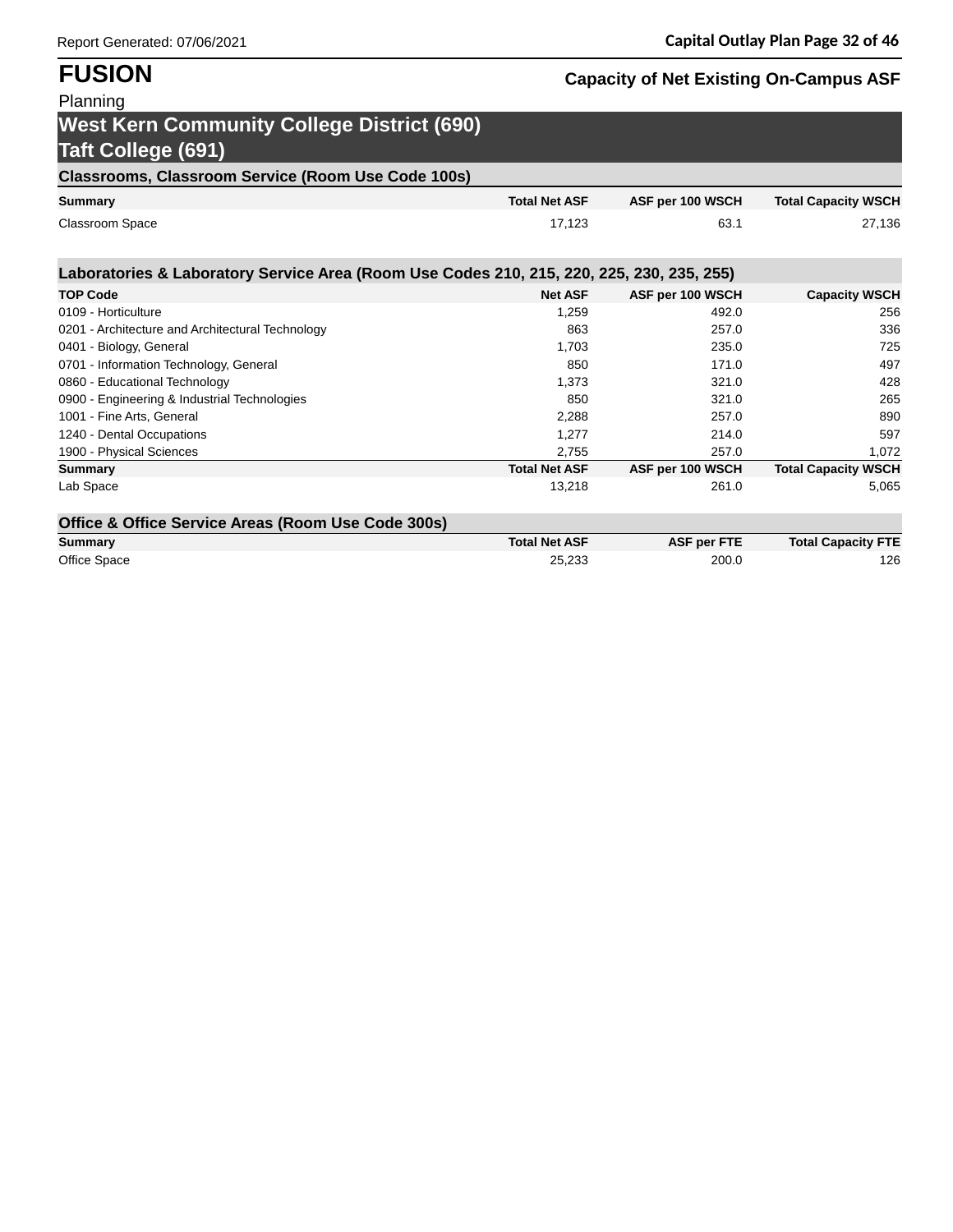## **FUSION Project Intent & Scope**

## Planning **West Kern Community College District (690) Taft College (691)**

### District Priority & Project: **2 Science Modernization**

Project Type: Reconstruction Total Estimated Cost: \$0 Anticipated Source(s) of Funds: State and Non-State Type of Construction: Seismic Retrofit: If Existing - Age: If Existing - Condition:

### **Anticipated Time Schedule**

|                       | Land Acquisition | v Plans<br>Preliminarv | Workina<br>Drawings | Construction | Equipment | Occupancy |
|-----------------------|------------------|------------------------|---------------------|--------------|-----------|-----------|
| Year                  |                  | 2005                   | 2005                | 2005         | 2005      | 2006-07   |
| <b>Estimated Cost</b> | DU               | Ψ⊌                     | \$0                 | \$0          | ሖጣ<br>ФU  |           |

### **Explain why this project is needed:**

The science facility at Taft College was constructed in 1966. There have been no modifications to this building or the programs since its original construction. The existing building is not adaptable to current technologies in its current state. The services to the science labs are in disrepair and their replacement would require major construction. The laboratories are not designed to allow for student to student learning and each of the spaces were constructed to meet a specific curriculum. The science labs also need to be designed to accommodate multiple disciplines in each space. Due to the remoteness of the campus and the demands on facility efficiency, a full-time chemistry lab would negatively impact the laboratory cap/load ratio. The science labs need to be modernized to take advantage of current teaching methodologies and future delivery methods. This alternative proposes to remodel the existing facilities and maintain the same general use of the existing building by reconstructing 9,344 asf along with minimal related site construction.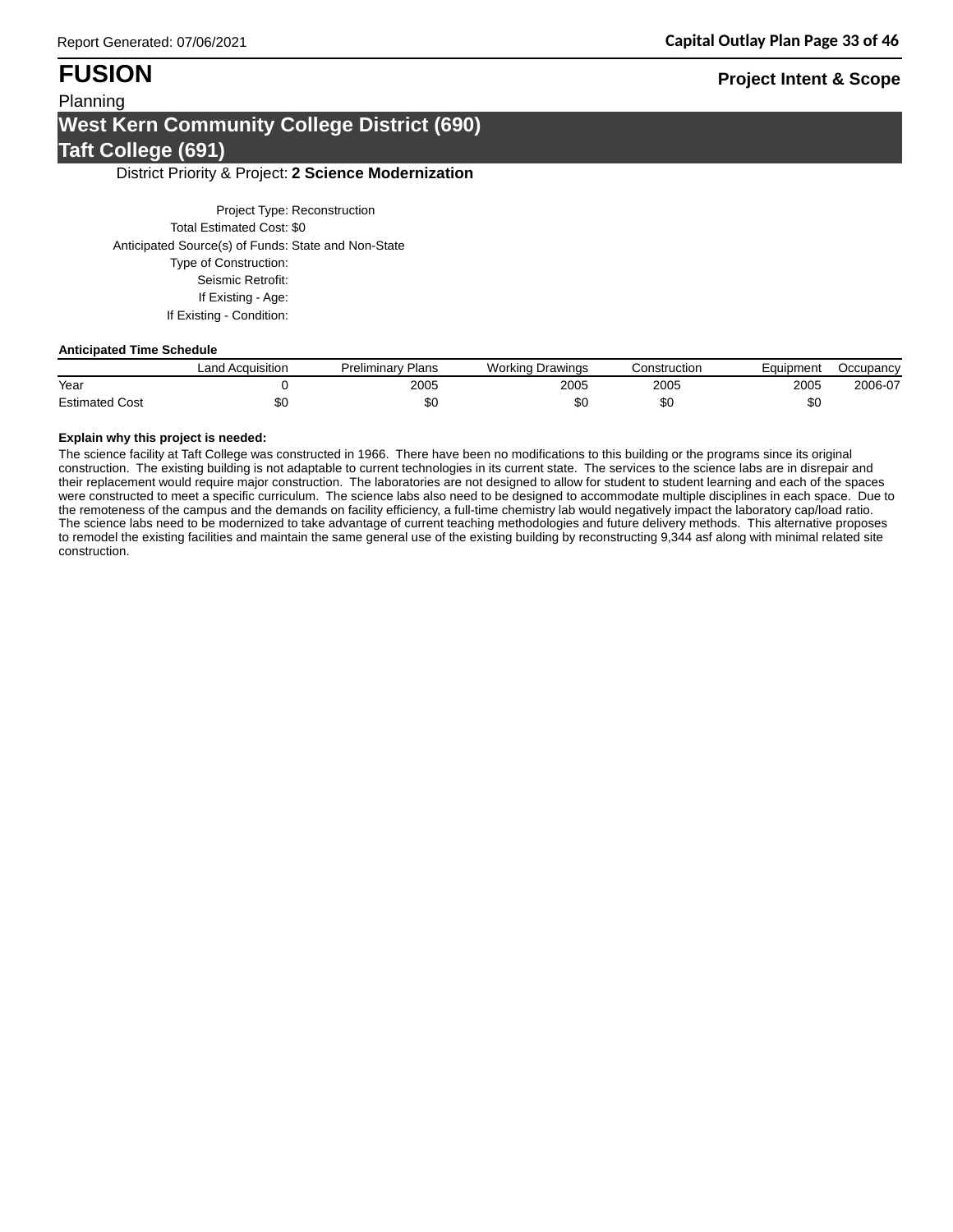# **FUSION Project Intent & Scope**

Planning

# **West Kern Community College District (690)**

## **Taft College (691)**

District Priority & Project: **2 Science Modernization**

| <b>Outline of Project Space - Buildings and Remodelings</b>                               |           |                |                       |                |                |                         |           |                      |
|-------------------------------------------------------------------------------------------|-----------|----------------|-----------------------|----------------|----------------|-------------------------|-----------|----------------------|
|                                                                                           | Classroom |                | Laboratory            | Office         | Library        | AV/TV                   |           |                      |
|                                                                                           | 100s      |                | 210-255               | 300s           | 400s           | 530-535                 | All Other | <b>Total ASF</b>     |
| <b>Project Primary</b>                                                                    | 1,614     |                | 3.464                 | 1,146          | $\Omega$       | 1,381                   | 1,739     | 9,344                |
| <b>Project Secondary</b>                                                                  | $-1,715$  |                | $-6,731$              | $-987$         | 0              | $-1,308$                | $-39$     | $-10,780$            |
| Project Net ASF                                                                           | $-101$    |                | $-3,267$              | 159            | $\Omega$       | 73                      | 1,700     | $-1,436$             |
| <b>Project Net Capacity</b>                                                               |           |                |                       |                |                |                         |           |                      |
| <b>Classrooms, Classroom Service (Room Use Code 100s)</b>                                 |           |                |                       |                |                |                         |           |                      |
| Summary                                                                                   |           |                |                       | <b>Net ASF</b> |                | ASF per 100 WSCH        |           | <b>Capacity WSCH</b> |
| <b>Classroom Space</b>                                                                    |           |                |                       | $-101$         |                | 63.1                    |           | $-160$               |
| Laboratories & Laboratory Service Area (Room Use Codes 210, 215, 220, 225, 230, 235, 255) |           |                |                       |                |                |                         |           |                      |
|                                                                                           |           |                | <b>Primary Effect</b> |                |                | <b>Secondary Effect</b> |           |                      |
|                                                                                           |           |                |                       | Capacity       |                |                         |           | Capacity             |
| <b>TOP Code</b>                                                                           |           | <b>Net ASF</b> | ASF per 100 WSCH      | <b>WSCH</b>    | <b>Net ASF</b> | ASF per 100 WSCH        |           | <b>WSCH</b>          |
|                                                                                           |           |                |                       |                |                |                         |           |                      |
| <b>Summary</b>                                                                            |           |                |                       | <b>Net ASF</b> |                |                         |           | <b>Capacity WSCH</b> |
| Lab Space                                                                                 |           |                |                       | $-3,267$       |                |                         |           | $-1,373$             |
| Office & Office Service Areas (Room Use Code 300s)                                        |           |                |                       |                |                |                         |           |                      |
| <b>Summary</b>                                                                            |           |                |                       | <b>Net ASF</b> |                | <b>ASF per FTE</b>      |           | <b>Capacity FTE</b>  |
| Office Space                                                                              |           |                |                       | 159            |                | 200.0                   |           | 0.80                 |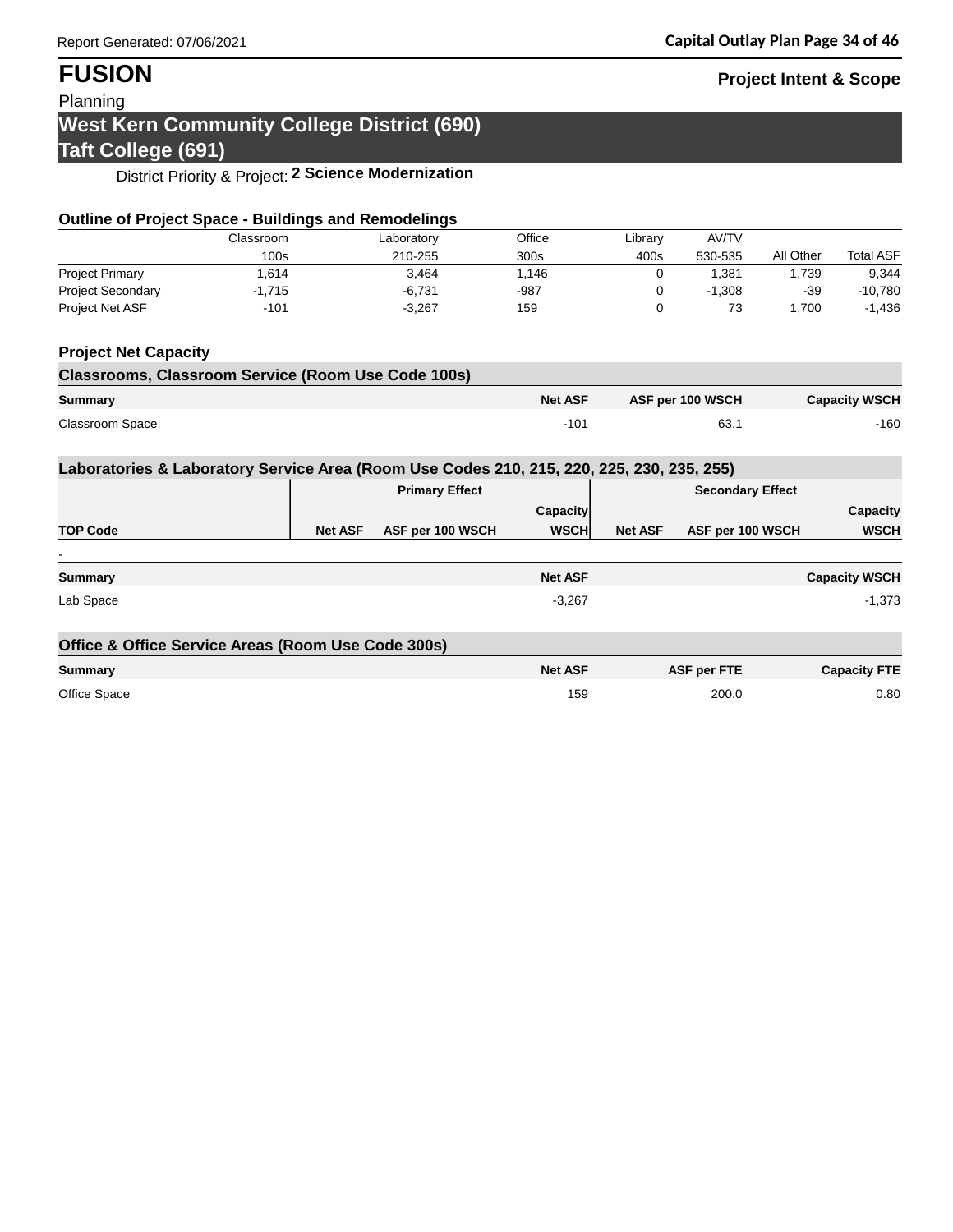## Planning **West Kern Community College District (690) Taft College (691)**

District Priority & Project: **3 TIL Center**

Project Type: Equipment, New, Replacement Total Estimated Cost: \$0 Anticipated Source(s) of Funds: State and Non-State Type of Construction: Seismic Retrofit: If Existing - Age: If Existing - Condition:

### **Anticipated Time Schedule**

|                       | Land Acquisition | Plans<br>Preliminarv | <b>Working Drawings</b> | Construction | Equipment | Occupancy |
|-----------------------|------------------|----------------------|-------------------------|--------------|-----------|-----------|
| Year                  |                  | 2007                 | 2007                    | 2007         | 2007      | 2012-13   |
| <b>Estimated Cost</b> |                  | \$0                  | ΦU                      | ັບ           | \$0       |           |

### **Explain why this project is needed:**

Taft College is nationally recognized for providing Transition to Independent Living instruction to disabled students. The program has grown ad hoc over the years that his project will provide a proper instructional facility to support this important component of the College.

## **FUSION Project Intent & Scope**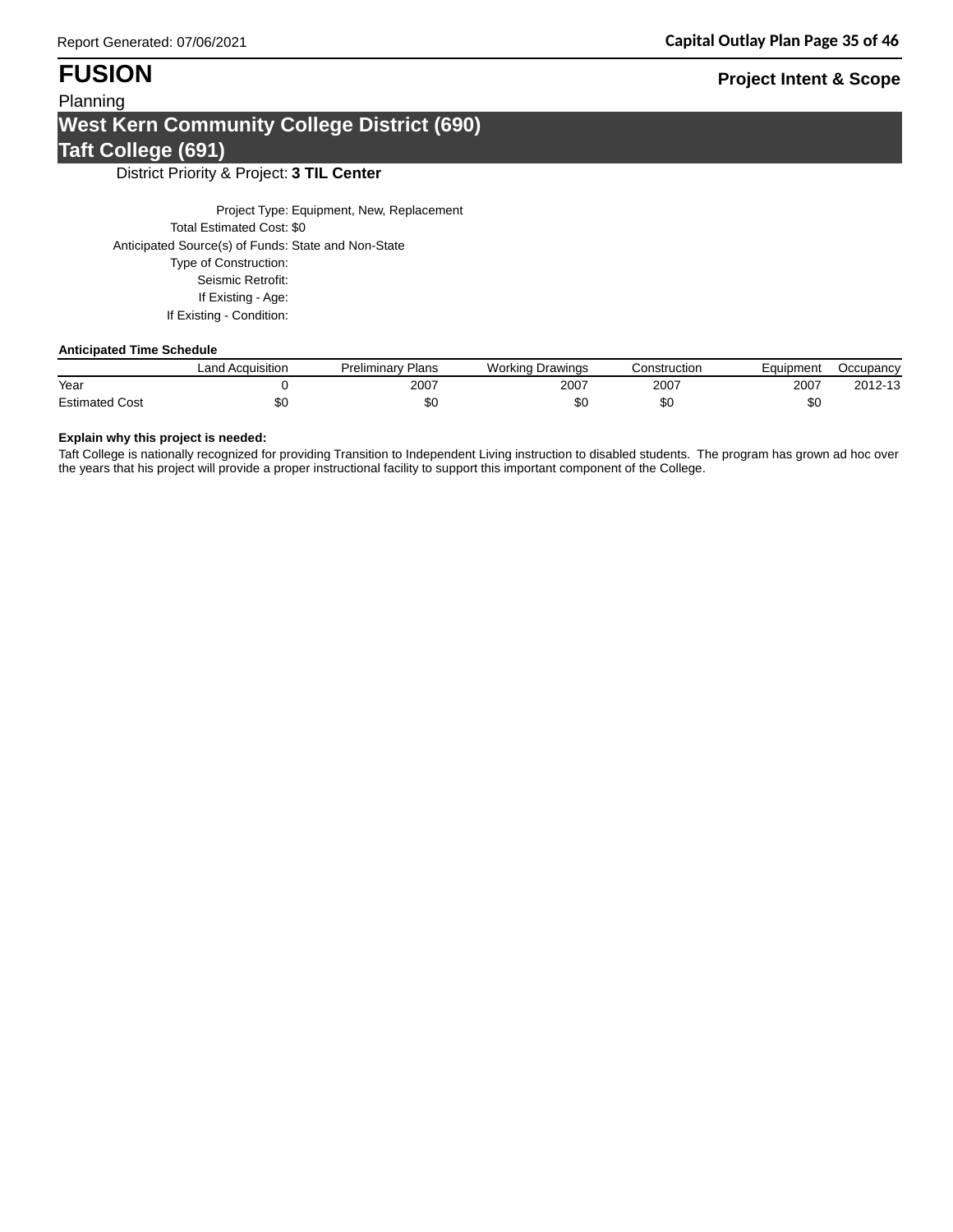# **FUSION Project Intent & Scope**

## Planning

## **West Kern Community College District (690) Taft College (691)**

District Priority & Project: **3 TIL Center**

| <b>Outline of Project Space - Buildings and Remodelings</b>                               |           |                |                       |                |                |                         |           |                      |
|-------------------------------------------------------------------------------------------|-----------|----------------|-----------------------|----------------|----------------|-------------------------|-----------|----------------------|
|                                                                                           | Classroom |                | Laboratory            | Office         | Library        | AV/TV                   |           |                      |
|                                                                                           | 100s      |                | 210-255               | 300s           | 400s           | 530-535                 | All Other | <b>Total ASF</b>     |
| <b>Project Primary</b>                                                                    | 0         |                | 0                     | 3,090          | $\Omega$       | 0                       | 11,014    | 14,104               |
| <b>Project Secondary</b>                                                                  | 0         |                | 0                     | 0              | 0              | 0                       | 0         | 0                    |
| Project Net ASF                                                                           | 0         |                | 0                     | 3,090          | 0              | 0                       | 11,014    | 14,104               |
| <b>Project Net Capacity</b>                                                               |           |                |                       |                |                |                         |           |                      |
| <b>Classrooms, Classroom Service (Room Use Code 100s)</b>                                 |           |                |                       |                |                |                         |           |                      |
| Summary                                                                                   |           |                |                       | <b>Net ASF</b> |                | ASF per 100 WSCH        |           | <b>Capacity WSCH</b> |
| <b>Classroom Space</b>                                                                    |           |                |                       | 0              |                | 0.0                     |           | 0                    |
| Laboratories & Laboratory Service Area (Room Use Codes 210, 215, 220, 225, 230, 235, 255) |           |                |                       |                |                |                         |           |                      |
|                                                                                           |           |                | <b>Primary Effect</b> |                |                | <b>Secondary Effect</b> |           |                      |
|                                                                                           |           |                |                       | Capacity       |                |                         |           | Capacity             |
| <b>TOP Code</b>                                                                           |           | <b>Net ASF</b> | ASF per 100 WSCH      | <b>WSCH</b>    | <b>Net ASF</b> | ASF per 100 WSCH        |           | <b>WSCH</b>          |
|                                                                                           |           |                |                       |                |                |                         |           |                      |
| <b>Summary</b>                                                                            |           |                |                       | <b>Net ASF</b> |                |                         |           | <b>Capacity WSCH</b> |
| Lab Space                                                                                 |           |                |                       | 0              |                |                         |           | 0                    |
| Office & Office Service Areas (Room Use Code 300s)                                        |           |                |                       |                |                |                         |           |                      |
| <b>Summary</b>                                                                            |           |                |                       | <b>Net ASF</b> |                | <b>ASF per FTE</b>      |           | <b>Capacity FTE</b>  |
| Office Space                                                                              |           |                |                       | 3,090          |                | 200.0                   |           | 15.45                |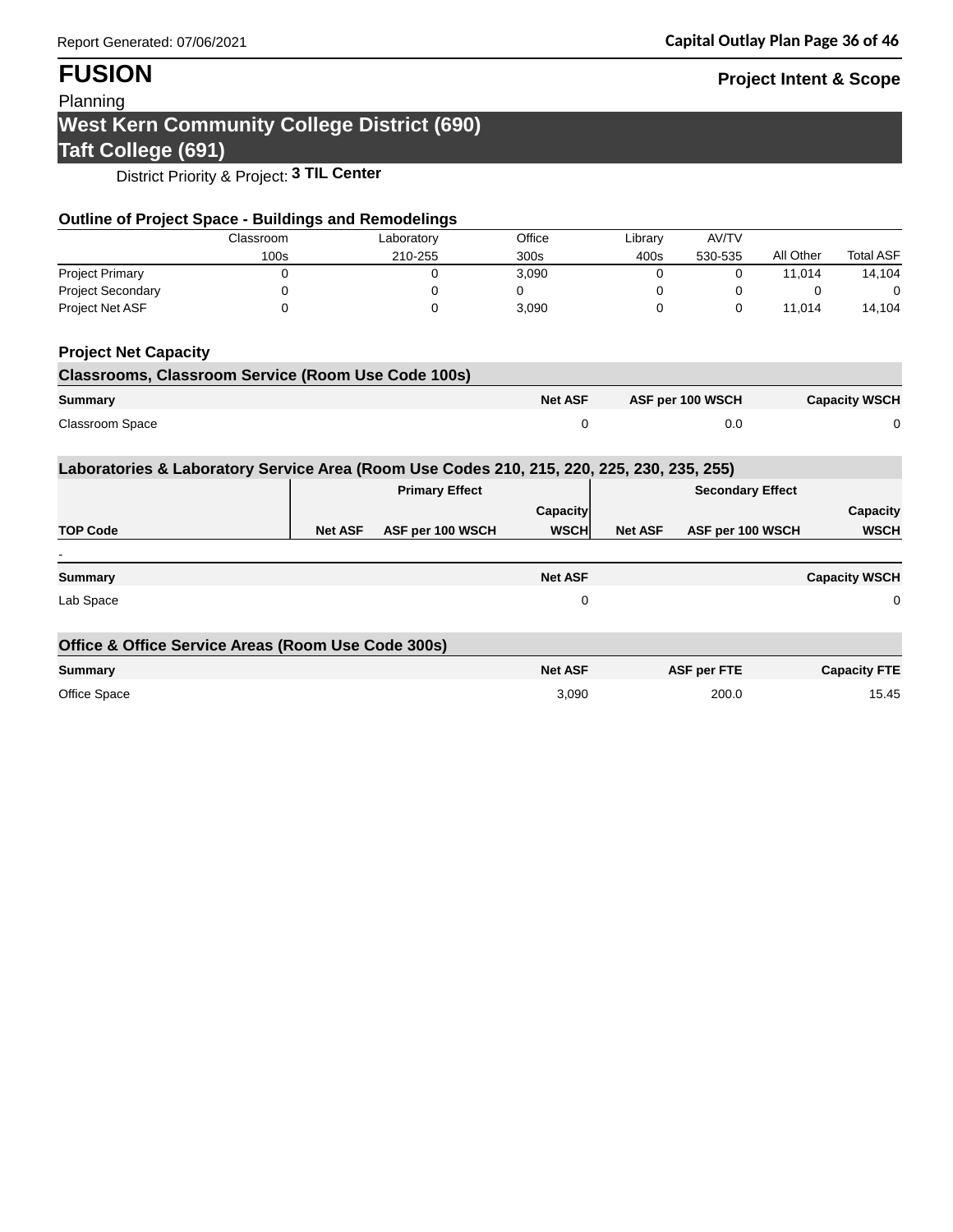## Planning **West Kern Community College District (690) Taft College (691)**

### District Priority & Project: **4 Student Center**

Project Type: Equipment, New Total Estimated Cost: \$17,672,260 Anticipated Source(s) of Funds: Non-State Type of Construction: Seismic Retrofit: If Existing - Age: If Existing - Condition:

### **Anticipated Time Schedule**

|                       | ∟and Acquisition | Preliminary Plans | <b>Working Drawings</b> | Construction | Eauipment | Occupancy |
|-----------------------|------------------|-------------------|-------------------------|--------------|-----------|-----------|
| Year                  |                  | 2013              | 2014                    | 2016         | 2016      | 2021-22   |
| <b>Estimated Cost</b> | ⊅∪               | \$252.000         | \$655.026               | \$16.265.234 | \$500.000 |           |

### **Explain why this project is needed:**

This project proposes to construct a new Student Union Building approximately 21,100 OGSF and associated site work to include and path of travel improvements. Several facilities (Bldg's #07, #14, #18, #19, #20, and #58) will be demolished at the site of this new facility and the existing Student Center building (#13), Food Storage (#33), Institutional Research dev (#32), and Institutional Research Off (#35) will become inactive. The I.T. Office (#10), Institutional Research dev (#32), and Institutional Research Off (#35) will all be relocated to the vacated ASO Student Center (#13).

## **FUSION Project Intent & Scope**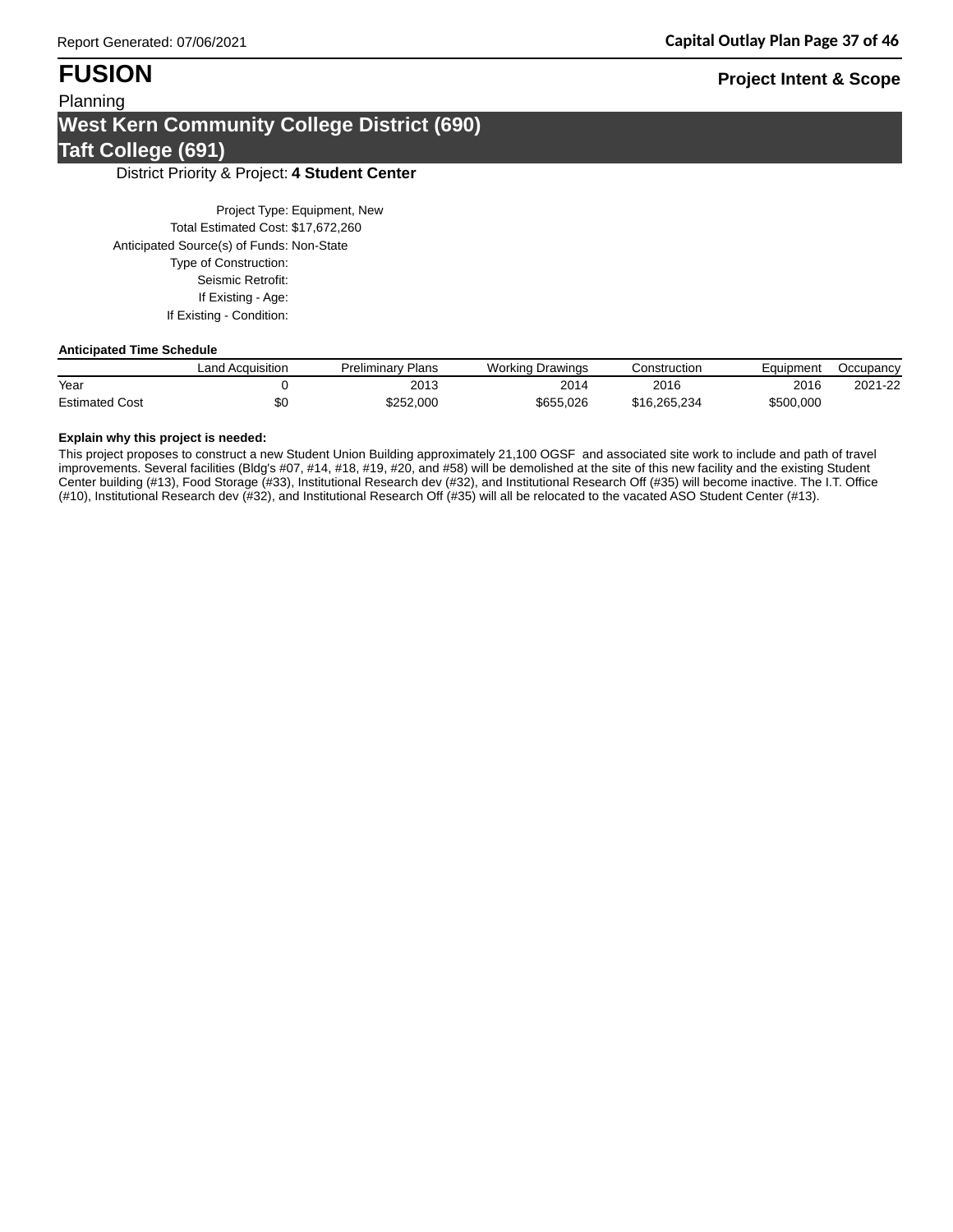# **FUSION Project Intent & Scope**

## Planning

# **West Kern Community College District (690) Taft College (691)**

District Priority & Project: **4 Student Center**

| <b>Outline of Project Space - Buildings and Remodelings</b>                               |           |                |                       |                |                         |                    |           |                      |
|-------------------------------------------------------------------------------------------|-----------|----------------|-----------------------|----------------|-------------------------|--------------------|-----------|----------------------|
|                                                                                           | Classroom |                | Laboratory            | Office         | Library                 | AV/TV              |           |                      |
|                                                                                           | 100s      |                | 210-255               | 300s           | 400s                    | 530-535            | All Other | <b>Total ASF</b>     |
| <b>Project Primary</b>                                                                    | 0         |                | 0                     | 0              | 0                       | 0                  | 0         | 0                    |
| <b>Project Secondary</b>                                                                  | 0         |                | 0                     | 0              | 0                       | 0                  | 0         | 0                    |
| Project Net ASF                                                                           | 0         |                | 0                     | 0              | $\Omega$                | 0                  | $\Omega$  | 0                    |
| <b>Project Net Capacity</b>                                                               |           |                |                       |                |                         |                    |           |                      |
| <b>Classrooms, Classroom Service (Room Use Code 100s)</b>                                 |           |                |                       |                |                         |                    |           |                      |
| <b>Summary</b>                                                                            |           |                |                       | <b>Net ASF</b> |                         | ASF per 100 WSCH   |           | <b>Capacity WSCH</b> |
| Classroom Space                                                                           |           |                |                       | 0              |                         | 0.0                |           | 0                    |
| Laboratories & Laboratory Service Area (Room Use Codes 210, 215, 220, 225, 230, 235, 255) |           |                |                       |                |                         |                    |           |                      |
|                                                                                           |           |                | <b>Primary Effect</b> |                | <b>Secondary Effect</b> |                    |           |                      |
|                                                                                           |           |                |                       | Capacity       |                         |                    |           | Capacity             |
| <b>TOP Code</b>                                                                           |           | <b>Net ASF</b> | ASF per 100 WSCH      | <b>WSCH</b>    | <b>Net ASF</b>          | ASF per 100 WSCH   |           | <b>WSCH</b>          |
|                                                                                           |           |                |                       |                |                         |                    |           |                      |
| Summary                                                                                   |           |                |                       | <b>Net ASF</b> |                         |                    |           | <b>Capacity WSCH</b> |
| Lab Space                                                                                 |           |                |                       | 0              |                         |                    |           | 0                    |
| Office & Office Service Areas (Room Use Code 300s)                                        |           |                |                       |                |                         |                    |           |                      |
| <b>Summary</b>                                                                            |           |                |                       | <b>Net ASF</b> |                         | <b>ASF per FTE</b> |           | <b>Capacity FTE</b>  |
| Office Space                                                                              |           |                |                       | 0              |                         | 0.0                |           | 0.00                 |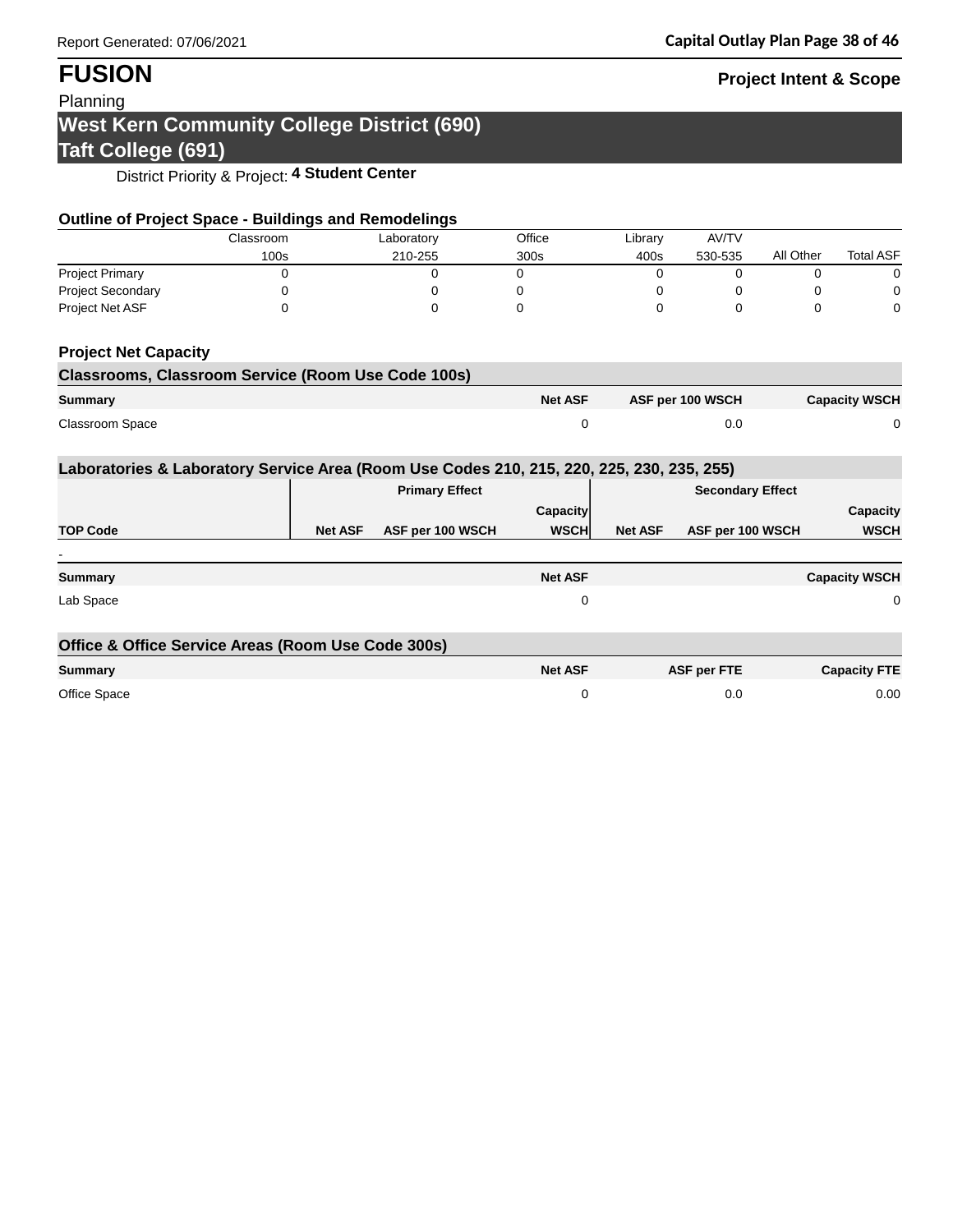## Planning **West Kern Community College District (690) Taft College (691)**

### District Priority & Project: **5 Vocational Center**

Project Type: Equipment, Replacement, New Total Estimated Cost: \$25,881,568 Anticipated Source(s) of Funds: State and Non-State Type of Construction: Seismic Retrofit: If Existing - Age: If Existing - Condition:

### **Anticipated Time Schedule**

|                       | ∟and Acquisition | Preliminary Plans | <b>Working Drawings</b> | Construction | Eauipment   | Occupancy |
|-----------------------|------------------|-------------------|-------------------------|--------------|-------------|-----------|
| Year                  |                  | 2023              | 2023                    | 2024         | 2024        | 2026-27   |
| <b>Estimated Cost</b> | υŒ               | \$1.125.063       | \$698,892               | \$22.359.557 | \$1,698,056 |           |

### **Explain why this project is needed:**

This project will provide for needed vocational space on the campus. Much of the existing vocation instruction takes place in modular buildings that are not Field Act compliant. This project provides for the removal of several modular buildings (#10 #32, #33, #35, #45, #46) and moves vocational spaces into a permanent facility; as well as bringing the Welding program onto campus..

## **FUSION Project Intent & Scope**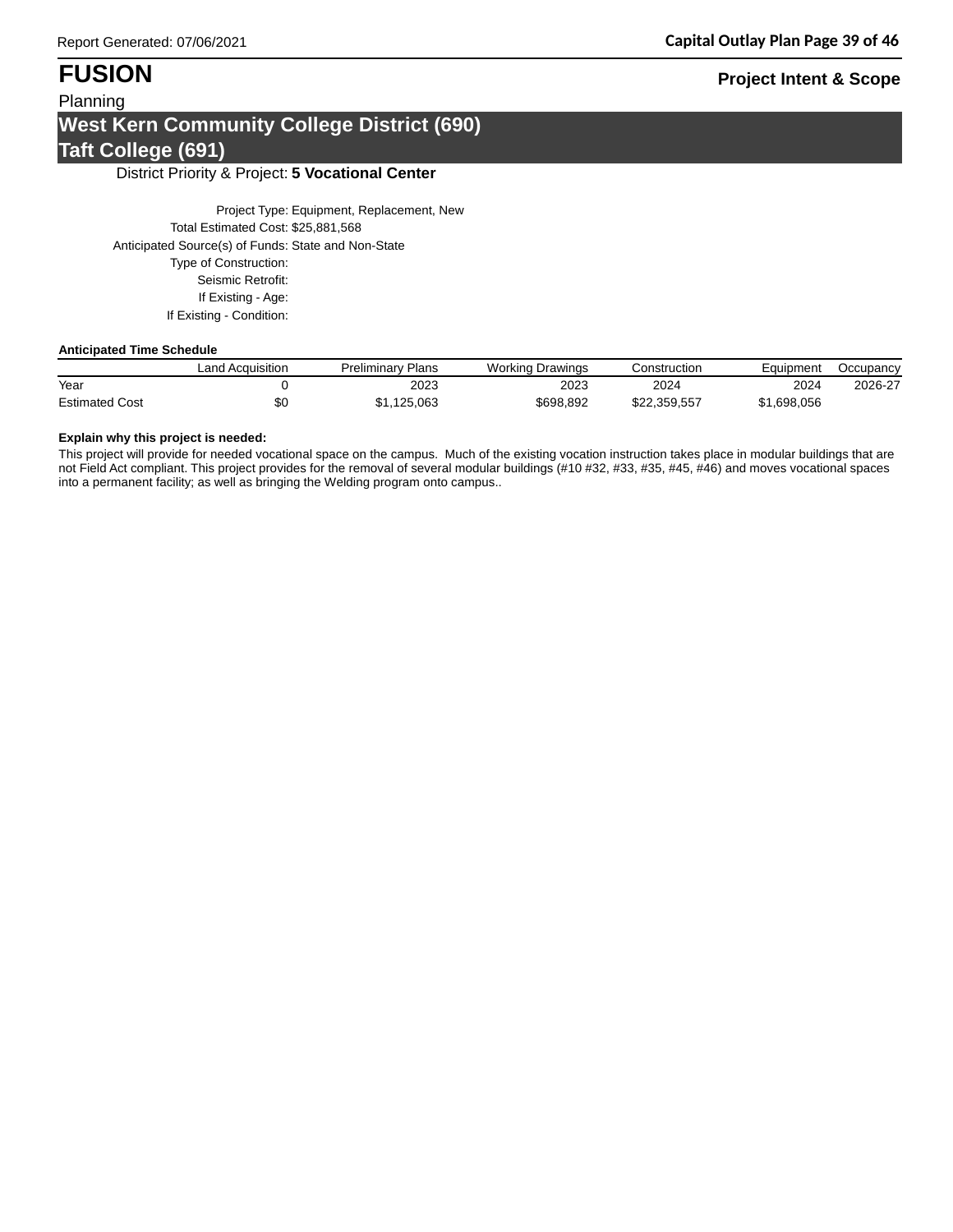# **FUSION Project Intent & Scope**

## Planning

# **West Kern Community College District (690)**

# **Taft College (691)**

District Priority & Project: **5 Vocational Center**

| <b>Outline of Project Space - Buildings and Remodelings</b>                               |           |                |                       |                 |                  |                         |                      |                      |
|-------------------------------------------------------------------------------------------|-----------|----------------|-----------------------|-----------------|------------------|-------------------------|----------------------|----------------------|
|                                                                                           | Classroom |                | Laboratory            | Office          | Library          | AV/TV                   |                      |                      |
|                                                                                           | 100s      |                | 210-255               | 300s            | 400s             | 530-535                 | All Other            | <b>Total ASF</b>     |
| <b>Project Primary</b>                                                                    | 0         |                | 20,037                | 2,370           | $\Omega$         | 0                       | 400                  | 22,807               |
| <b>Project Secondary</b>                                                                  | $-2,553$  |                | $-2,650$              | $-1,190$        | $-286$           | 0                       | $-2,540$             | $-9,219$             |
| Project Net ASF                                                                           | $-2,553$  |                | 17,387                | 1,180           | $-286$           | 0                       | $-2,140$             | 13,588               |
| <b>Project Net Capacity</b>                                                               |           |                |                       |                 |                  |                         |                      |                      |
| <b>Classrooms, Classroom Service (Room Use Code 100s)</b>                                 |           |                |                       |                 |                  |                         |                      |                      |
| <b>Summary</b>                                                                            |           |                | <b>Net ASF</b>        |                 | ASF per 100 WSCH |                         | <b>Capacity WSCH</b> |                      |
| Classroom Space                                                                           |           |                |                       | $-2,553$        |                  | 63.1                    |                      | $-4.046$             |
| Laboratories & Laboratory Service Area (Room Use Codes 210, 215, 220, 225, 230, 235, 255) |           |                |                       |                 |                  |                         |                      |                      |
|                                                                                           |           |                | <b>Primary Effect</b> |                 |                  | <b>Secondary Effect</b> |                      |                      |
|                                                                                           |           |                |                       | <b>Capacity</b> |                  |                         |                      | Capacity             |
| <b>TOP Code</b>                                                                           |           | <b>Net ASF</b> | ASF per 100 WSCH      | <b>WSCH</b>     | <b>Net ASF</b>   | ASF per 100 WSCH        |                      | <b>WSCH</b>          |
|                                                                                           |           |                |                       |                 |                  |                         |                      |                      |
| Summary                                                                                   |           |                |                       | <b>Net ASF</b>  |                  |                         |                      | <b>Capacity WSCH</b> |
| Lab Space                                                                                 |           |                |                       | 17,387          |                  |                         |                      | 6,618                |
| Office & Office Service Areas (Room Use Code 300s)                                        |           |                |                       |                 |                  |                         |                      |                      |
| <b>Summary</b>                                                                            |           |                |                       | <b>Net ASF</b>  |                  | <b>ASF per FTE</b>      |                      | <b>Capacity FTE</b>  |
| Office Space                                                                              |           |                |                       | 1,180           |                  | 175.0                   |                      | 6.74                 |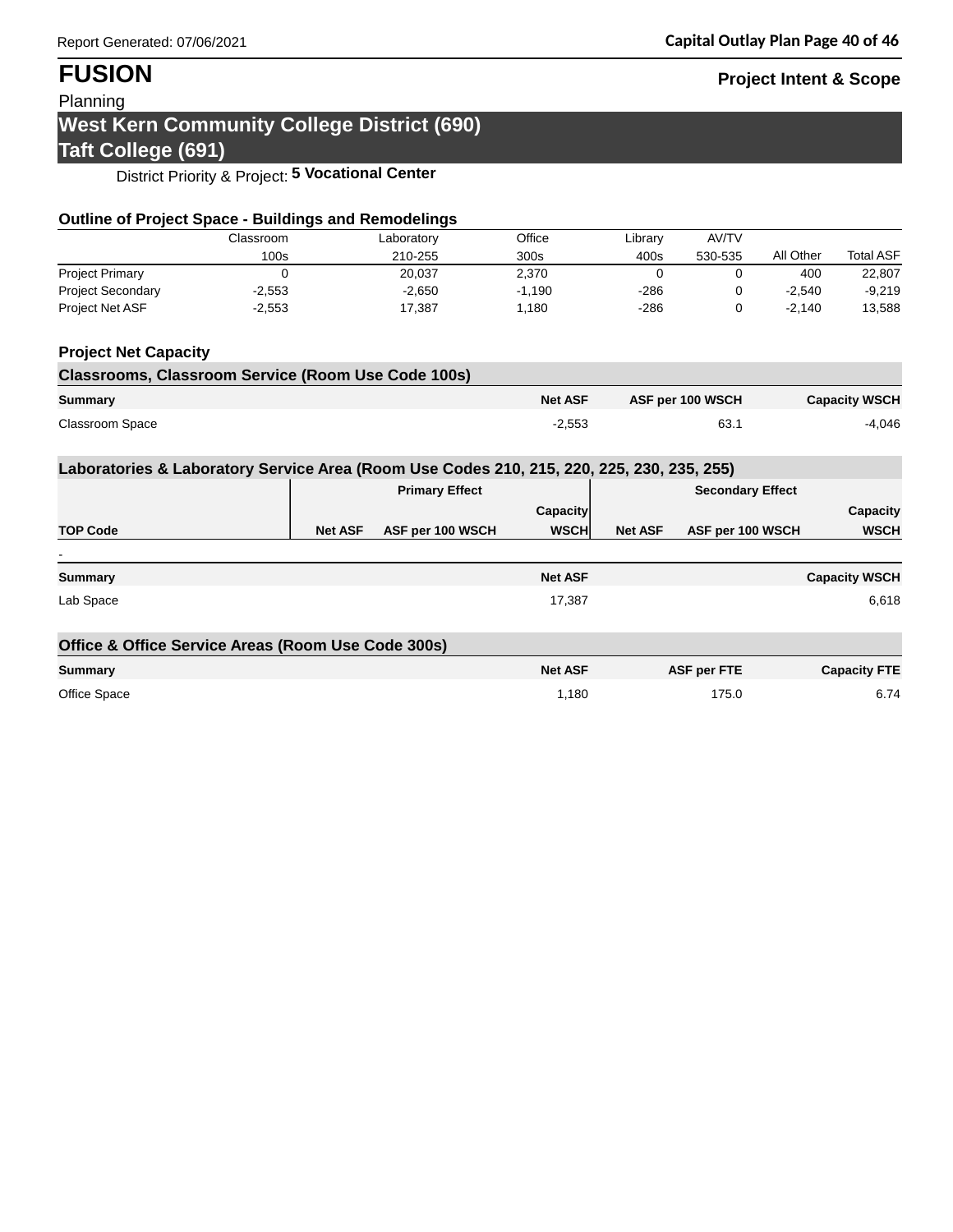## Planning **West Kern Community College District (690) Taft College (691)**

### District Priority & Project: **6 Institutional Support Spaces**

Project Type: Reconstruction Total Estimated Cost: \$913,809 Anticipated Source(s) of Funds: Non-State Type of Construction: Seismic Retrofit: If Existing - Age: If Existing - Condition:

### **Anticipated Time Schedule**

|                       | Land Acquisition | <b>Preliminary Plans</b> | <b>Working Drawings</b> | Construction | Eauipment | Occupancy |
|-----------------------|------------------|--------------------------|-------------------------|--------------|-----------|-----------|
| Year                  |                  | 2024                     | 2024                    | 2025         | 2025      | 2027-28   |
| <b>Estimated Cost</b> | ሖጣ<br>ъU         | \$28,178                 | \$18.350                | \$825.468    | \$41,813  |           |

### **Explain why this project is needed:**

Re-allocation of vacated spaces to effectively increase institutional support services. This project will impact several building on campus as a result of the Vocational Center (FPP). This project will be completed in several small phases due logistics, space availability and the need to vacate spaces prior to construction (Bldg #10, #13, #32, #33, #35) of the Vocational Center. The removal of the exiting Dental buildings (#45, #46) and the re-assignment of the spaces in the ETEC building(s) (Bldg #28, #29, #30, #89) which will be vacated by the programs that were moved into the Vocational Center.

## **FUSION Project Intent & Scope**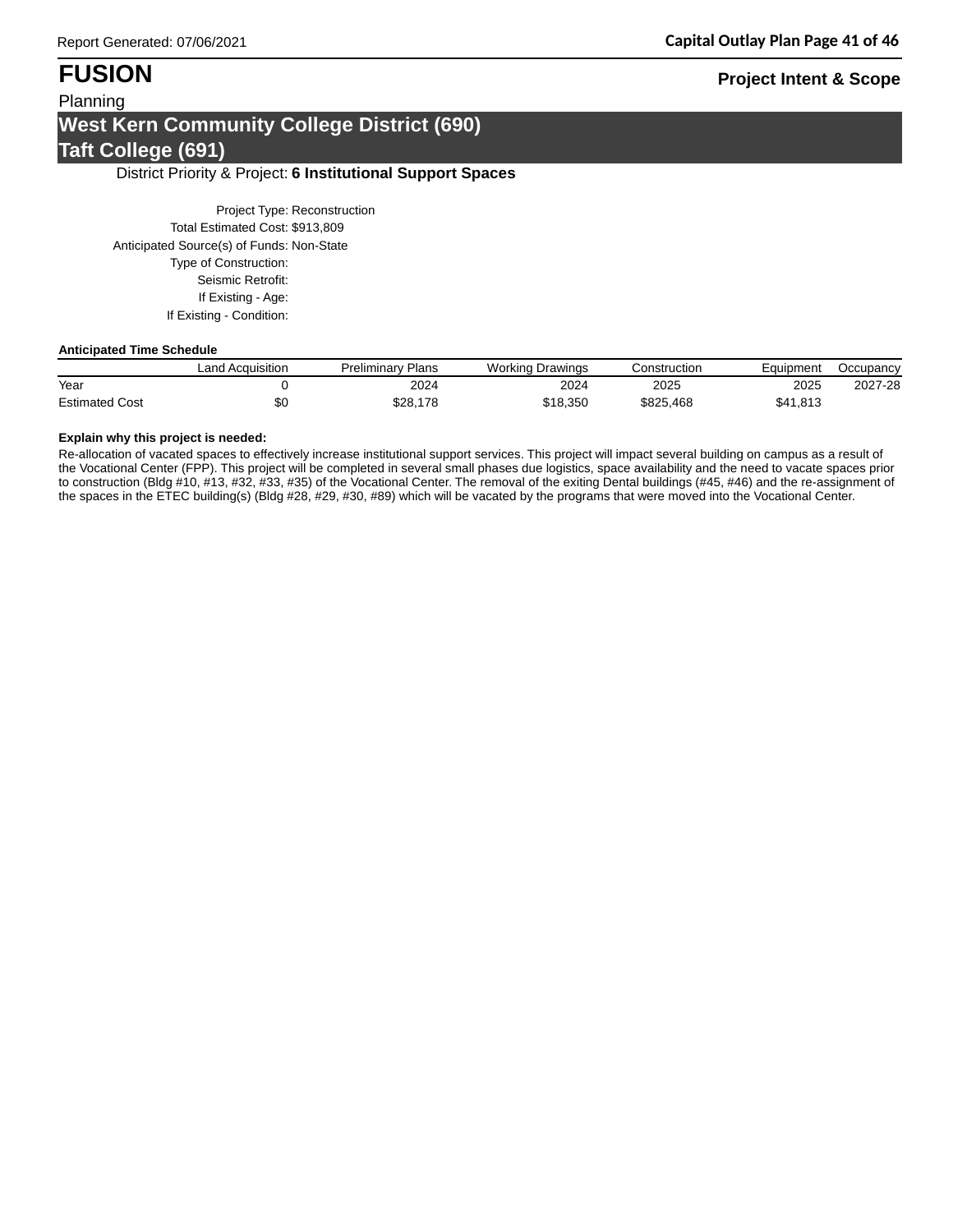# **FUSION Project Intent & Scope**

## Planning

## **West Kern Community College District (690) Taft College (691)**

# District Priority & Project: **6 Institutional Support Spaces**

| <b>Outline of Project Space - Buildings and Remodelings</b>                               |           |                |                       |                |                |                         |           |                      |
|-------------------------------------------------------------------------------------------|-----------|----------------|-----------------------|----------------|----------------|-------------------------|-----------|----------------------|
|                                                                                           | Classroom |                | Laboratory            | Office         | Library        | AV/TV                   |           |                      |
|                                                                                           | 100s      |                | 210-255               | 300s           | 400s           | 530-535                 | All Other | <b>Total ASF</b>     |
| <b>Project Primary</b>                                                                    | 0         |                | 759                   | $\Omega$       | 0              | 0                       | 0         | 759                  |
| <b>Project Secondary</b>                                                                  | $-1,598$  |                | $-1,890$              | $-3,169$       | $-286$         | 0                       | $-5,555$  | $-12,498$            |
| Project Net ASF                                                                           | $-1,598$  |                | $-1,131$              | $-3,169$       | $-286$         | 0                       | $-5,555$  | $-11,739$            |
| <b>Project Net Capacity</b>                                                               |           |                |                       |                |                |                         |           |                      |
| <b>Classrooms, Classroom Service (Room Use Code 100s)</b>                                 |           |                |                       |                |                |                         |           |                      |
| Summary                                                                                   |           |                |                       | <b>Net ASF</b> |                | ASF per 100 WSCH        |           | <b>Capacity WSCH</b> |
| <b>Classroom Space</b>                                                                    |           |                |                       | $-1,598$       |                | 63.1                    |           | $-2,532$             |
| Laboratories & Laboratory Service Area (Room Use Codes 210, 215, 220, 225, 230, 235, 255) |           |                |                       |                |                |                         |           |                      |
|                                                                                           |           |                | <b>Primary Effect</b> |                |                | <b>Secondary Effect</b> |           |                      |
|                                                                                           |           |                |                       | Capacity       |                |                         |           | Capacity             |
| <b>TOP Code</b>                                                                           |           | <b>Net ASF</b> | ASF per 100 WSCH      | <b>WSCH</b>    | <b>Net ASF</b> | ASF per 100 WSCH        |           | <b>WSCH</b>          |
|                                                                                           |           |                |                       |                |                |                         |           |                      |
| <b>Summary</b>                                                                            |           |                |                       | <b>Net ASF</b> |                |                         |           | <b>Capacity WSCH</b> |
| Lab Space                                                                                 |           |                |                       | $-1,131$       |                |                         |           | $-315$               |
| Office & Office Service Areas (Room Use Code 300s)                                        |           |                |                       |                |                |                         |           |                      |
| <b>Summary</b>                                                                            |           |                |                       | <b>Net ASF</b> |                | <b>ASF per FTE</b>      |           | <b>Capacity FTE</b>  |
| Office Space                                                                              |           |                |                       | $-3,169$       |                | 200.0                   |           | $-15.85$             |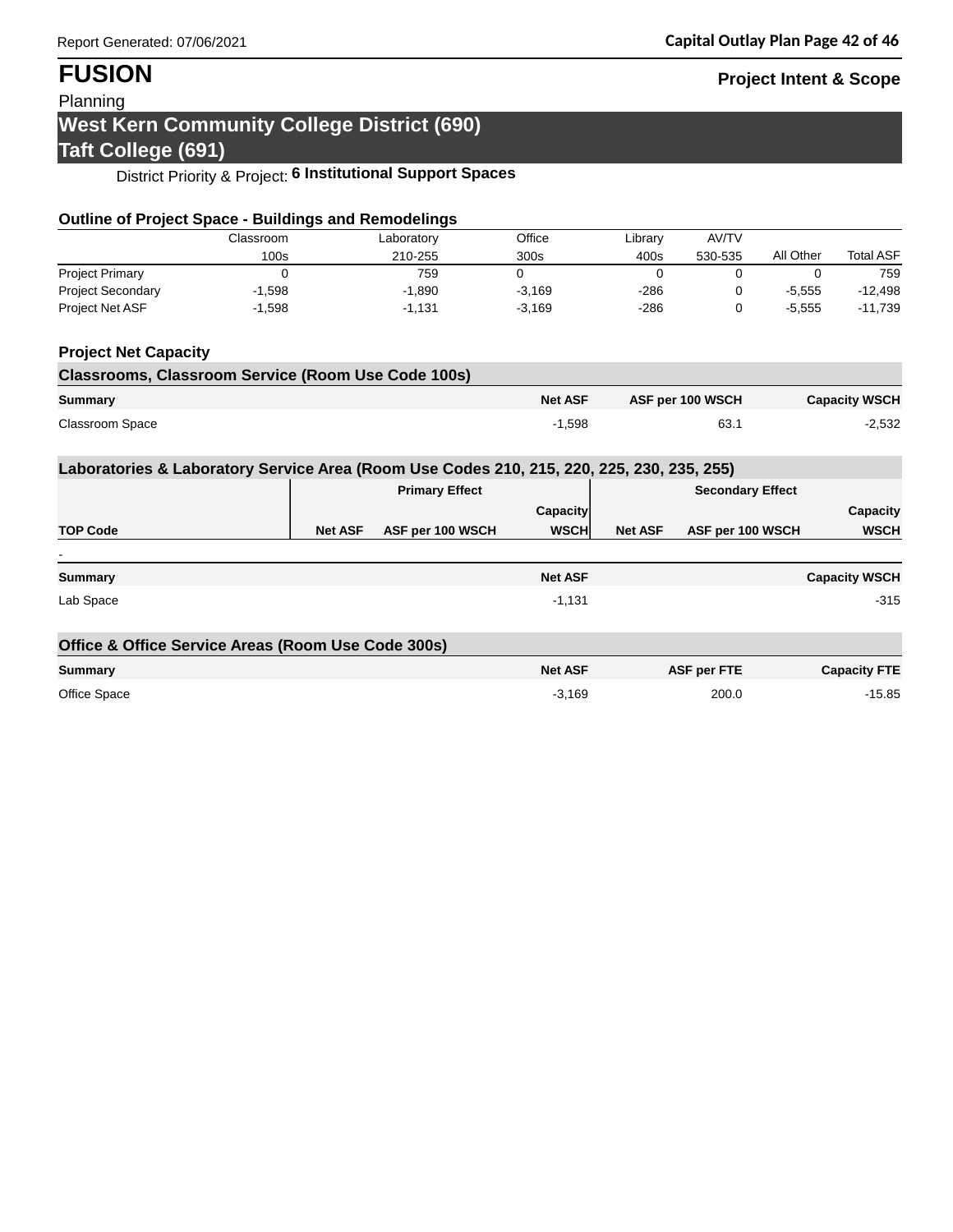## Planning **West Kern Community College District (690) Taft College (691)**

District Priority & Project: **7 Field Sports**

Project Type: Equipment, New Total Estimated Cost: \$50,464,704 Anticipated Source(s) of Funds: State and Non-State Type of Construction: Seismic Retrofit: If Existing - Age: If Existing - Condition:

### **Anticipated Time Schedule**

|                       | <b>Land Acquisition</b> | <b>Preliminary Plans</b> | Working Drawings | Construction | Eauipment | Occupancy |
|-----------------------|-------------------------|--------------------------|------------------|--------------|-----------|-----------|
| Year                  |                         | 2025                     | 2025             | 2026         | 2026      | 2028-29   |
| <b>Estimated Cost</b> | \$0                     | \$2.266.511              | \$1,556,328      | \$46.493.651 | \$148.214 |           |

### **Explain why this project is needed:**

Taft College is missing a key component of the Physical Education program which is Field Sports. There is one ad-hoc baseball field but it is of nonstandard design. The instructional components of Field Sports is held in relocatable buildings that are not DSA approved. This project will construct a proper Field Sports facility that not only provides for equality but for a full program of instruction.

# **FUSION Project Intent & Scope**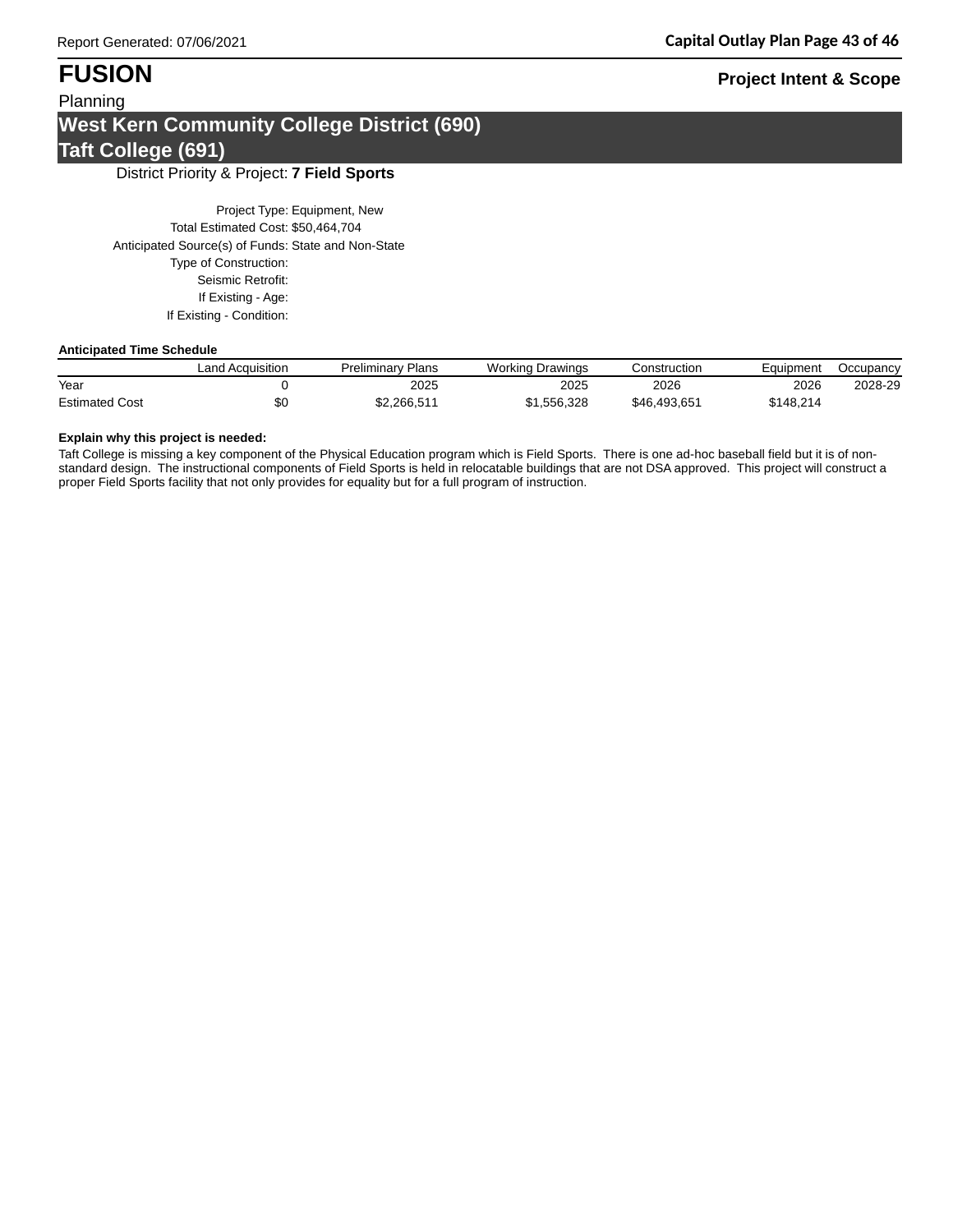# **FUSION Project Intent & Scope**

## Planning

## **West Kern Community College District (690) Taft College (691)**

District Priority & Project: **7 Field Sports**

| <b>Outline of Project Space - Buildings and Remodelings</b>                               |           |                |                       |                |                |                         |           |                      |
|-------------------------------------------------------------------------------------------|-----------|----------------|-----------------------|----------------|----------------|-------------------------|-----------|----------------------|
|                                                                                           | Classroom |                | Laboratory            | Office         | Library        | AV/TV                   |           |                      |
|                                                                                           | 100s      |                | 210-255               | 300s           | 400s           | 530-535                 | All Other | <b>Total ASF</b>     |
| <b>Project Primary</b>                                                                    | 0         |                | 0                     | 1,415          | 0              | 0                       | 24,700    | 26,115               |
| <b>Project Secondary</b>                                                                  | 0         |                | 0                     | $-740$         | 0              | 0                       | $-17,530$ | $-18,270$            |
| Project Net ASF                                                                           | 0         |                | 0                     | 675            | $\Omega$       | 0                       | 7,170     | 7,845                |
| <b>Project Net Capacity</b>                                                               |           |                |                       |                |                |                         |           |                      |
| <b>Classrooms, Classroom Service (Room Use Code 100s)</b>                                 |           |                |                       |                |                |                         |           |                      |
| <b>Summary</b>                                                                            |           |                |                       | <b>Net ASF</b> |                | ASF per 100 WSCH        |           | <b>Capacity WSCH</b> |
| Classroom Space                                                                           |           |                |                       | 0              |                | 0.0                     |           | 0                    |
| Laboratories & Laboratory Service Area (Room Use Codes 210, 215, 220, 225, 230, 235, 255) |           |                |                       |                |                |                         |           |                      |
|                                                                                           |           |                | <b>Primary Effect</b> |                |                | <b>Secondary Effect</b> |           |                      |
|                                                                                           |           |                |                       | Capacity       |                |                         |           | Capacity             |
| <b>TOP Code</b>                                                                           |           | <b>Net ASF</b> | ASF per 100 WSCH      | <b>WSCH</b>    | <b>Net ASF</b> | ASF per 100 WSCH        |           | <b>WSCH</b>          |
| <b>Summary</b>                                                                            |           |                |                       | <b>Net ASF</b> |                |                         |           | <b>Capacity WSCH</b> |
| Lab Space                                                                                 |           |                |                       | 0              |                |                         |           | 0                    |
| Office & Office Service Areas (Room Use Code 300s)                                        |           |                |                       |                |                |                         |           |                      |
| <b>Summary</b>                                                                            |           |                |                       | <b>Net ASF</b> |                | <b>ASF per FTE</b>      |           | <b>Capacity FTE</b>  |
| Office Space                                                                              |           |                |                       | 675            |                | 175.0                   |           | 3.86                 |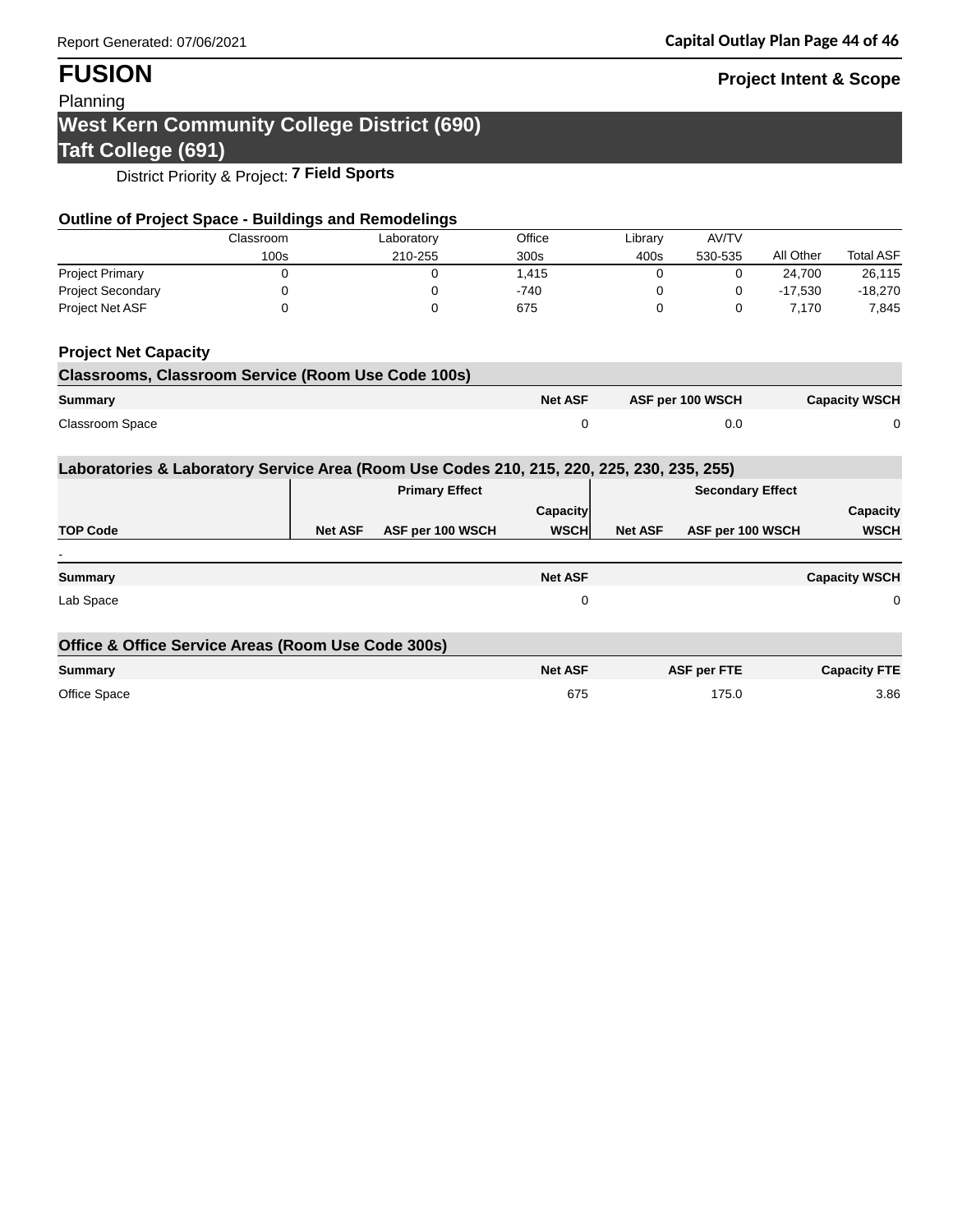## Planning **West Kern Community College District (690) Taft College (691)**

### District Priority & Project: **8 Technology Center**

Project Type: Equipment, New Total Estimated Cost: \$30,807,498 Anticipated Source(s) of Funds: State and Non-State Type of Construction: Seismic Retrofit: If Existing - Age: If Existing - Condition:

### **Anticipated Time Schedule**

|                       | ∟and Acquisition | <b>Preliminary Plans</b> | <b>Working Drawings</b> | Construction | Eauipment   | Occupancy |
|-----------------------|------------------|--------------------------|-------------------------|--------------|-------------|-----------|
| Year                  |                  | 2026                     | 2026                    | 2027         | 2027        | 2029-30   |
| <b>Estimated Cost</b> | ΦU               | \$914,178                | \$1,295,135             | \$26.857.837 | \$1.740.348 |           |

### **Explain why this project is needed:**

This project will increase instructional capacity of the campus, primarily in laboratory but also lecture space. There will also be relate office space. Also included is related site and utility development costs.

## **FUSION Project Intent & Scope**